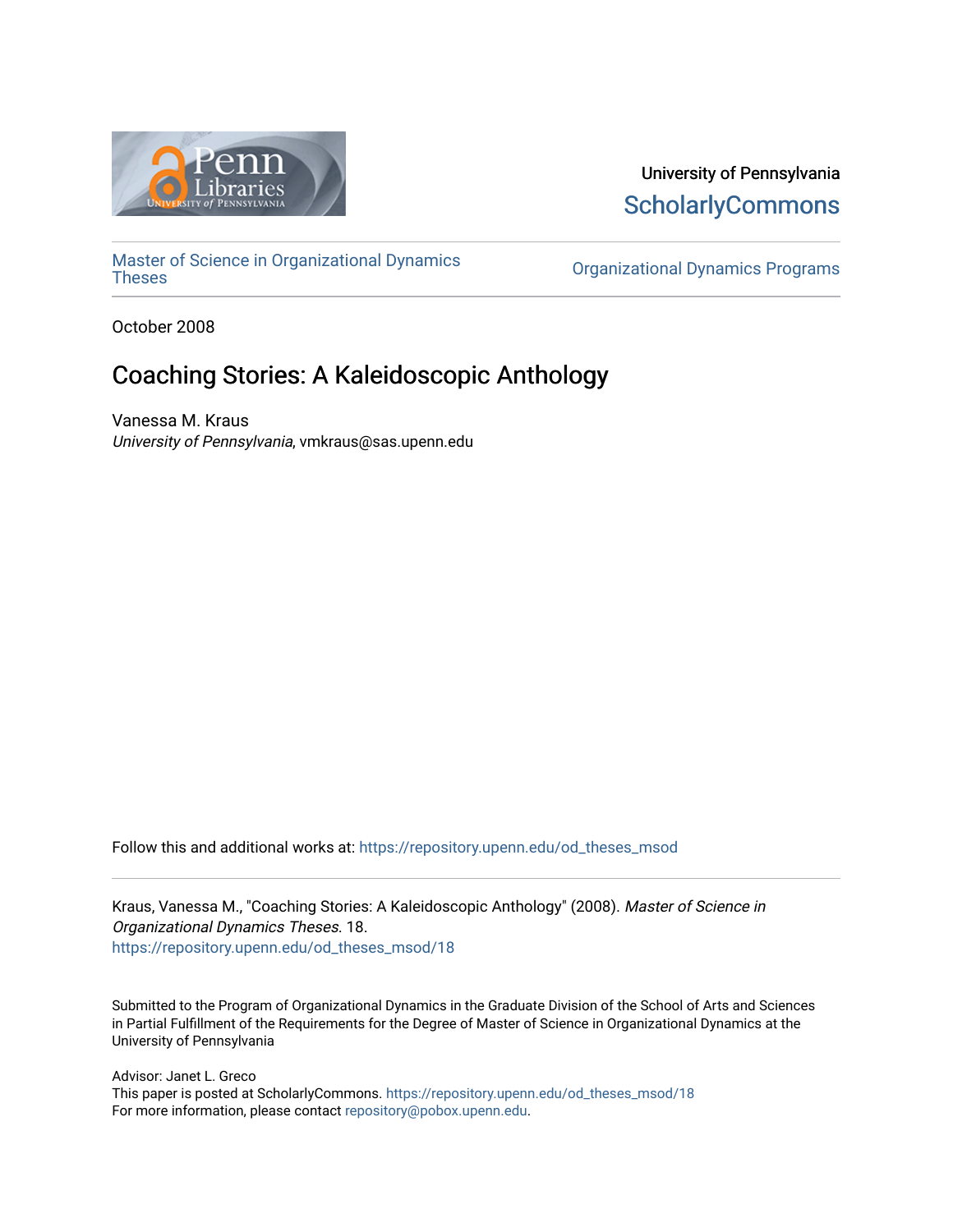## Coaching Stories: A Kaleidoscopic Anthology

## **Abstract**

A symbolic compilation of stories centered in a variety of organizational settings is presented. Through fictional characters and organizations, the narrative illustrates a variety of models, theories, and techniques that coaches might utilize when working with clients. This series of professional parables brings to life an assortment of executive coaching situations and leadership dilemmas where individuals are challenged to address issues, alter approaches, and overcome obstacles. While all persons, places, and activities are imaginary, the approaches and recommendations represent real-world descriptions. Each of the five stories told offers opportunities for both coaches and clients to strengthen their communication skills, to connect with each other by establishing common ground, and to contribute to their respective roles in the workplace as well as the world. This collection of models in action is a blueprint for building relationships, a framework for moving forward, a catalyst for creating change, and a template for taking the next steps.

## **Comments**

Submitted to the Program of Organizational Dynamics in the Graduate Division of the School of Arts and Sciences in Partial Fulfillment of the Requirements for the Degree of Master of Science in Organizational Dynamics at the University of Pennsylvania

Advisor: Janet L. Greco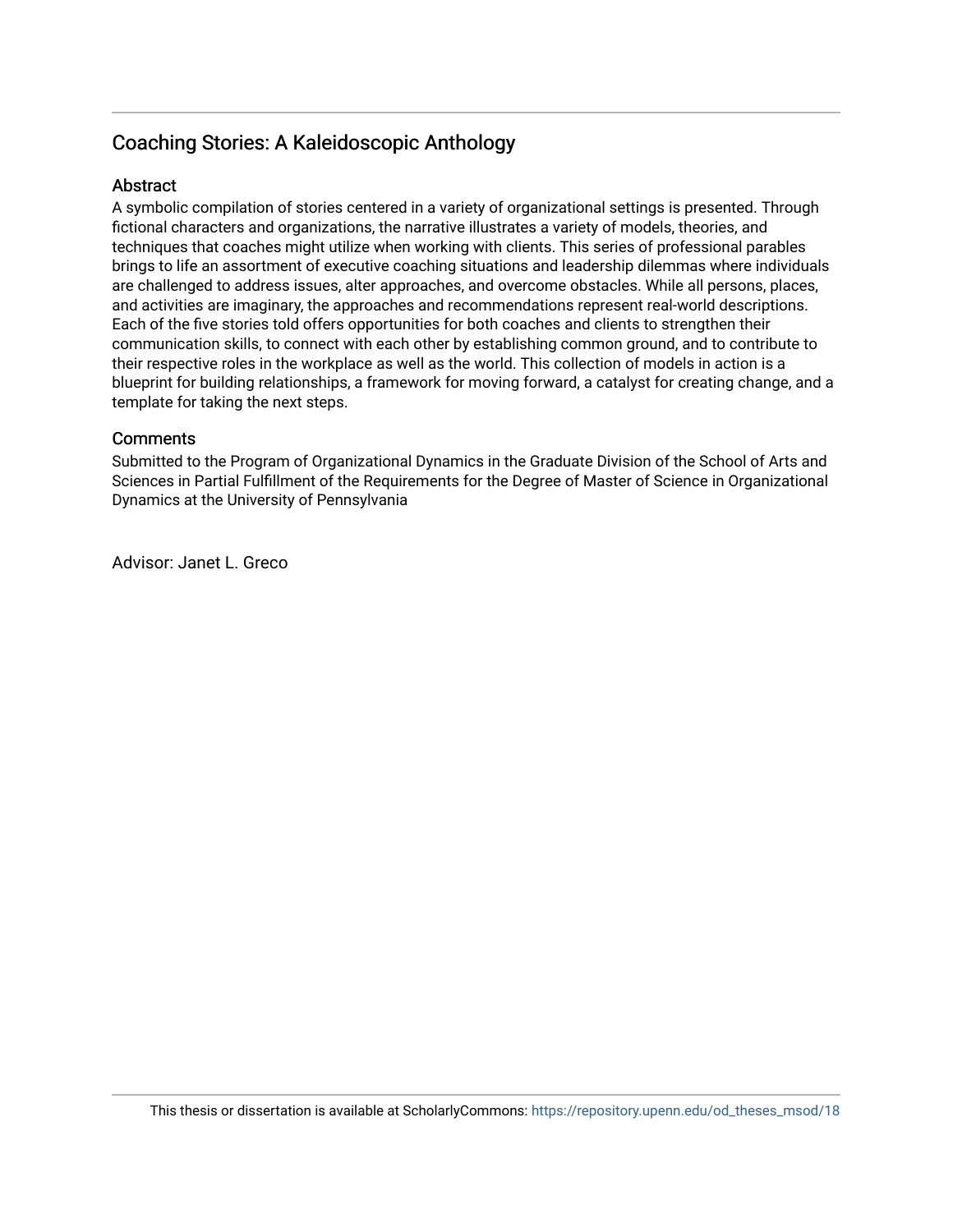## COACHING STORIES:

## A KALEIDOSCOPIC ANTHOLOGY

by

Vanessa Marie Kraus

Submitted to the Program of Organizational Dynamics in the Graduate Division of the School of Arts and Sciences in Partial Fulfillment of the Requirements for the Degree of Master of Science in Organizational Dynamics at the University of Pennsylvania

Philadelphia, Pennsylvania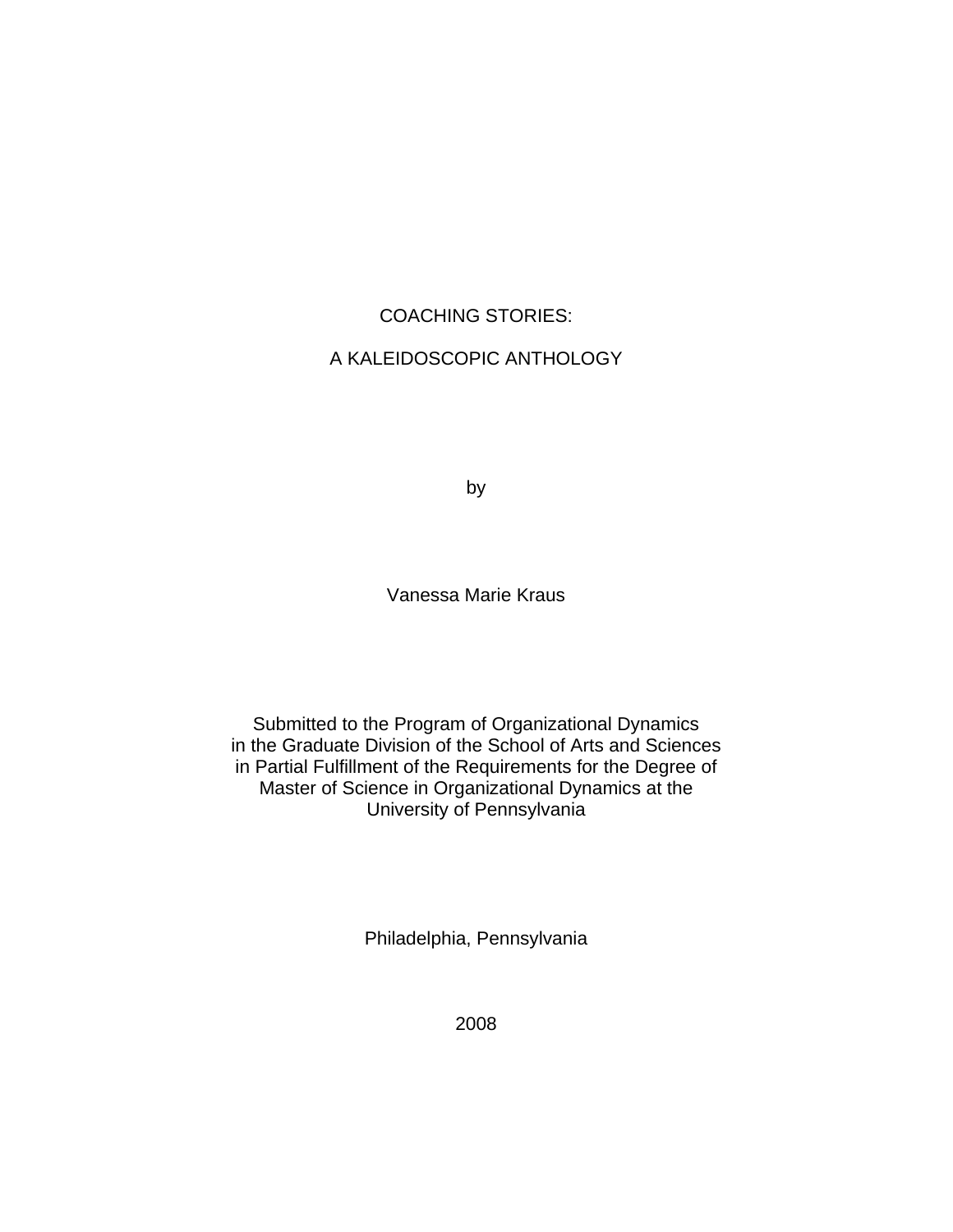# COACHING STORIES:

A KALEIDOSCOPIC ANTHOLOGY

Approved by:

\_\_\_\_\_\_\_\_\_\_\_\_\_\_\_\_\_\_\_\_\_\_\_\_\_\_\_\_\_\_\_\_\_\_\_\_\_\_\_\_\_\_\_\_\_\_\_\_\_ Larry M. Starr, Ph.D., Program Director

\_\_\_\_\_\_\_\_\_\_\_\_\_\_\_\_\_\_\_\_\_\_\_\_\_\_\_\_\_\_\_\_\_\_\_\_\_\_\_\_\_\_\_\_\_\_\_\_\_\_ Janet L. Greco, Ph.D., Advisor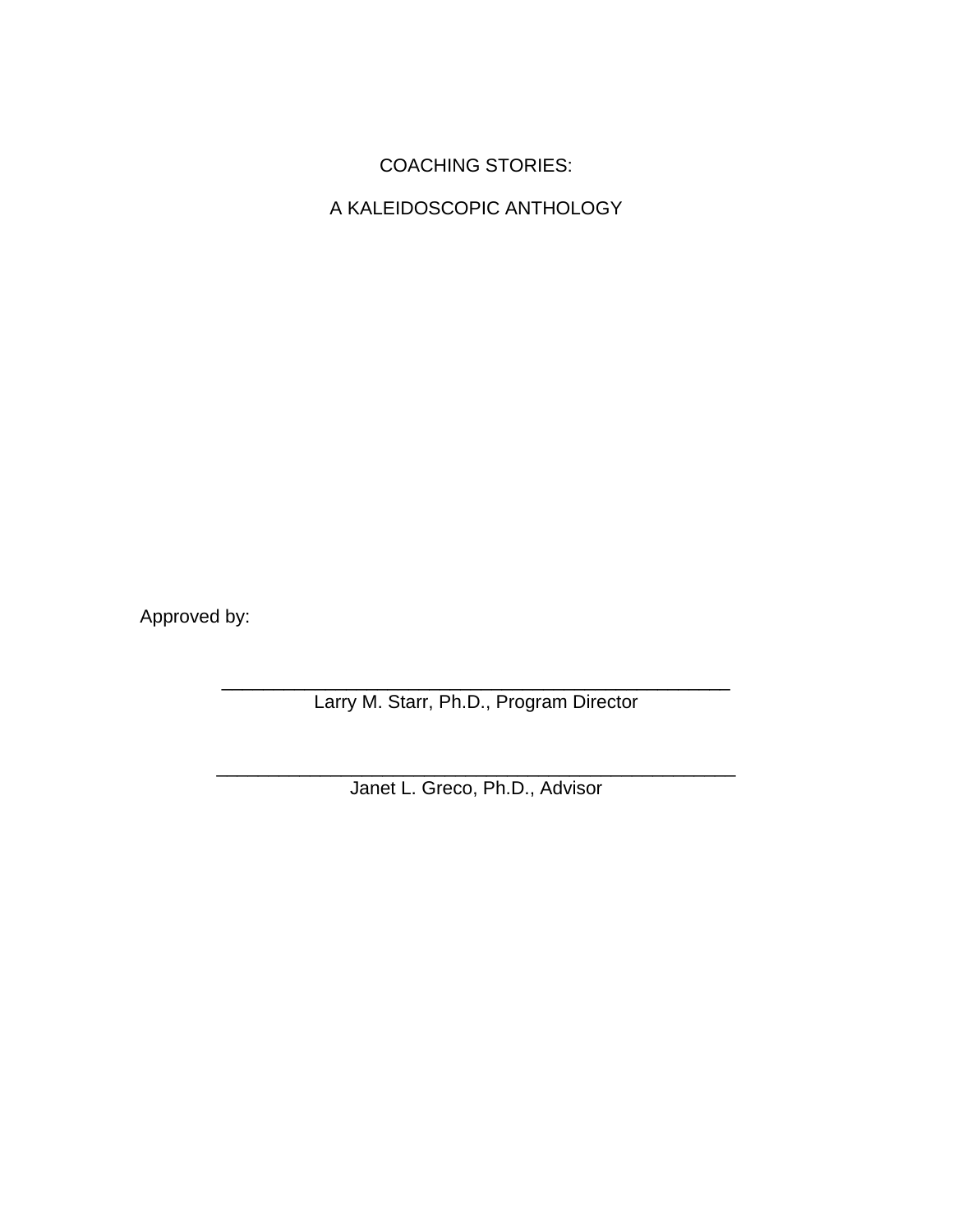## ABSTRACT

A symbolic compilation of stories centered in a variety of organizational settings is presented. Through fictional characters and organizations, the narrative illustrates a variety of models, theories, and techniques that coaches might utilize when working with clients. This series of professional parables brings to life an assortment of executive coaching situations and leadership dilemmas where individuals are challenged to address issues, alter approaches, and overcome obstacles. While all persons, places, and activities are imaginary, the approaches and recommendations represent real-world descriptions. Each of the five stories told offers opportunities for both coaches and clients to strengthen their communication skills, to connect with each other by establishing common ground, and to contribute to their respective roles in the workplace as well as the world. This collection of models in action is a blueprint for building relationships, a framework for moving forward, a catalyst for creating change, and a template for taking the next steps.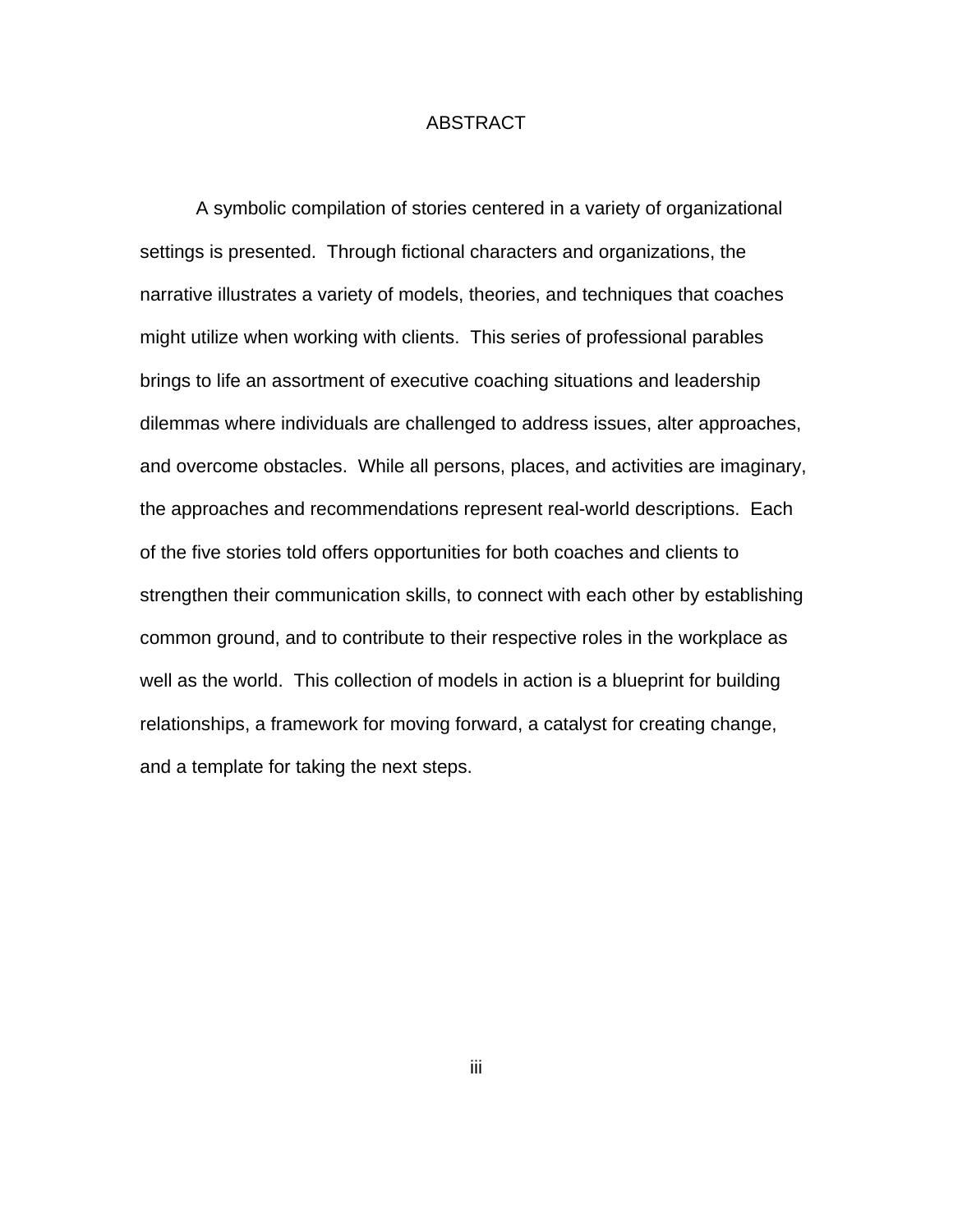#### ACKNOWLEDGEMENTS

Appreciation is extended to Dr. Larry M. Starr, Program Director of Graduate Studies in Organizational Dynamics, for his open mind and for allowing my star to shine brightly beyond Locust Walk and Walnut Street and to Dr. Janet L. Greco, my capstone course advisor, for giving me the unique opportunity to tell my story, for recognizing my talent, and for being a treasured mentor and exceptional writer. Their inspiration and guidance throughout the thesis process transformed the preparation of this document from possibility into the reality of its publication.

I would also like to thank the following professors for their advice, encouragement, cooperation, and expertise throughout my tenure in the Organizational Dynamics program: Stephen Dunning, Ph.D., the late Paul J. Korshin, Ph.D., James M. Larkin, Ph.D., Rodney W. Napier, Ph.D., Anna M. Reyes, Ph.D., and William S. Wilkinsky, Ph.D. Special recognition is granted to three members of the program staff: Elaine Calabrese, Becky Collins, and Rasheeda Hubert. Their helping hands and kind hearts were available, without question and regardless of the request, over the years.

iv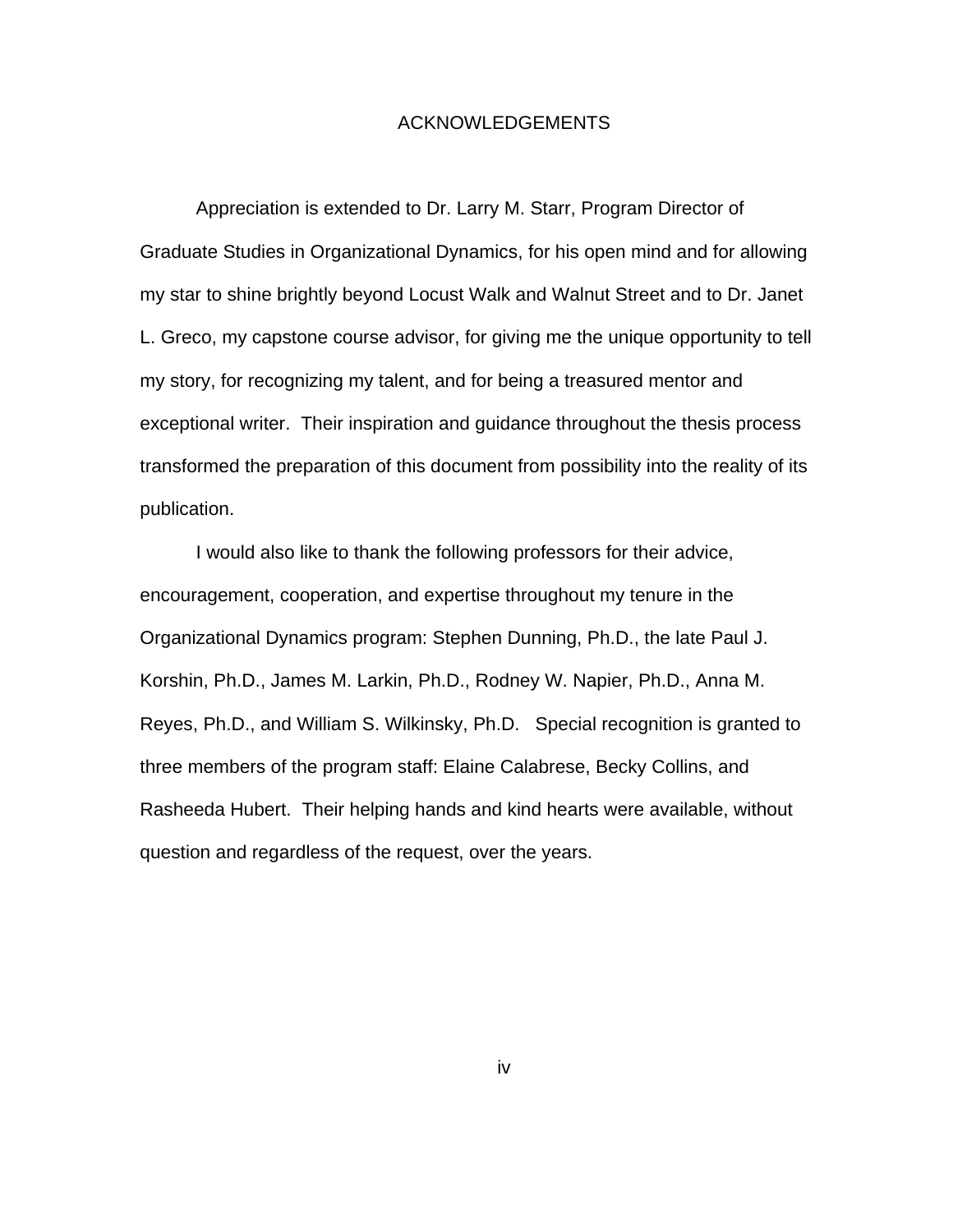To my circle of support and strength – Kimberly Hoyer Henrich, Judith M. Hoyer, Marc G. Hoyer, Kenneth L. Huey, Suzanne P. Huey, Damian E. Kraus, Robyn P. Kraus, Lauren R. Steidel, Sr. Eileen Trinity, RSM, and Jennifer M. Wingard – the family and friends who have patiently and proudly stood beside me, cheered from the sidelines, cared for my child, shaped my character, celebrated my courage, and participated in my many academic projects, I gratefully and humbly acknowledge that I would not be here without you.

How blessed I am with my precious daughter, Eva Elizabeth Kraus, whose beautiful soul breathes new life into me each morning and reminds me what really matters every evening. In her smile, I see the gift of today; in her eyes, I imagine the hope of tomorrow; and, in her voice, I hear the reasons to dream, to continue even when uncertain, and to always believe in miracles. Our story is my favorite one for all time. Thank you for being mine forever.

Be assured, I share my success and happiness with all of you!

v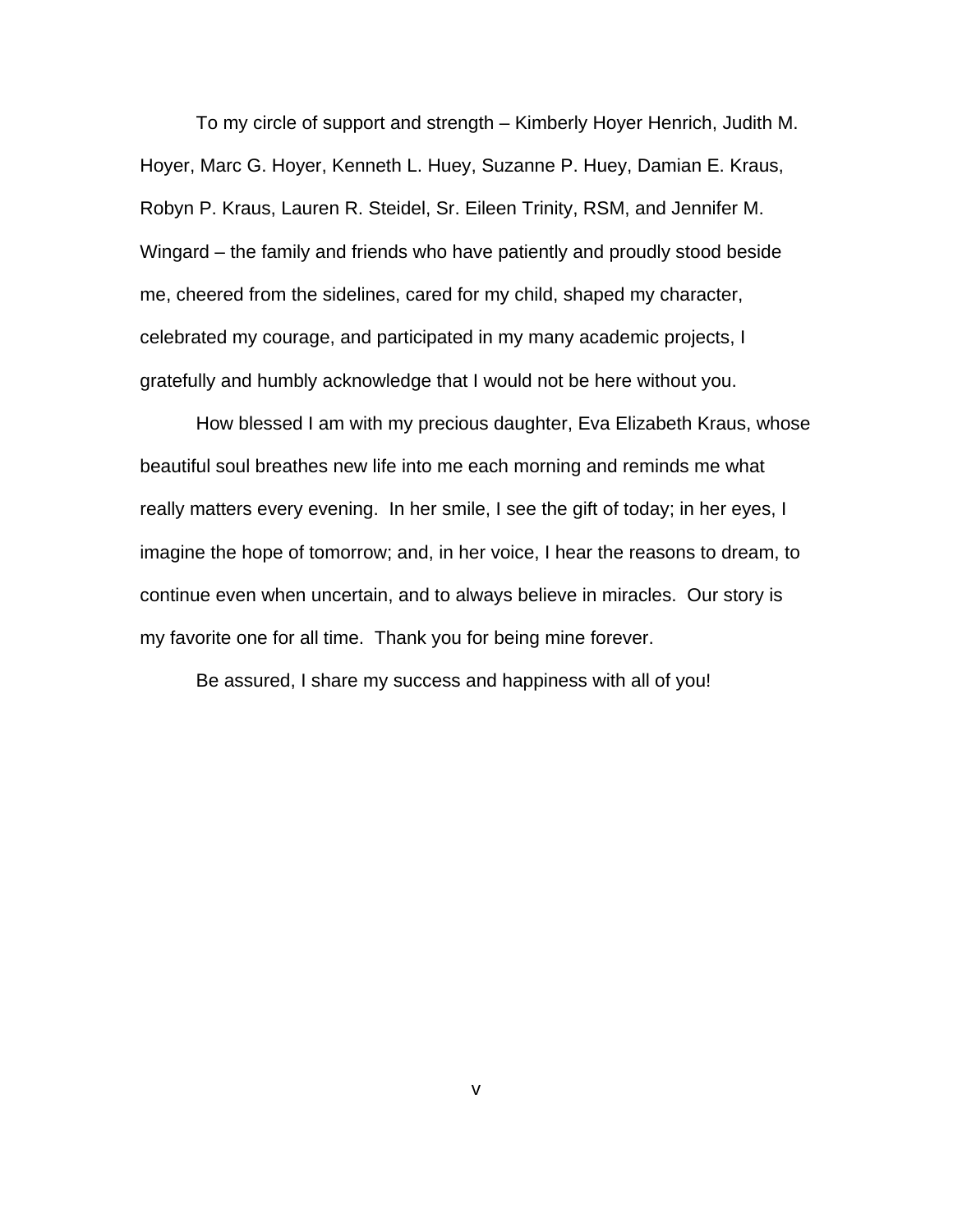# TABLE OF CONTENTS

|                         |                                                                          | Page   |
|-------------------------|--------------------------------------------------------------------------|--------|
| <b>ABSTRACT</b>         |                                                                          | Ϊij    |
| <b>ACKNOWLEDGEMENTS</b> |                                                                          | iv     |
|                         | <b>CHAPTER</b>                                                           |        |
| 1                       | Introduction<br>Background<br>Convention                                 | 1<br>3 |
| 2                       | The Coaching Experience: A Purposeful Journey                            | 6      |
| 3                       | To Listen is to Learn To Learn is to Lead                                | 14     |
| 4                       | GMQ to the Rescue: Synergy and Strategy<br><b>Conquer the Status Quo</b> | 23     |
| 5                       | Through the Stained Glass: Success of Strategic Design                   | 46     |
| 6                       | American Achievement for a Chinese Client                                | 55     |
| 7                       | Conclusion                                                               | 63     |
| <b>REFERENCES</b>       |                                                                          | 67     |
|                         | <b>APPENDIX</b>                                                          |        |
| A                       | LIFO - Personality Types                                                 | 69     |
| B                       | <b>Job Assessment Form</b>                                               | 70     |
| C                       | The Group Management Questionnaire (GMQ)                                 | 74     |
| D                       | <b>GMQ Graph</b>                                                         | 82     |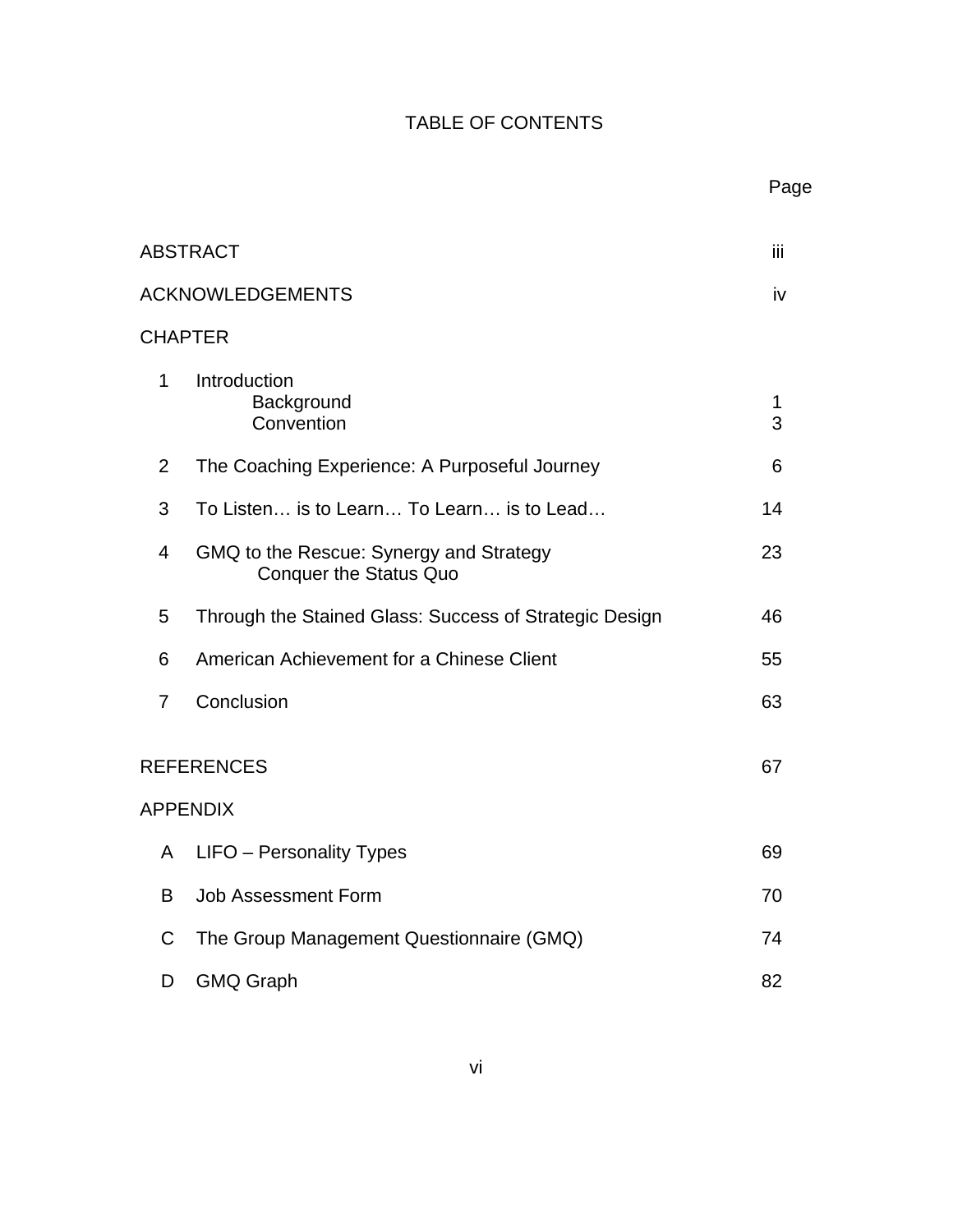## CHAPTER 1

## **INTRODUCTION**

#### **Background**

The investment of an education is invaluable. Following years of determination, contemplation, and investigation, I was overwhelmed and overjoyed at being accepted as a graduate student at The University of Pennsylvania in the summer of 2003. The course content, intellectual rigor, seminar style, and university reputation compelled me to pursue a Master of Science Degree in Organizational Dynamics (MSOD). A critical thinker, I welcomed the challenge of a cutting-edge, comprehensive, and competitive curriculum, taught by academic and industry leaders. Within the classrooms of Penn, I planned to participate in a vigorous learning environment and to subsequently sharpen the skill set I proudly brought to this prestigious institution. Among colleagues and professors on campus, I expected to share lifetime experiences and cultivate lifelong relationships.

Those students, like me, who began the MSOD program in the fall 2003 semester, were required to declare a track, or concentration, within the curriculum. Given my business background, I initially chose leadership. That seemed to make the most sense. After completing a few semesters, however, I learned that organizational coaching would be offered as a new track. That was an appealing addition, especially since my professional resume included some experience with both coaching and consulting during the past few years.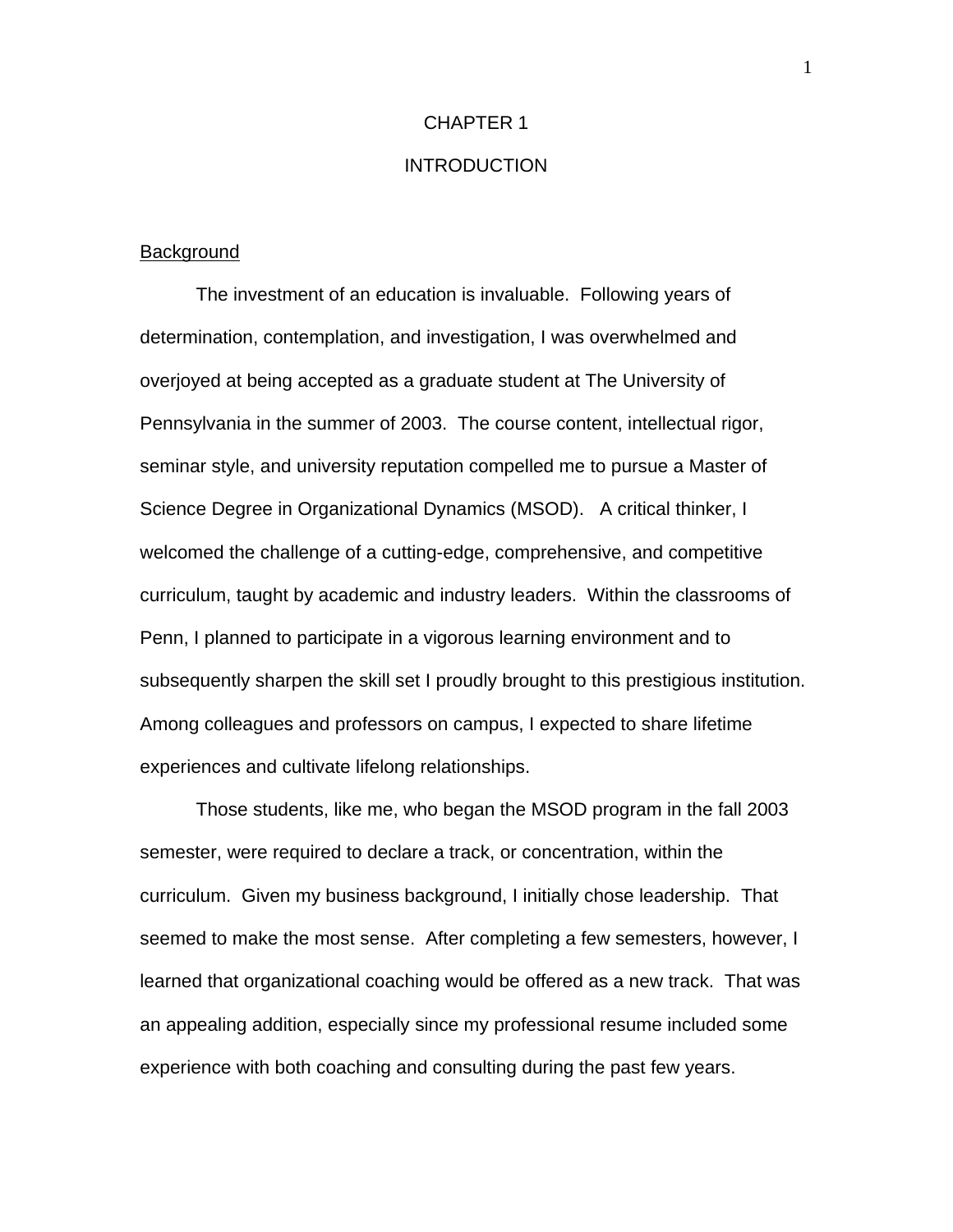Carefully considering every semester's course offerings, I chose those that would enable me to study what I preferred and what were essential to earn certificates in both coaching and leadership. During my first coaching class, it became abundantly clear that this was the perfect pathway to achieving my educational and professional goals. This was the subject matter that interested and challenged me in ways that made a profound difference in how I viewed people, connections, and relationship development.

As noted by Simmons, (2001), "Every choice we make could be the one that makes all the difference in bringing about the changes we wish to see" (p. 175). And so it was when I registered for the course, DYNM 673: Stories in Organizations: Tools for Executive Development*.* Two years into the program and committed to the coaching track, I found myself "building more bridges" (Simmons, 2001, p. 171) and broadening both the sphere and "technique of influence" (Simmons, 2001, p. 189) that I utilized in many areas of my life. Now, I was ready to go to the next level and integrate more of what I did normally with what I had learned academically in organizational dynamics. Specifically, I was looking for additional tools to enhance my leadership qualities and to solidify my coaching skills. What originated in these Friday afternoon conversations with my classmates and our professor, Dr. Janet Greco, proved to be invaluable – the foundation for categorizing and chronicling information and ideas moving forward. It became a pivotal chapter in my own story.

Telling stories is as natural to me as buzzing is to a bee. My kindergarten report card noted my penchant for parables. Decades later, my narrative style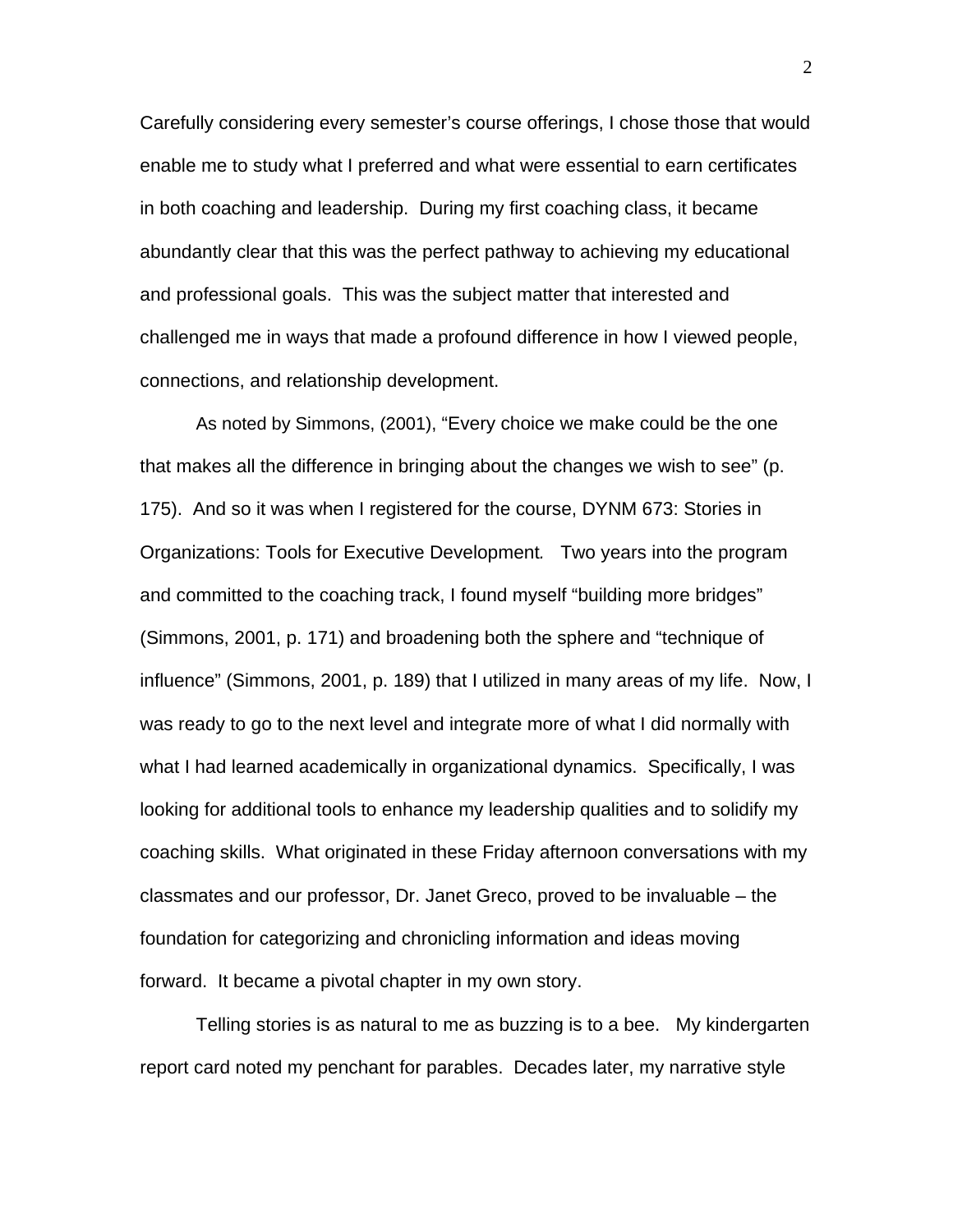continues to permeate personal as well as professional conversations. Such communication has served me well. Talking with others has afforded me the opportunity to impart knowledge, and listening to what they have to say has impacted my thought process. My passage through the Organizational Dynamics Program, and more specifically in the Stories course, has enhanced my appreciation for every narrative told and heard. Those moments in time are motivational, magical, and memorable. The value of a story is in the voyage of the storyteller. This exchange of ideas can direct decisions differently, reinforce reasons to reflect and retreat, and ultimately have a profound and powerful effect on the people involved.

#### **Convention**

The purpose of this thesis is to "convey a [series of] believable [stories] that spotlights" (Simmons, 2001, p. 166) the significance of coaching in the development of others. Five varied fictional scenarios each present a different set of circumstances, client, and coach. Within each story, dramatic situations illustrate the challenges, conversations, and choices that occur with the imaginary characters and organizations. These accounts, although unreal, offer real-world options for both executive leaders and coaches who choose to help themselves. In some cases, these narratives may depict people or practices with whom the reader finds familiarity; however, they have been created from whole cloth for the purpose of presenting educational examples. For those interested in organizational coaching, these stories can exemplify approaches to typical client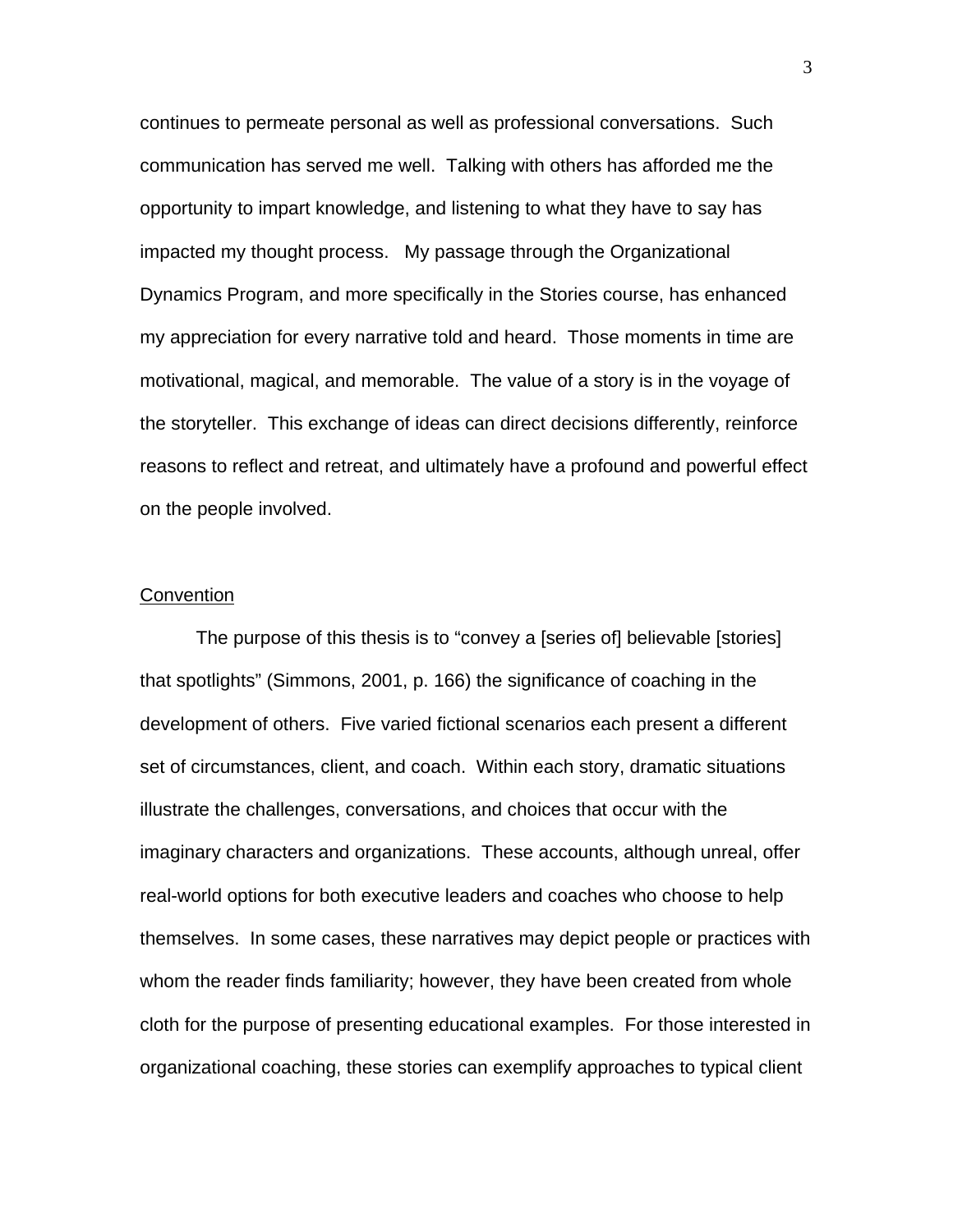situations. Individually and collectively, they can also provide a platform for processing problems, assessing information, and guiding clients toward goal acknowledgment and achievement.

Each chapter is designed to depict someone's search for a successful coaching engagement. Every narrative exploration is an examination of struggles and an explanation of effective techniques and tools for triumph. The reader is introduced to personalities and predicaments where the outcomes are not necessarily predictable. Within these next five chapters, experiences evolve, lead characters become caring leaders, and the stories suggest solutions to ordinary organizational problems.

Methodologies such as appreciative inquiry (Goldsmith, Lyons & Freas, 2000), the Executive Coaching Model (Goldsmith, Lyons & Freas, 2000), and the Collaborate Change Model (Goldsmith, Lyons & Freas, 2000) are integrated into the practices of the coaches throughout the stories. While not discussed conceptually, these models are "realized" as applied to the specific situations and fundamental to the final outcome in each of the narratives. References embedded within the fiction reflect scholarship and are used to underscore the mistakes, mindset, and meaningful makeover of those in leading roles. I chose to embody lessons from the coaching courses within these accounts to bring them to life. The dramatic framework of fiction illustrates the coaching tools in action.

The stories of others are often captivating and colorful. While working 15 years in several organizational settings, I have seen leaders struggle with similar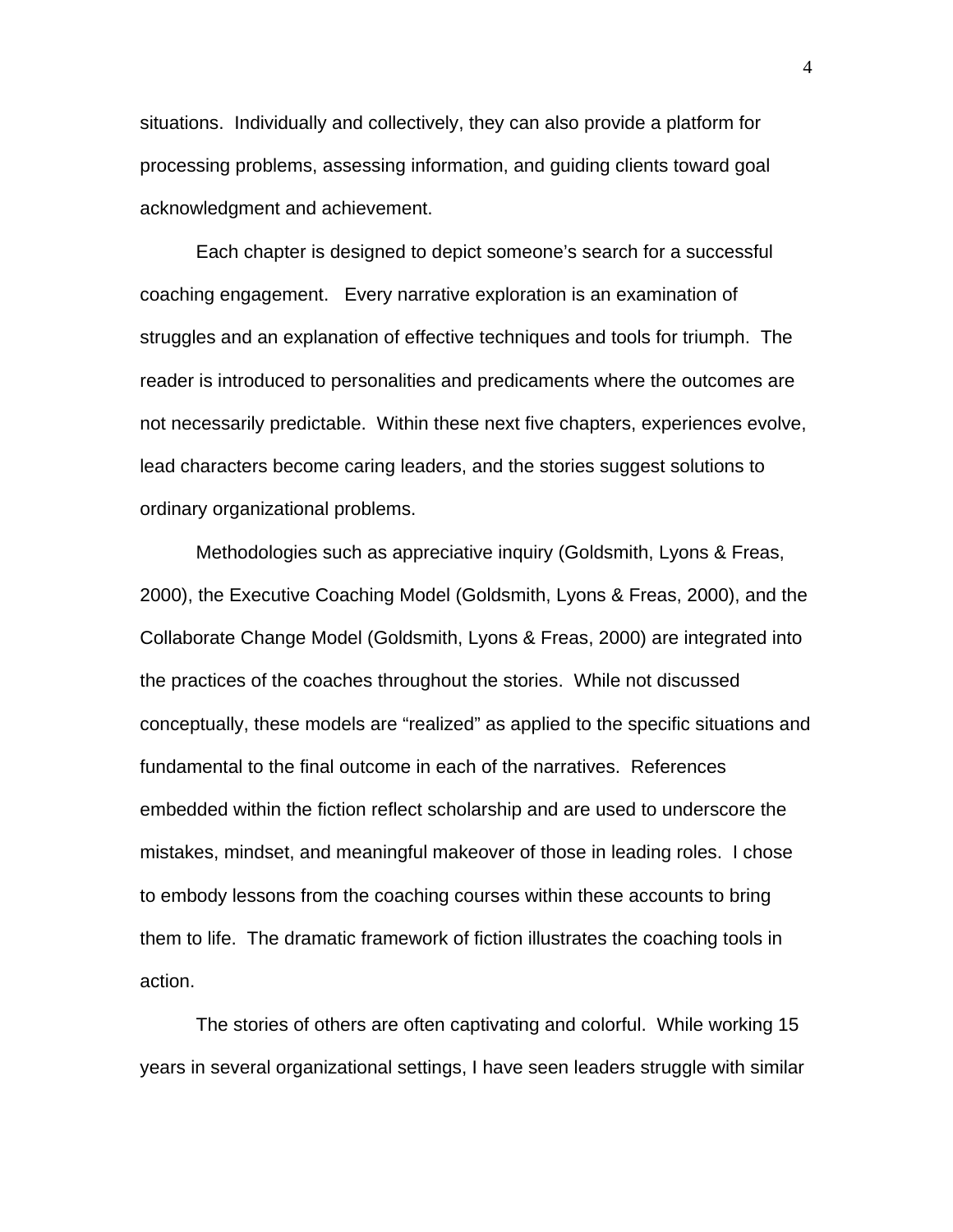issues like the ones found in these stories. The executives in these situations could have realized better results had they used coaching as an effective alternative to change. As a writer, I am compelled to chronicle the valuable learnings I acquired in earning my MSOD. This capstone project is the perfect platform to combine the coursework of the leadership and coaching tracks into a topic that has traction beyond the classrooms on Penn's campus. Collectively, the readings and reports associated with the classes I completed represent a crystallization of education and opportunity. Leading others means looking inside ourselves first, asking for help where necessary, contracting with a coach to chart the course of change, and implementing the outcome of that introspection.

I chose to create these fables to identify common challenges professionals face and to interpret coaching strategies for them to put into practice. Although fictional, these tales stand out as typical scenarios. Actually, the qualities and questions of these characters also reside in us. Each story calls for the reader to dissect the details, to dig deeper into the dialogue, and to learn from the lessons as the characters learn.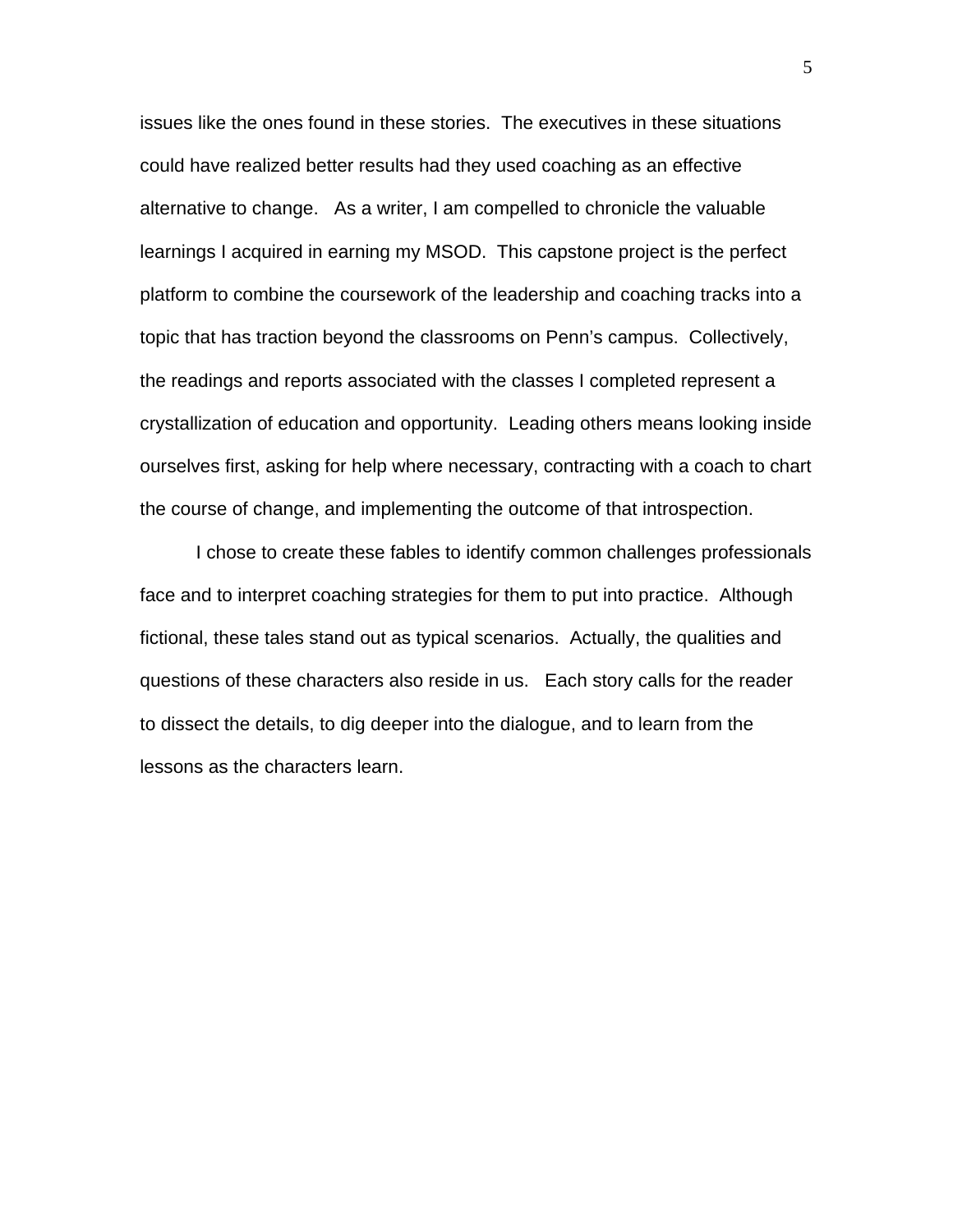## CHAPTER 2

### THE COACHING EXPERIENCE: A PURPOSEFUL JOURNEY

Sarah Sain graduated with an MBA in May 2006 from the Kellogg School of Management at Northwestern University. Yet, the excitement of such an accomplishment was undoubtedly diminished by an overwhelming concern for the future. Uncertain about her professional path, Sarah was uneasy about the financial pressures facing her, unsettled about a near-ending lease, uncomfortable about professional perceptions of her success, and seemingly unaware of her own potential as well as the endless possibilities surrounding her.

Prior to moving to Chicago, Sarah had worked in Indianapolis, Indiana for a health care consulting company, Nesmith One Nutrition. Responsible for project management, she left the organization just days prior to her five-year anniversary to begin the master's degree program at Kellogg. School was finished, and Sarah needed to resume her place in the workforce. She had her sights clearly set on making a career decision. Sarah was extremely cautious about making all major decisions. This one was no different; however, there was a great deal even more at stake in this situation. She was essentially starting over, at least from her personal perspective.

After making some inquiries followed by a few phone calls, Sarah made contact with Therese Zelien from Celeron Coaching Services. Therese's expertise was in guiding clients onto new professional pathways. In their first meeting, Sarah emphatically expressed her goal: To align my strengths with my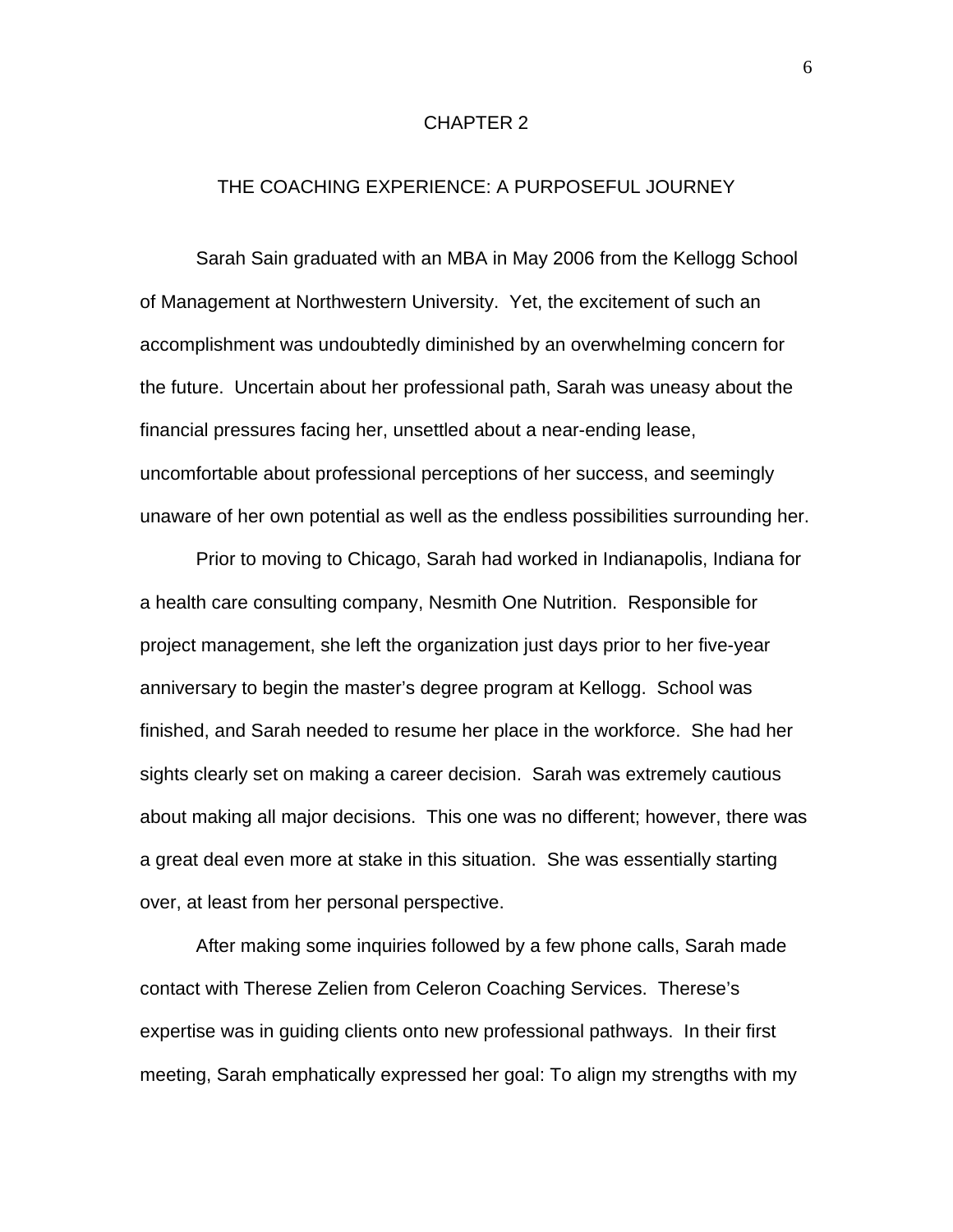ultimate career choice. During a candid conversation with Therese, she seemed ready and willing to immediately immerse herself in a structured coaching engagement – one that would meet her expectations. Therese sensed, however, that underneath her energetic exterior, Sarah was lacking in confidence and nervous about the next steps.

Embracing the Executive Coaching Model (Goldsmith, Lyons & Freas, 2000) and more specifically, the Collaborate Change Model (Goldsmith, Lyons & Freas, 2000), Therese recognized early that to be most effective as Sarah's coach, she would help her "see that [she] was not as powerless" as she believed (Goldsmith, Lyons & Freas, 2000, p. 60). This approach meant "focusing [her] to be [her] very best" (Goldsmith, Lyons & Freas, 2000, p. 62).

As Therese listened "sensitively, [she] began to piece together how" Sarah "[constructed] herself in her own world" (Goldsmith, Lyons & Freas, 2000, p. 58). Moreover, Therese was "wary of telling the client what to think," rather, as the coach she would "ask good questions that [left] room for self respect" (Goldsmith, Lyons & Freas, 2000, p. 55). The more appreciative inquiry (Goldsmith, Lyons & Freas, 2000) Therese provided, the more she watched Sarah respond and grow. It was the combination of capturing clarity, prompting the existence of abandoned or unknown possibilities, and assembling accurate information that made each meeting more meaningful.

Most of their sessions occurred in the conference room and/or library within Sarah's apartment building. She was close to home – the place where she best defined who she was, and the space in which she searched for who she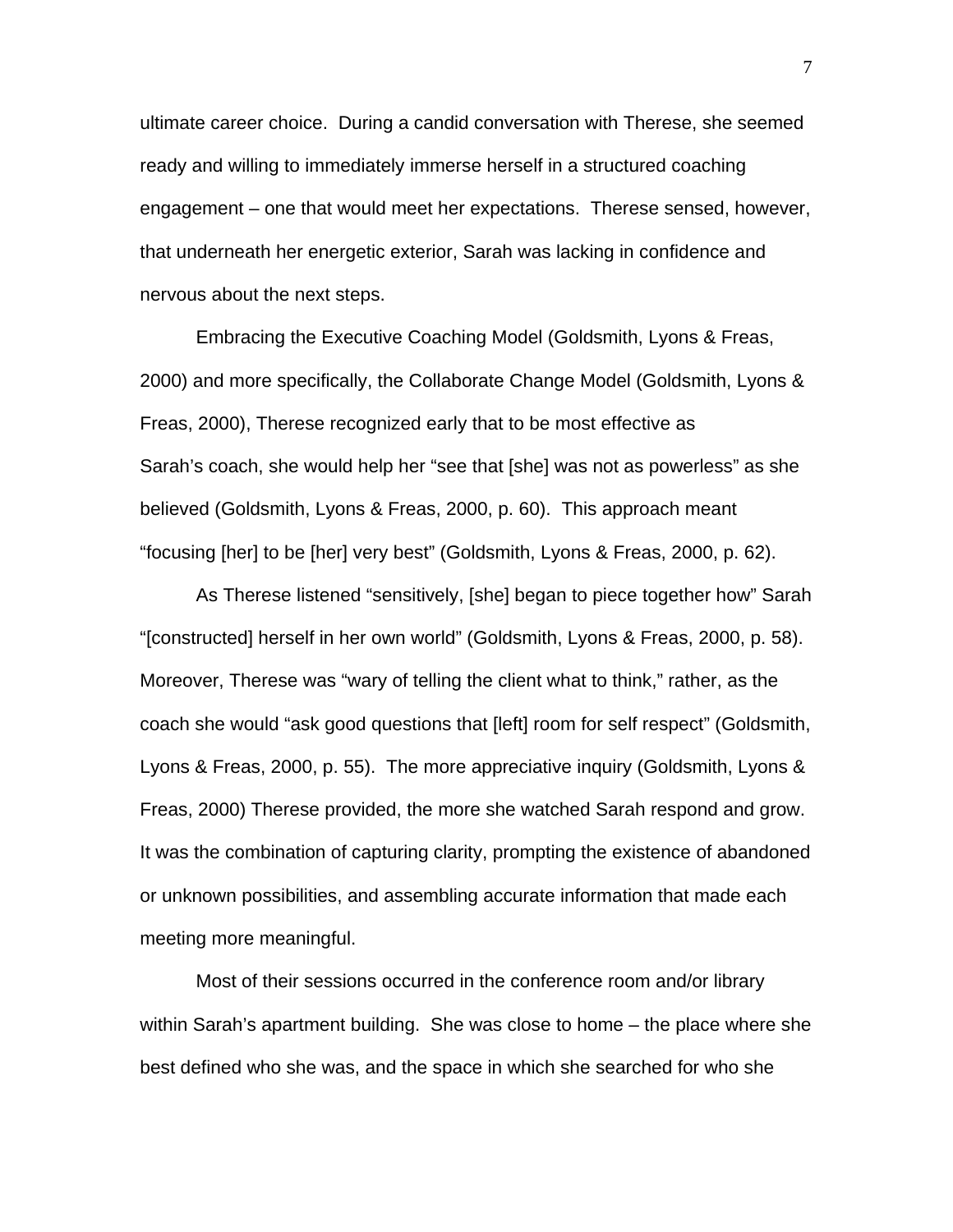wanted to become – yet in a separate setting that resembled the corporate milieu she wanted to potentially occupy. This was a comfortable coaching environment for both client and coach.

Since Sarah was currently unemployed, minimal data gathering was done in a non-invasive manner just with her. Therese introduced her to Stuart Atkin's (2002) Life Orientations Theory (LIFO). This concept, described in his book, *The Name of the Game* (2002), pays close attention to the particular attitudes, behavioral patterns, and communication preferences that people exhibit when viewing the world and operating in it. LIFO stresses the strengths of each life orientation [see Appendix A], and celebrates the positive aspect of human existence and how each contributes to success in its own characteristic way. Subsequent discussions were designed to help Sarah identify her strengths, minimize her excesses, and develop strategies to win in the business arena.

A primary question arose with regard to Sarah's LIFO results: Which elements of her personality can be a liability? This query was meant to examine characteristics of concern, as she prepared for individual job interviews. During their discussion on this topic, Sarah agreed that she is introverted, tenacious, practical, steadfast, methodical, analytical, and detail-oriented. Therese noted that her perception confirmed those personality traits. A "conserving-holding" type, according to Atkins (2002), Sarah was unwilling to make decisions by default, and wanted to be sure she had all the facts before moving forward. Coach and client quickly came to the conclusion that Sarah often succumbs to paralysis by analysis and is almost defeated before any decision can be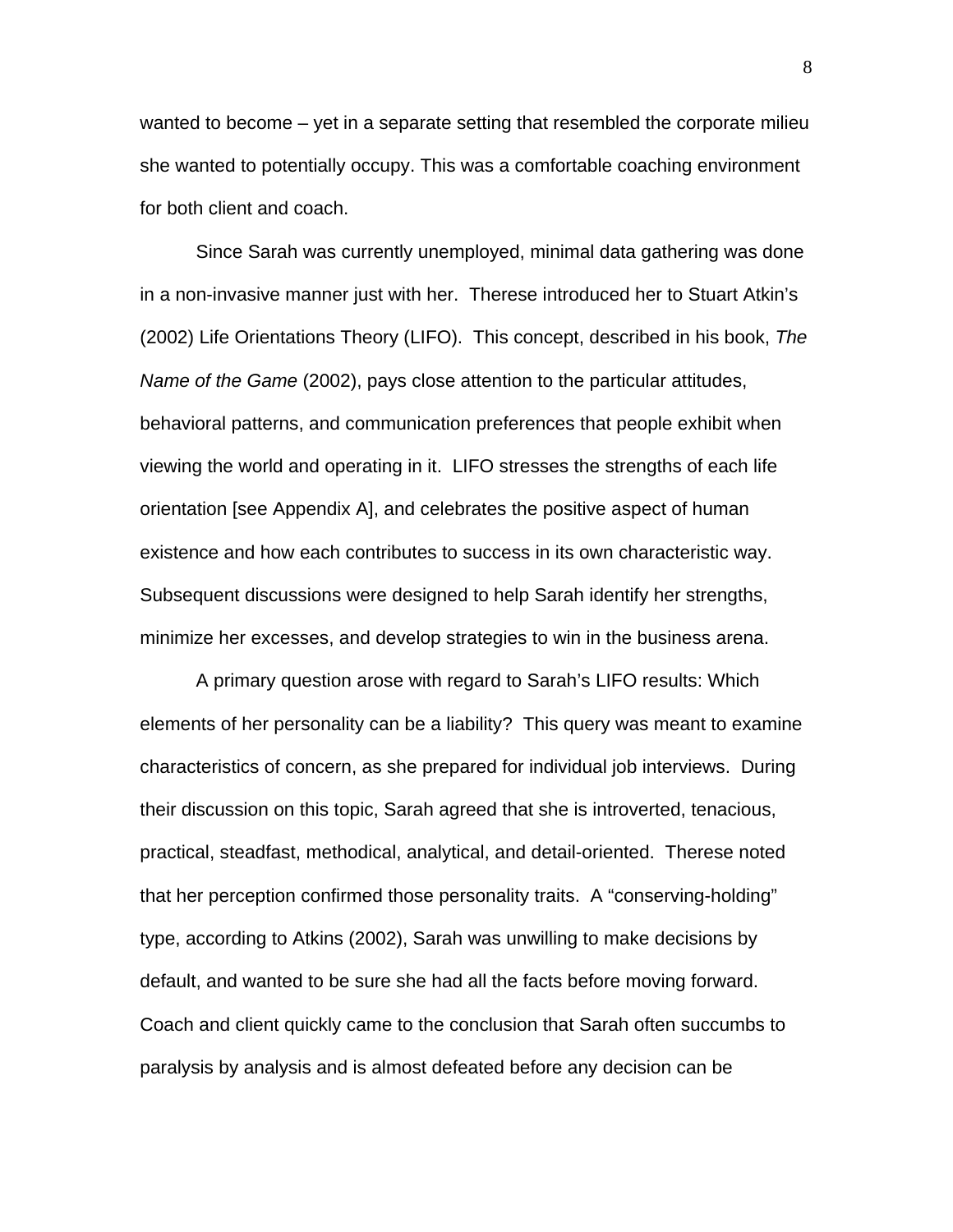determined. In addition, she has been perpetually plagued with low self-esteem and poor self-confidence. Sarah has struggled to set her own course, but feels herself under the microscope of societal scrutiny. Years of fearing failure and yearning to succeed have taken a toll; Sarah is often unable to light her own fire because she is saturated in self-doubt. Educated, well read, and extremely talented, she is hesitant to acknowledge all she has to offer. Instead, she describes herself in narrow terms – now holding a graduate degree from an impressive academic institution, relocating too many times in her lifetime, taking some time off from work, and positioning herself to find the right job. Sarah is slow to run a race she is uncertain she can really win.

 In an attempt to focus Sarah's attention on previous accomplishments, Therese reviewed her resume – identifying areas of expertise and asking what she enjoyed doing the most in past positions. This discussion led the way to "discovering new talents and new ways to use old talents that lead to far greater effectiveness" (Goldsmith, Lyons & Freas, 2002, p. 61). She sensed that many of Sarah's abilities had either been hiding or lying dormant. Since this concerned the coach somewhat, Therese was cautious in taking a deeper dive into Sarah's primary professional pathway. They evaluated the decisions that brought her from the corporate conference room to Kellogg's classroom and from Indiana to Illinois.

By confirming Sarah's choices, Therese allowed her client to feel more in control of the situation. Sarah began to see beyond why she preferred certain options in the past and what strategic drivers she would employ in the future.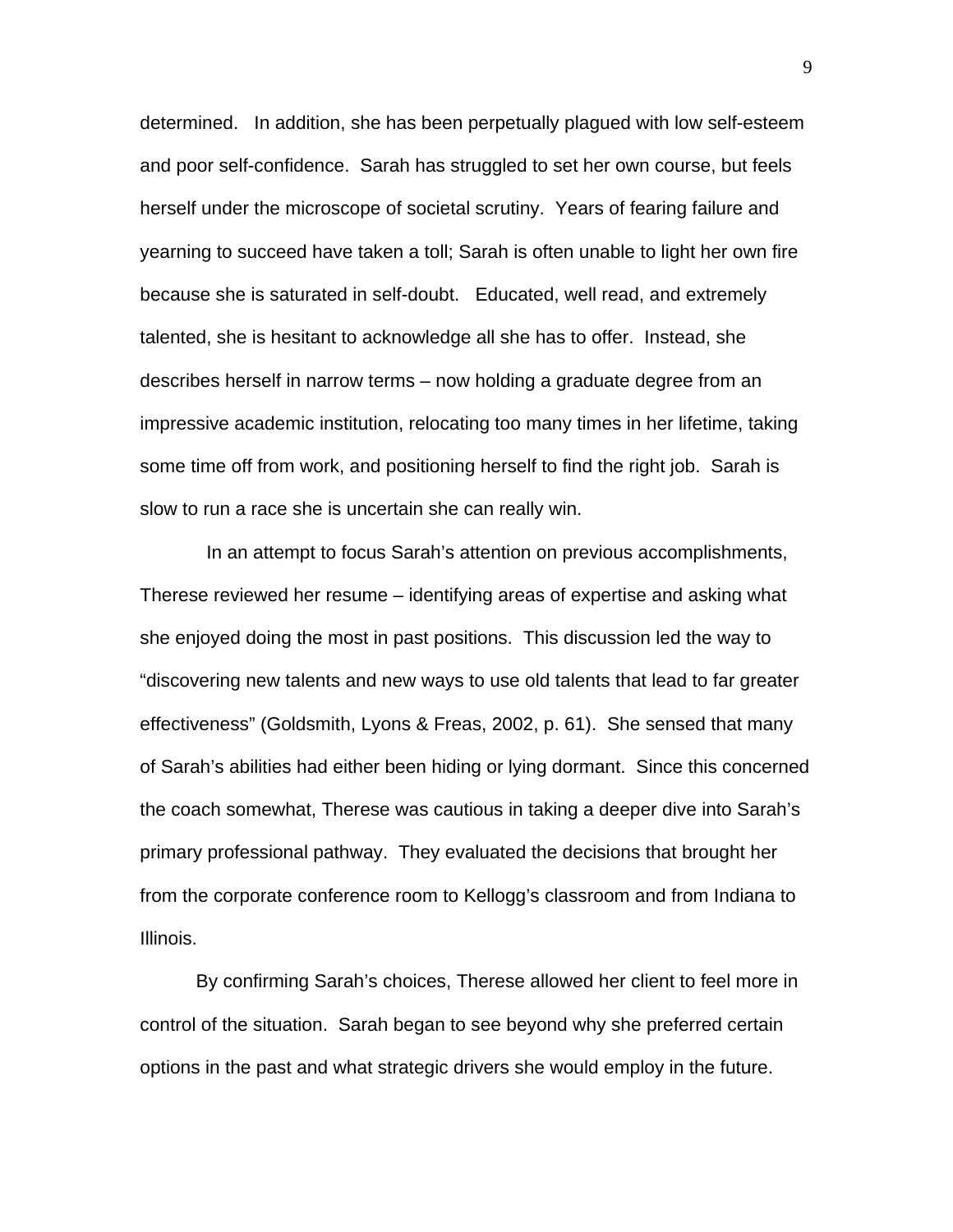Therese encouraged her to offer many explanations for leaving opportunities on the table and to role-play scenarios with multiple outcomes, "while respecting the individual's freedom to direct and control her own destiny" (Goldsmith, Lyons & Freas, 2002, p. 53).

To assist Sarah in appraising the positives and negatives of any job search or career categorization, Therese created a Job Assessment Form (see Appendix B). This tool was designed to measure each opportunity according to its own attributes as well as to rank every prospective position against comparable competitors.

Following each job interview, Therese would debrief with Sarah. Within every summary was a re-occurring theme: Sarah validated the qualities of each person with whom she met, hailed the highlights of the meeting, and then, in some fashion, diminished what she had done. It was as if she could not congratulate herself for a job well done – under any circumstance. Therese repeatedly reigned in Sarah's fear of failure, and re-focused the conversation. The coach would verbally re-wind the tape, persuading Sarah to recall the same stories, thereby promoting her qualities – the promise that she held for a successful career. Moreover, Therese pushed her to re-focus the premise of the précis to include what she spoke of, what she shared, and what she solicited during the interviews.

Once Sarah was able to "discuss and take ownership of her experience" it empowered her and Therese to "create an open system" (Goldsmith, Lyons & Freas, 2002, p. 55). This made all the difference in their time together. With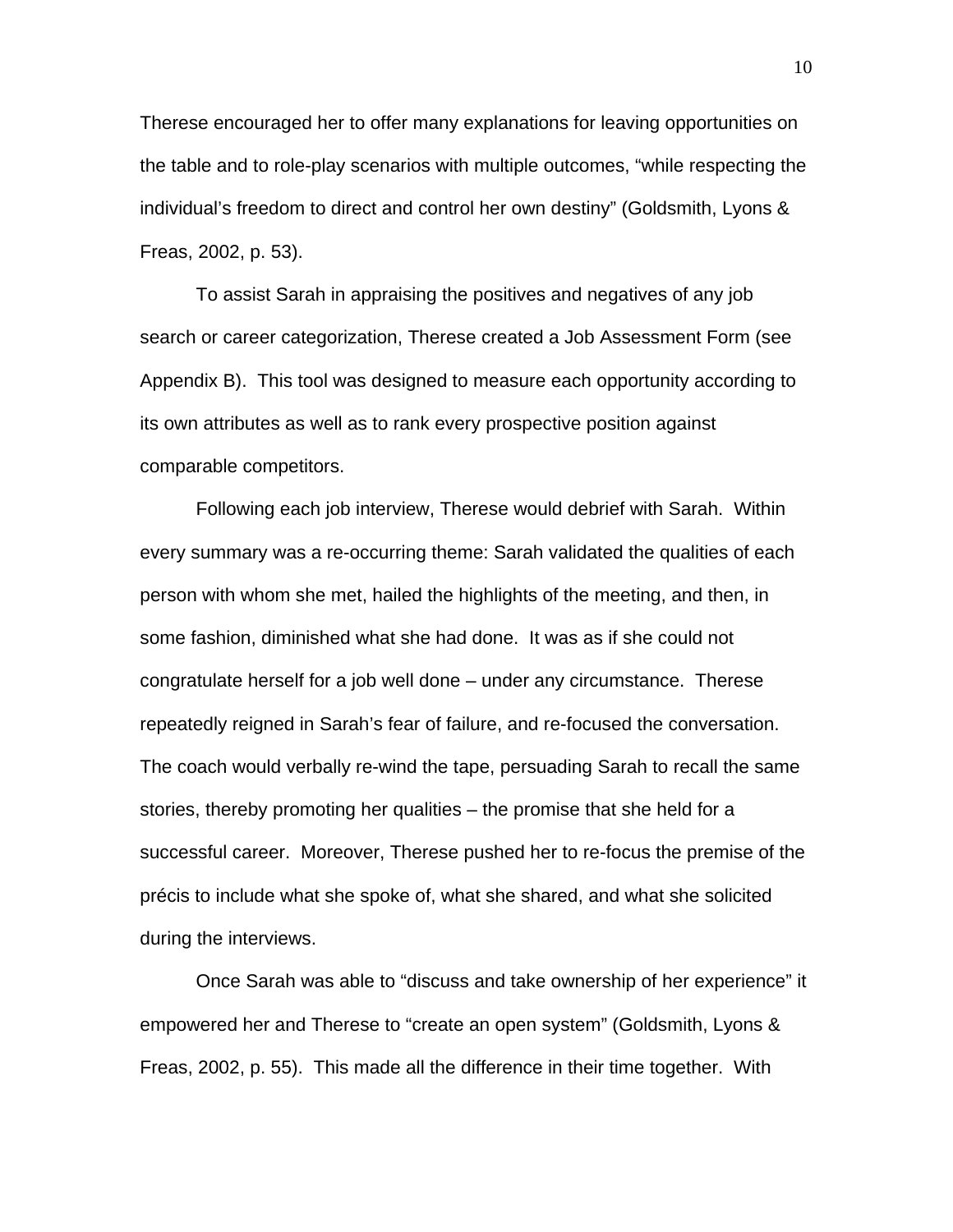each step she took toward achieving her goal, Sarah became more comfortable and more courageous. She admitted it was hard to see her own strengths. Yet, she did not surrender to the insecurity that encircled her. Sarah struck gold when she realized that in order to market herself, she would need to verbalize what she is good at – this was a tipping point in her progress. The pebbles in her shoes were looking more like pearls to wear around her neck.

During the next few weeks, however, there was an undercurrent of ambiguity. Sarah first referenced location, experience, salary – all professional prorities – then she shifted to topics that included career option overload, discouragement, and expectations of family and self. She seemed divided between identifying what she wanted to do and finding where she wanted to be. No longer was Sarah completely focused on her career.

It was Therese's use of field force analysis that fundamentally changed the compass of this coaching project. As Therese probed what life factors Sarah was actually facing, one after the other – lack of income, expiring lease, the need for a more rural and less urban residence, the insatiable thirst to again perform with a musical theatre troupe, the upcoming arrival of a sibling's new baby, and a chronically-ill family member – it became abundantly clear that Sarah was seeking to balance her life, to take the right route as a person… not to only make the right career choice as a professional.

This myriad of things that matter most was what she needed to manage. Climbing a mountain of such magnitude made her simultaneously stronger and vulnerable. As her coach, Therese made the decision "to help [Sarah] achieve a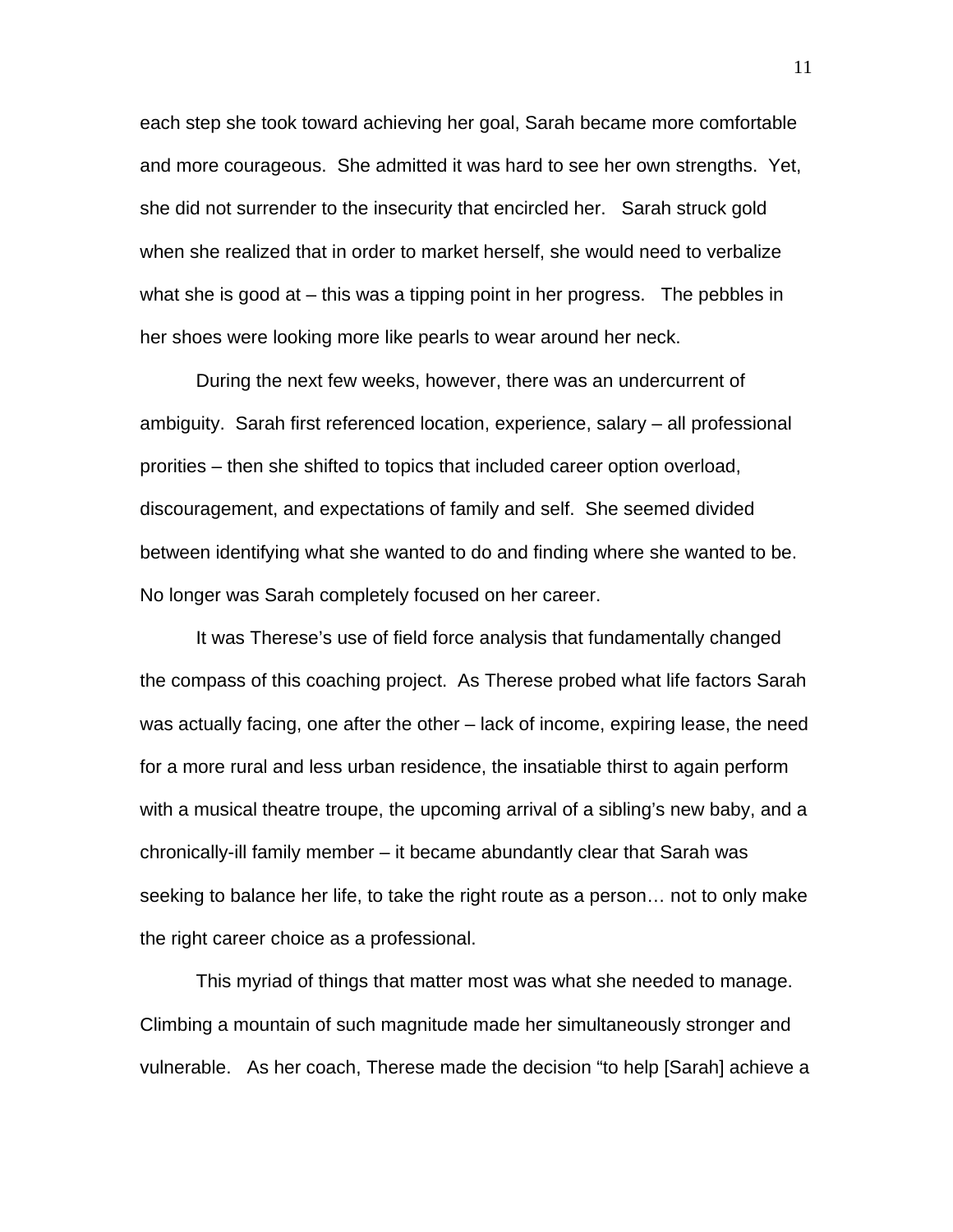personal meaning and more worthwhile purposes [in her work] and even in life" (Goldsmith, Lyons & Freas, 2002, p. 61). Her role then became pivotal in "bringing the whole person, with (her) heart, into (her) life and work" (Goldsmith, Lyons & Freas, 2002, p. 53). Sarah's positive reaction was evidenced in her solicitation of feedback – she was receptive to "widen (her) perspective, leave (her) comfort zone, and admit and learn from mistakes and successes alike" (Goldsmith, Lyons & Freas, 2002, p. 56). Therese's client began to sketch out a plausible plan, one that both stated and separated the specifics. For starters, Sarah called her former landlord in suburban Indianapolis to inquire about available apartments. Then, she called several colleagues with whom she lost contact while studying in Chicago. Her conversations centered on re-connecting with professionals and mentors who could help Sarah make the connections she needed to re-launch here career. Moreover, if she decided to move back to the area, Sarah would have a base from which to build both her personal and professional worlds. Finally, Sarah reached out to her family and offered some help – to her brother and sister-in-law who were just a few weeks away from becoming first-time parents, and to her mother who was caring for a parent afflicted with late-stage Alzheimer's disease. She had crossed the threshold of being controlled by her world, to being the one in control of her environment. The options that had once overloaded her were now the keys that could open the doors of opportunity.

Finally, following several weekly sessions of working with her coach, Sarah began searching for salient solutions. She cast aside stale thoughts,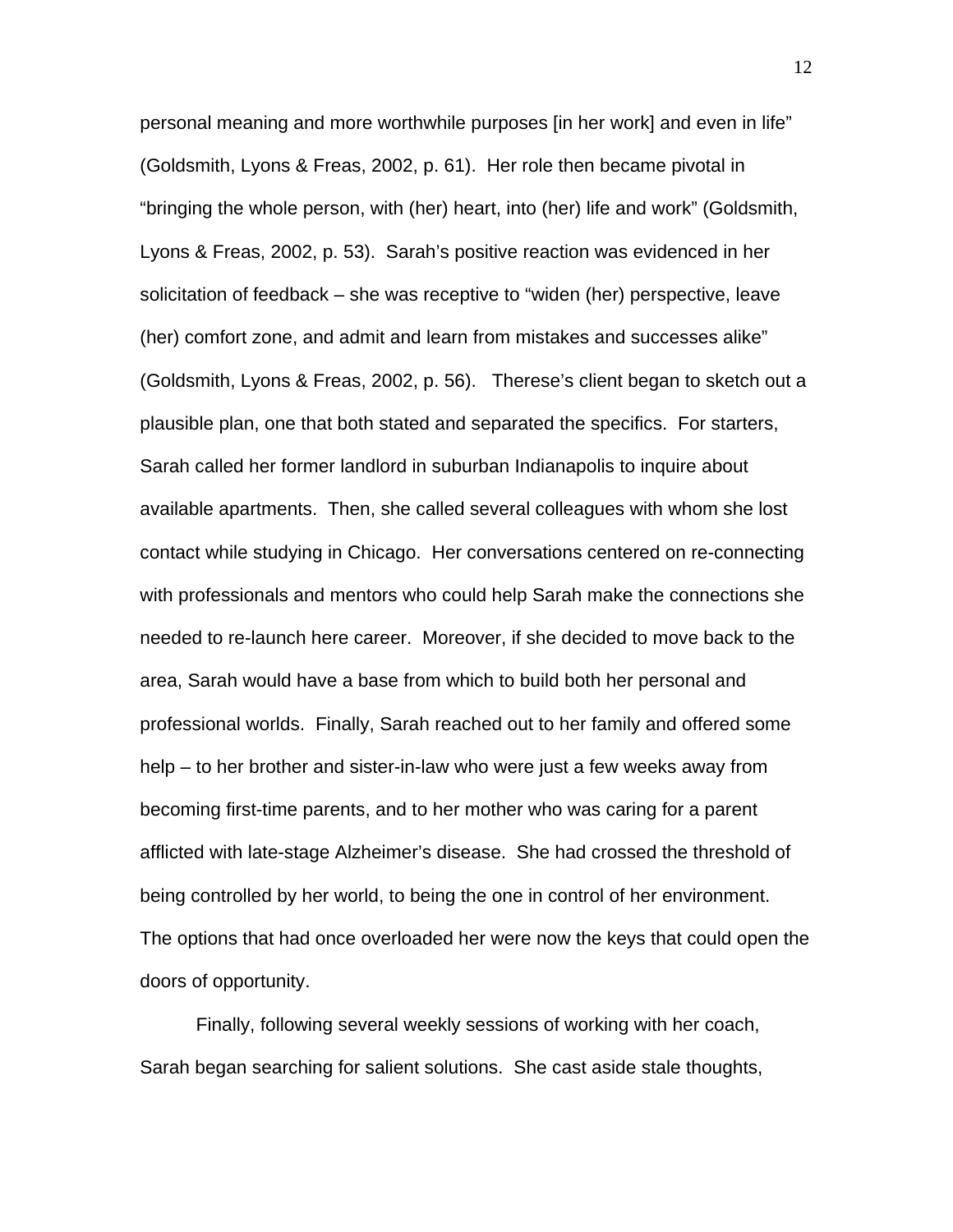calculated her next move, and refused to acquiesce as the queen in checkmate. Sarah really did the work herself; she stretched in ways that at one time seemed insurmountable. Therese watched her "gradually see the opportunities and ingest learnings from the challenge, a big step toward taking effective action," (Goldsmith, Lyons & Freas, 2002, p. 56) and a celebrated change from the first conversation just three months earlier.

Therese, as Sarah's coach, assisted her client in acknowledging her "authentic self, an integration of a wonderful collection of parts" (Goldsmith, Lyons & Freas, 2002, p. 61). Sarah, through this defining developmental experience, was ultimately able to ascend from the audience, step to the stage, and become a congruent conductor. In addition, Therese was able to "provide the context for Sarah to find purpose and meaning" (Goldsmith, Lyons & Freas, 2002*,* p. 61) in something that truly mattered. The coach guided the client to an awareness and appreciation of herself that had the potential and possibility to yield unimaginable results.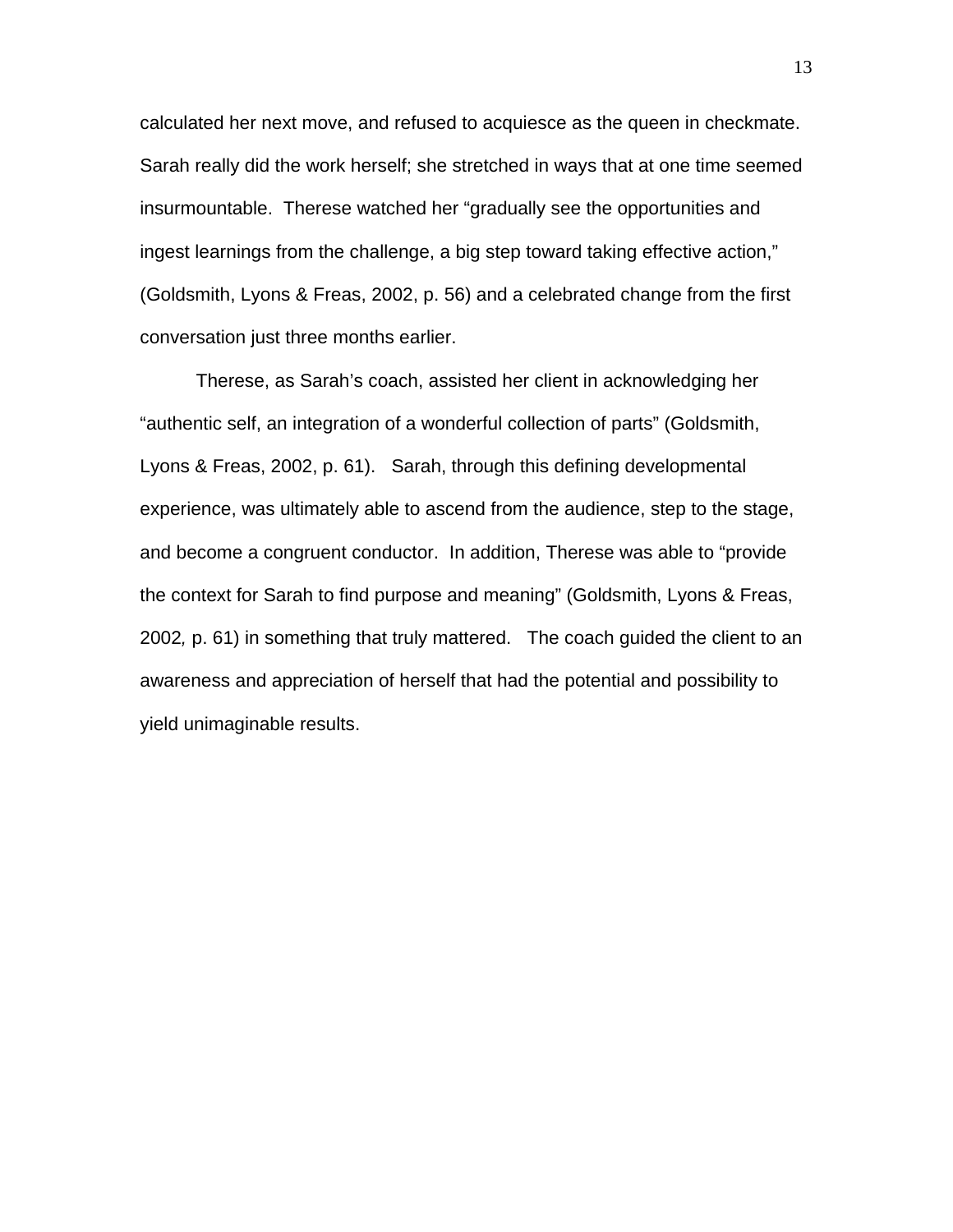## CHAPTER 3

TO LISTEN… IS TO LEARN… TO LEARN… IS TO LEAD…

In June of 1974, Georgia Graham hung her high school diploma on the wall of her parents' den and walked onto the manufacturing floor of Wanaksink Wire Company. At 18 years of age, she took her place among other lathe operators. Thirty years later, Georgia now hangs her white coat and safety goggles in the office that bears her name and title: G. M. Graham, Quality Assurance Director. It has been a long road from laborer to leader. Georgia has had an extensive employment with the company, but a rather tumultuous history. A self-proclaimed expert, she gets the job done, often without involvement of others and according to her own plan and timeline. Success, in her eyes, is about reliability, tenure, and meeting production deadlines. Georgia has confused her loyalty and output with a license to say whatever comes to mind and to take whatever action she pleases, regardless of the situation.

Committed to the corporation, convinced that Georgia is an employee worth retaining, and concerned about the lack of cooperation from his subordinate, Jerry McQuewn, vice president of operations, turned to Bostwick Business Partners for help. He contracted Kelly Massena to coach Georgia, who had been labeled "a good performer with a bad attitude." Selected for her solid background in working with managerial clients in the manufacturing sector, Kelly accepted the assignment and scheduled an introductory meeting with Georgia.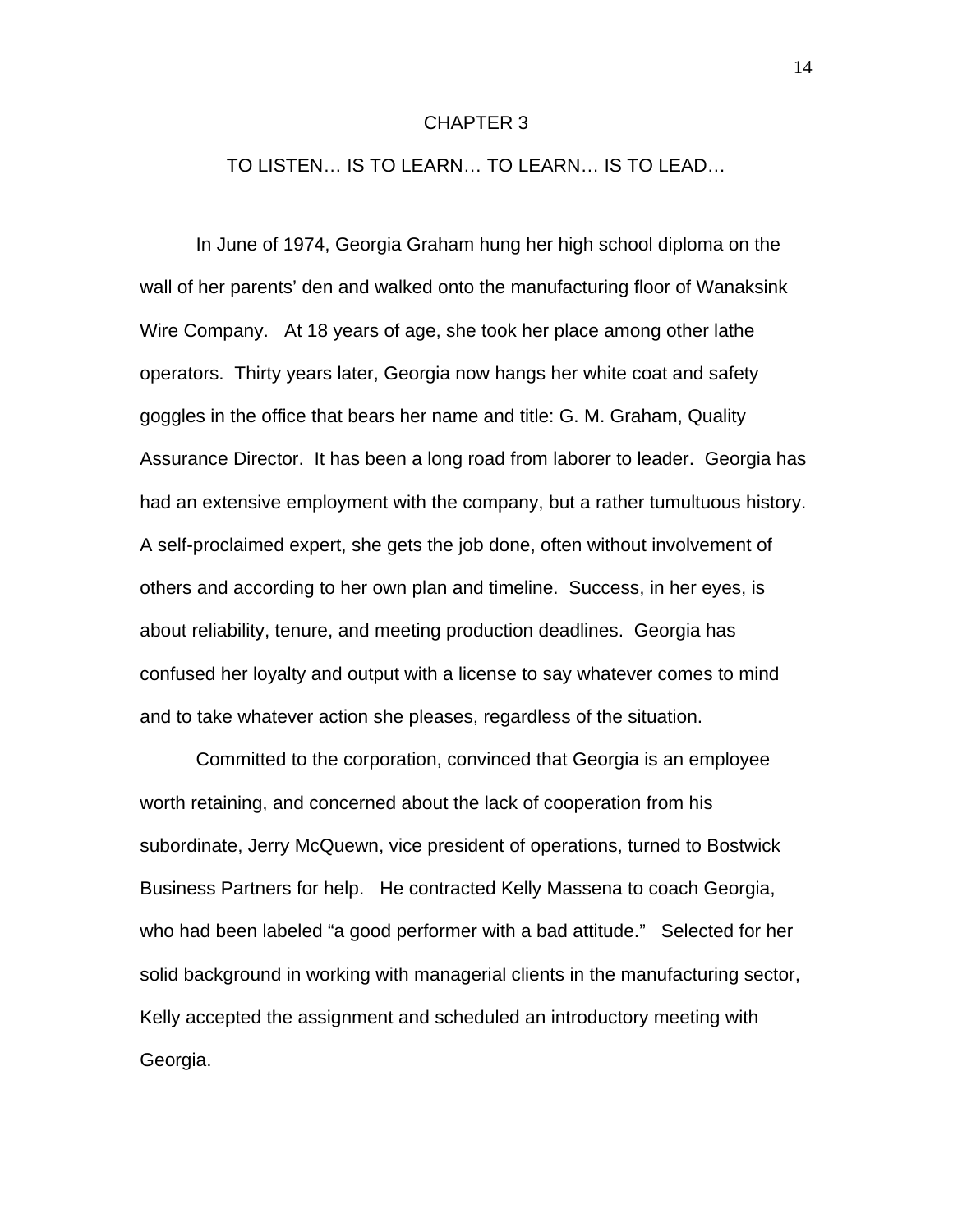A person who swims in the pool of negativity, Georgia easily finds something wrong with everything and everybody. She struggles to step out of yesterday's battlefield and into today's uncharted terrain. An idea only holds validity and value if Georgia was instrumental in its inception. Her relationships, rooted in rigid discussion and details, require others to hear and heed what Georgia has to say. While Georgia's work ethic never wanes, she does not welcome new or alternative ways of approaching a project. Jerry recognized the need for some of her behavior to change. Without modification, he believed the quality assurance department would be unable to progress and flourish amidst the ever-changing and competitive landscape.

A successful coach must be a good listener. Georgia wasted no time in telling her coach the terrible tales of woe. Since Georgia was so focused on the way things used to be, Kelly decided to help her client "make sense of the past and so move into the future" (Denning, 2005, p. 189). Overflowing with "scapegoat stories" as well as "stories of helplessness" (Denning, 2005, p. 198), Because she found herself more of a misunderstood marginal player, Georgia saw each day as a quandary caused by someone else instead of a chance for her own change. Though Georgia's tales of anguish prevented her from seeing things outside her own reality, Kelly noticed something significant in her stories. They focused more on failure than on success, more on the past than on the future, and more on the demands of protocol than on the direction of possibilities. It was in their details that the coach began to piece together how Georgia constructed herself in the world—personally and professionally.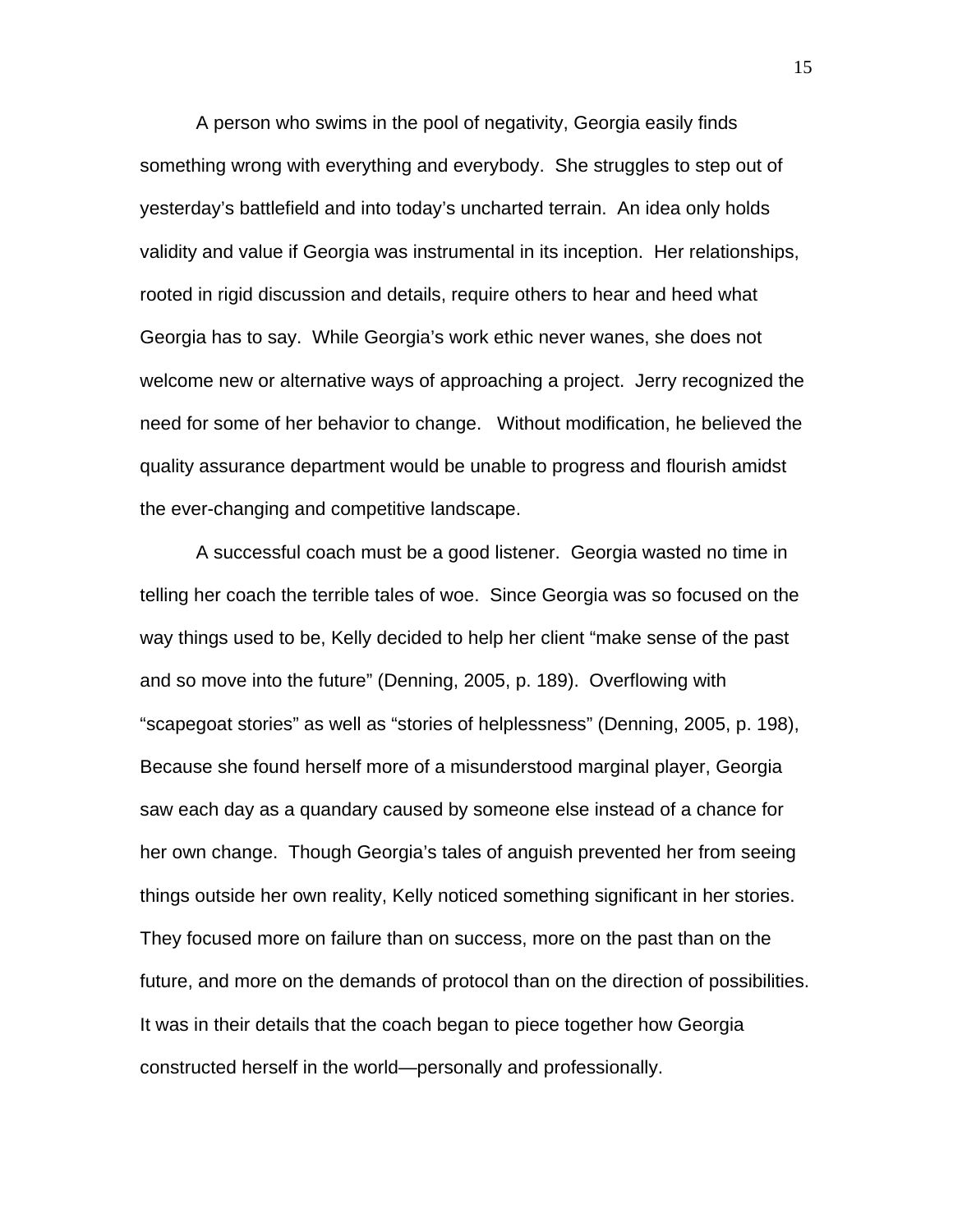Georgia believed her only choice was to continue what she was doing, and then others, especially her manager, would eventually see her value. Kelly understood "the client is seen as the expert on [her] own experience," and "the practitioner can facilitate the client's growth by engaging the client through the process of the interaction" (Stober & Grant, 2006, p. 21). Georgia was intelligent, articulate, and her accounts were very detailed. It became immediately clear to Kelly that in order to effectively coach Georgia and secure the desired results of the engagement, they would "swap stories" (Denning, 2005, p. 189). This strategy opened the door to opportunities for both.

Although Kelly typically discussed goal setting in the second coaching session with clients, she decided to abandon that approach with Georgia. "The purpose [grew] out of the actual situation" (Bridges, 2003,, p. 63). Instead, Kelly took the lead in highlighting an example she had when working in a corporation a few years ago. This story included Kelly's frustration with a perceived apathy among colleagues assigned to a particular project. She talked about being "primarily concerned with action, getting things done, [and] achieving plans and goals" (Chapman, Best & Van Casteren, 2003, p. 18), and how the missteps and mistakes of others put her behind schedule. This was music to Georgia's ears. Soon and with seemingly little effort, Georgia was relating to the characters and interjecting her own opinions and explanations – all of which were reflective of what she had also experienced in the workplace. Kelly's story was not finished. Having captured her client's full attention, Kelly continued the narrative and "translated the idea of" a brick wall "into the picture of" the yellow brick road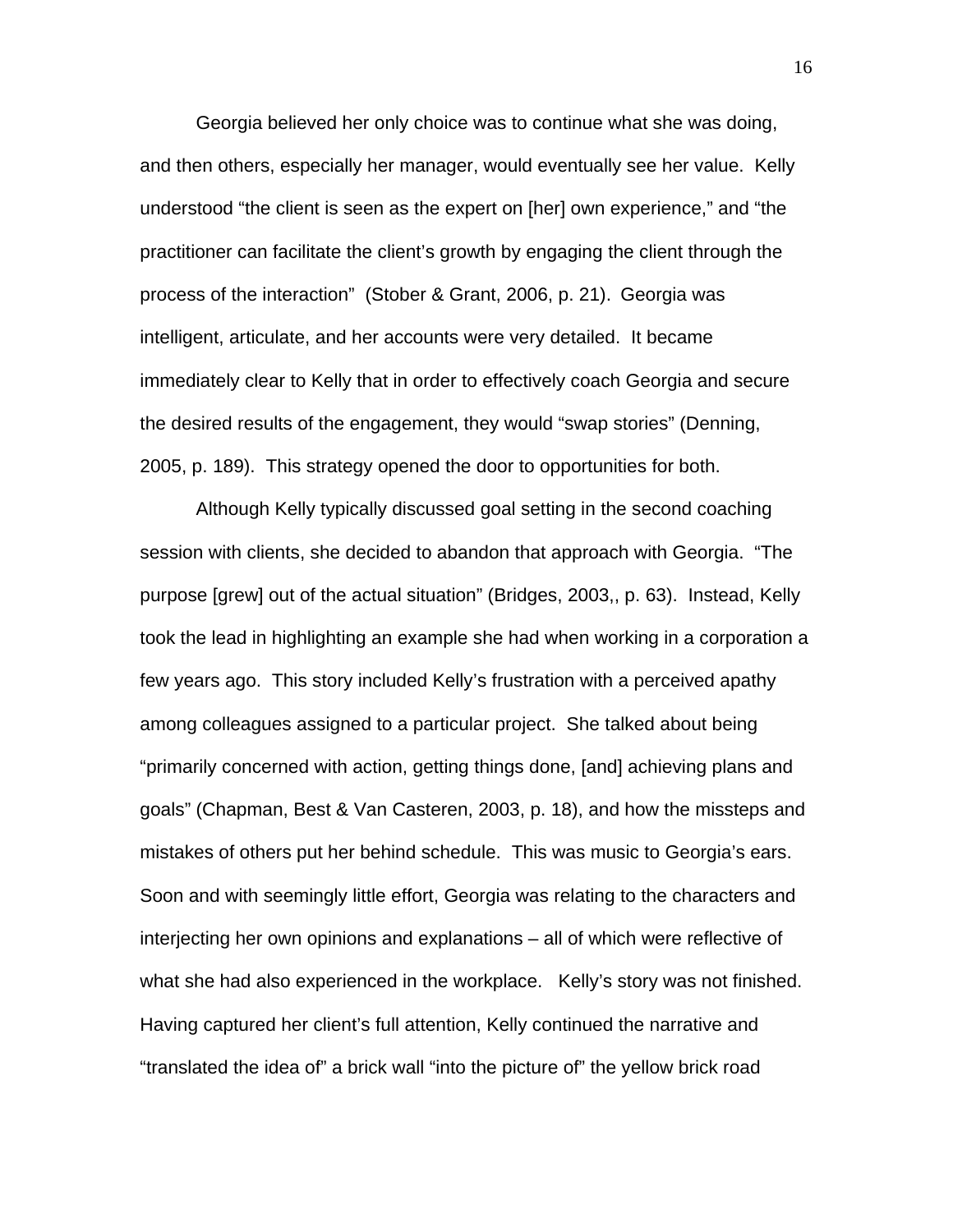(Bridges, 2003, p. 64). She explained to Georgia that by dismantling the mortar blocks that are standing in the way of progress, the client could re-arrange them to build a road that provide a journey to new discoveries, stronger relationships, and desired success. A breakthrough in Georgia's thought process had occurred. No longer did she consider herself the victim. Rather, she saw the possibility of victory and understood her responsibility in the coaching engagement.

The next session centered on establishing goals for Georgia's success. Kelly called on Georgia to focus on a "positive story" (Denning, 2005, p. 184); there, she was able to find a comfortable place to start scratching below the surface. Interestingly, Georgia included Jerry in her rendition of a recent meeting held to handle a crisis with a key customer. She mentioned her manager's willingness to allow her proposal to avert the potential problem, which would have cost both large amounts of dollars and design reconfiguration time. Kelly simultaneously saw a proud smile on her client's face and rays of hope peaking through the otherwise faded plaid curtains in Georgia's office. Then, Kelly communicated a similar set of circumstances where a manager did not take the same course of action that Jerry did. The intention was not to vindicate Georgia's manager or to vilify the other; rather, it was meant to demonstrate the difference a decision can make for all those involved. Georgia was silent for a few minutes. What was she thinking? "So, things could maybe change around here for the better if I think before I open my mouth, and react differently even when I am frustrated," remarked Georgia. She was beginning to look at the big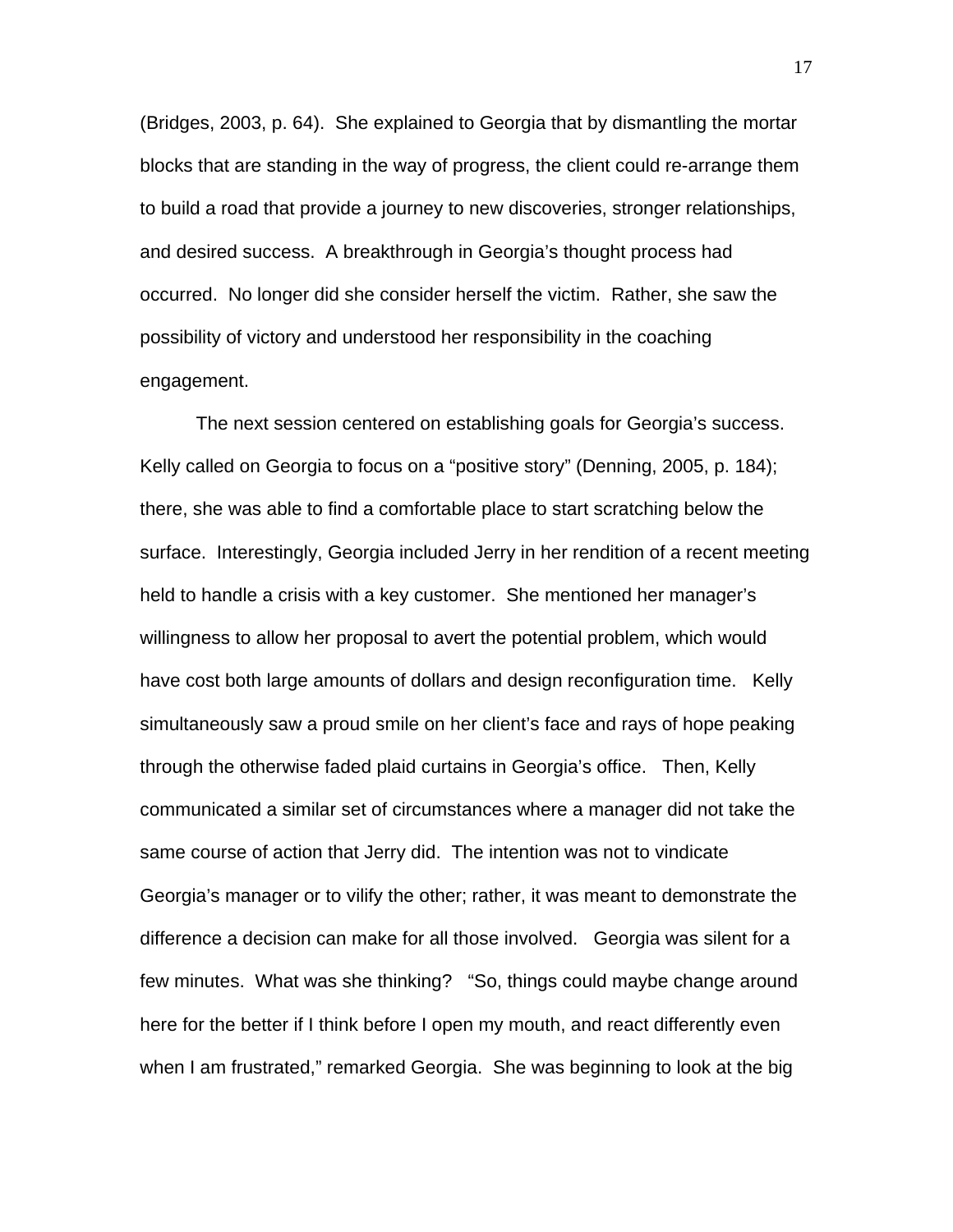picture through the scenes they shared. Kelly believed that while many possible land mines were yet to be uncovered, solid ground could also be covered in the process.

Constructive communication was the goal established for Georgia. Kelly asked her to keep a journal, writing down the various experiences she encountered, the approaches she took, the things she said, and the results of her choices. Sometimes, Georgia was so excited about a win, that she would call her coach days before their next meeting. Inspired by Georgia's honest, motivational entries and the chance to take "new energy in a new direction" (Bridges, 2003, p. 57), Kelly decided to also keep a daily diary. This document would serve as her personal portfolio of progress. Her "personal experiences," her "own encounters with both success and disappointment – and [her] willingness to reflect on each [made Kelly] a better coach" (Silsbee, 2004, p. 95).

Week after week, Georgia and Kelly shared stories. This protocol, for Kelly, was much more than "the simple sharing of knowledge or information" (Silsbee, 2004, p. 159). It became the gateway for Georgia's growth and eventual attainment of her goal. During one particularly detailed discussion, Georgia diverted for a moment, stopped being serious, and joked that she felt as though they were no longer meeting in an office environment, but that they were actually wandering through her grandmother's attic where new and interesting treasures awaited them every Wednesday afternoon. "There are landmarks in the territory of mindfulness" (Silsbee, 2004, p. 61), and this turned out to be a tipping point for the coaching assignment. Though somewhat concerned about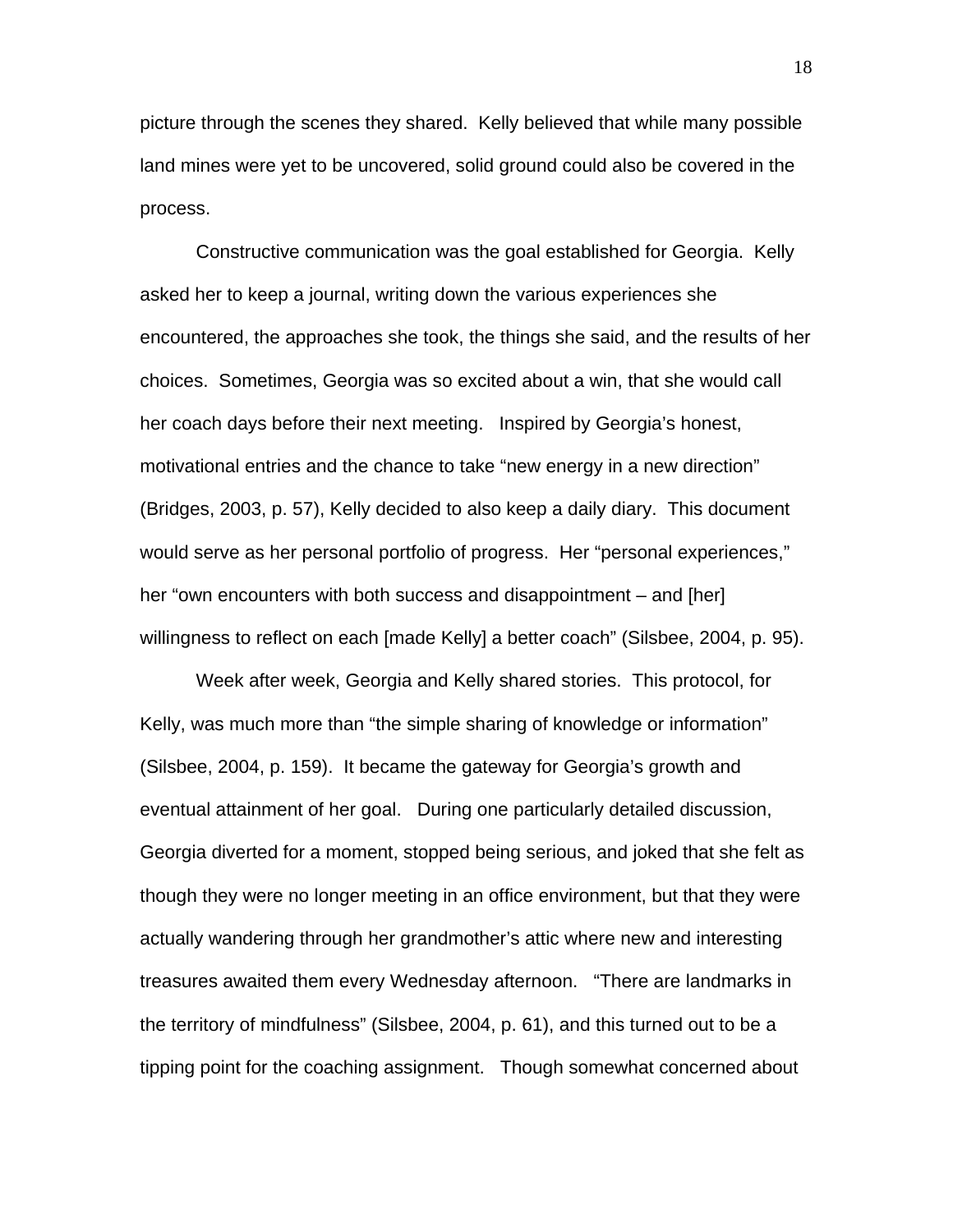exposing too much of herself, Kelly used her own scenarios to demonstrate similarities and learnings – and, in so doing, she modeled for Georgia that everyone is vulnerable at times.

The more Georgia and Kelly talked, the more compelling their authentic accounts became. This coach and her client chronicled the present with the past and packaged Georgia's priorities for the future. Their conversations were constructed in such a way that they both were excited to move forward "step by step" (Bridges, 2003,, p. 67). Any barriers dissipated as they connected through the stories.

Reaching new heights meant clearing new hurdles. Using real-life situations, Georgia and Kelly role-played how to overcome obstacles and ultimately to strengthen the manner in which Georgia conversed with her colleagues. Clearly, her feelings of diminished competence had taken a heavy toll and Kelly knew it was time for Georgia to "return to [her] former effectiveness" (Bridges, 2003,, p. 71).

During the course of this three-month coaching engagement, Kelly had undergone a transformation, too. She questioned her own distinguishing attributes as Georgia's coach, asking herself: What is my overall coaching style? Am I coaching for development, skills, or performance? What are my client's needs? What factors contribute to the success of this client? Kelly reminded herself "the learning and growth of the client are central to the purpose of the coach in a given situation" (Silsbee, 2004, p. 15). It was those "personal experiences" as well as her "own encounters with both success and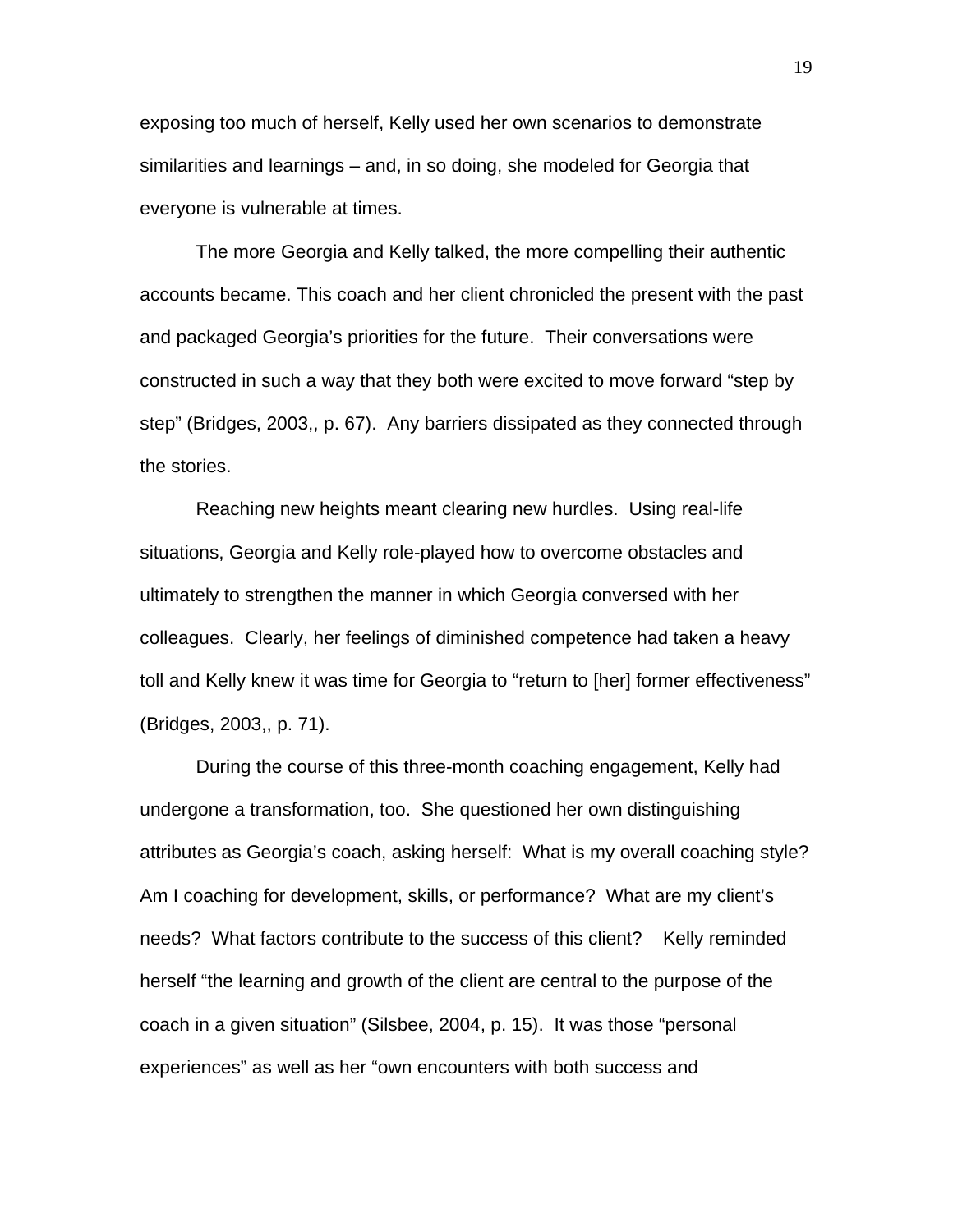disappointment – and [her] willingness to reflect on each—[that was making Kelly] a better coach" (Silsbee, 2004, p. 95). She internally evaluated how it was equally advantageous to both coach and client to quietly contemplate, to calm the conversation, and to ultimately be proactive instead of reactive. Georgia challenged Kelly to meet her client where she was– in her season and in her natural place – not with hesitation, but rather with motivation and appreciation. Kelly could acknowledge how their differences complemented each other; she was able to identify what she had learned from Georgia's thoughts, actions, and decisions. She was thinking about where she needed to adapt and grow. Still feeling somewhat "pressured to demonstrate [her] expertise" (Silsbee, 2004, p. 3), Kelly was actually developing herself as a coach, and Georgia was helping her. "Coaching is an action-oriented learning process for the client. It should be for the coach, as well" (Silsbee, 2004, p. 61).

As the contract was coming to a close and she was preparing the client's final report and evaluation form, Kelly reminded herself how much "knowledge resides in stories" (Denning, 2005, p. 198). Moreover, she continued making entries in her journal – for her coaching story had many more chapters to be written. Kelly took time to determine, digest, and document her key take-aways – those reminders of what it means to hold the lives of others in her hands, to extend a part of herself to help them understand and enjoy their own life's expedition, and to make every conversation – every coaching session – count.

Early on, Kelly and Georgia were synchronized – through sharing of stories; they were aligned in their expectations and compatible in many of their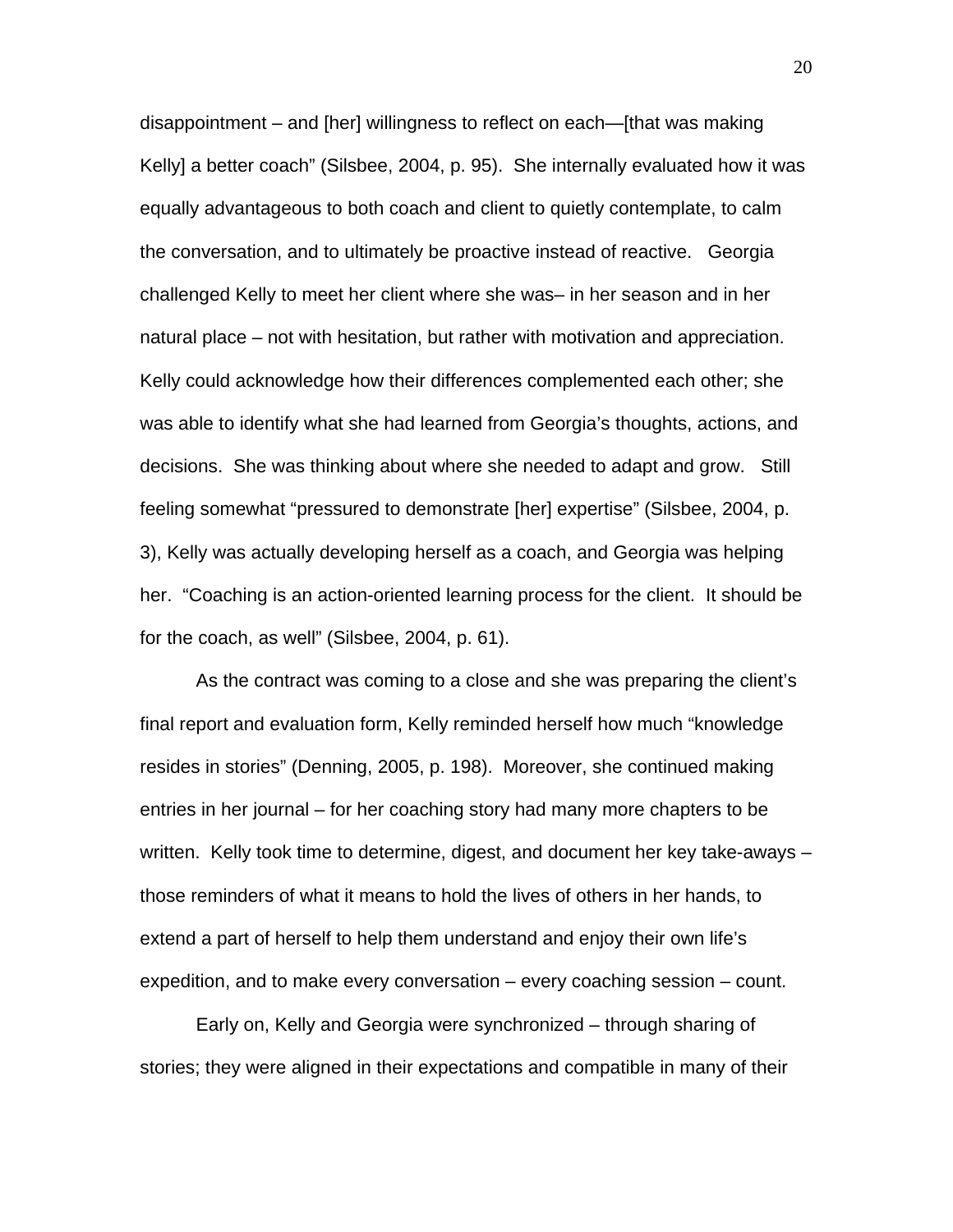core values. Moreover, the honesty and integrity of the relationship were evidenced as each of them exposed more of their talents, their thoughts, and their tenacity. This connection was the underpinning for what was achieved during the first few weeks of the coaching agreement. Kelly wrote: "To do our part well, we must understand clearly what we bring to the relationship: our limits and biases as well as our skills and expertise. To do this, we must know the territory inside ourselves" (Silsbee, 2004, p. 3).

Seeing things through her own eyes and sharing in Georgia's vision for her personal and professional development, Kelly was stimulated to step out of her comfort zone and to repeatedly ask the question, "How does empathy, experience, and external data change each of us?" The response was in the reciprocal way in which both coach and client were influenced and impacted. Kelly leveraged herself in a courageous coaching capacity that prompted her to participate with Georgia in a real-world, introspective activity. They channeled ideas internally, communicated openly, and with momentum managed to move the needle. "The coaching process, when effective, always reveals insights for both coach and [client]" (Chapman, Best & Van Casteren, 2003, p. 23). It "requires an active engagement of the practitioner in facilitating the client's own awareness of how they experience themselves, their situation, what it means, and where they want to go with it" (Stober & Grant, 2006, p. 21).

 "Self-awareness means the capacity to observe oneself in action" (Silsbee, 2004, *p. 88*). The pages were filling up fast in Kelly's diary. She now understood that if she did not know herself, who was she to claim any knowledge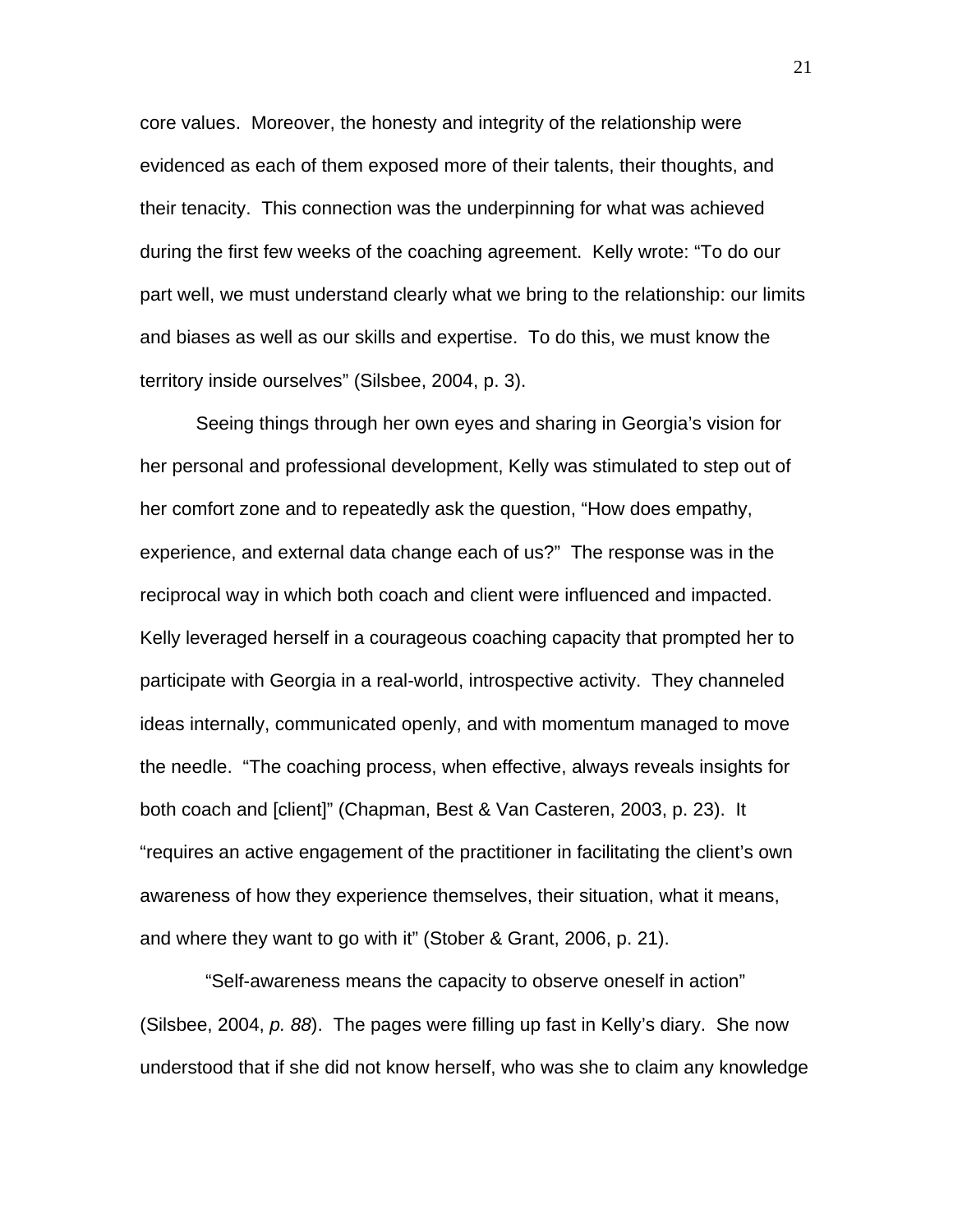of someone else? Moreover, she was confident that "identifying the right path" would enable everyone – herself included – to "reap a high reward" (Goldsmith, Lyons & Freas, 2000, p. 5). While Kelly felt sometimes "pressured to demonstrate [her] expertise" (Silsbee, 2004, p. 3), she noted that success is possible only if she "is willing to make mistakes and learn from them" (Hudson, 1999, p. 16).

Kelly put pen to paper for the final question: Did I adequately "deliver the most service" to my client, Georgia Graham? Have I empowered her "to discern what actions and investments of energy" will yield the best results for herself, for her team, and for the organization (Silsbee, 2004, p. 2)? The answer was a resounding, "Yes." Then she added, "I must do the same for myself as a coach." The final entry in this chapter read: "Understanding and acknowledging these things about myself has been important for me, both personally and professionally" (Silsbee, 2004, p. 2).

She confidently closed her journal, and returned it to her briefcase. The phone was ringing now. Hopefully, this call was another opportunity awaiting her. Kelly reached to answer, and thought, "the journey to coaching craftsman continues" (Chapman, Best & Van Casteren, 2003, p. 3).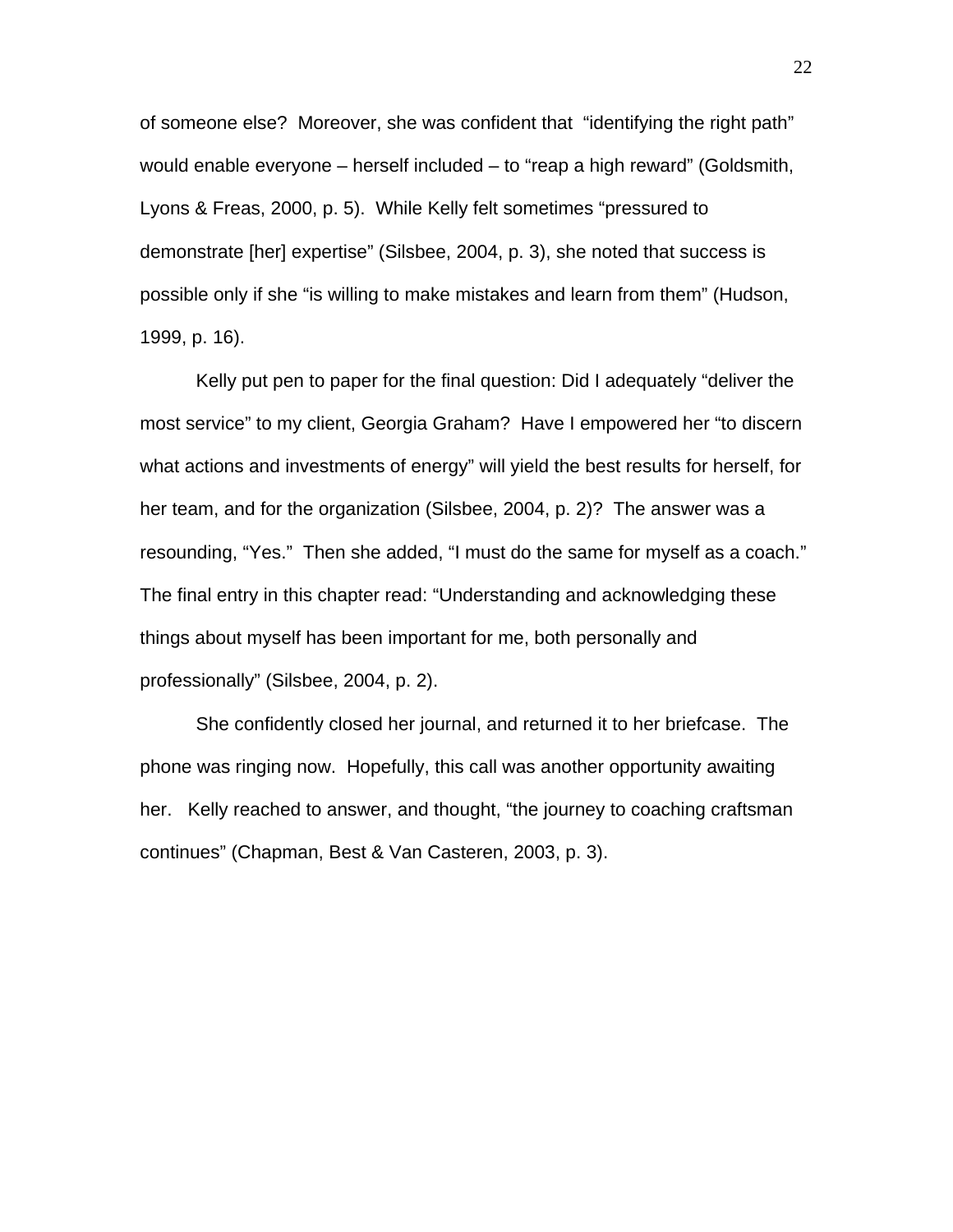### CHAPTER 4

# GMQ TO THE RESCUE: SYNERGY AND STRATEGY CONQUER THE STATUS QUO

SYNTHESIS—the marketing production and services department of a large management consulting firm, Edgehill Enterprises—had provided artistic design, editorial support, and materials distribution for the past decade. Their creative contributions were well respected among most managers in both marketing and sales. However, the company was in flux, and SYNTHESIS, like other areas of the organization, was now challenged to demonstrate value, according to distinct definitions within a changing landscape.

The corporation's matrix structure was a direct result of a past merger, and while this operational construct had been informally in place for almost three years, SYNTHESIS had not really functioned within such boundaries. There was good reason for that. In the past, their projects and deadline demands were not linked to a corporate-level project team. Rather, their Edgehill internal clients chose to use SYNTHESIS to complement the advertising agency or outside group. Moreover, the matrix model had been a prototype practice that was about to become an institutional standard. To complicate things further, SYNTHESIS had been given the opportunity to be named the official advertising agency of choice, thereby raising their individual and collective bar of respective responsibilities. This team needed to identify how the change in configuration would place them in a position of success. As with most departures from the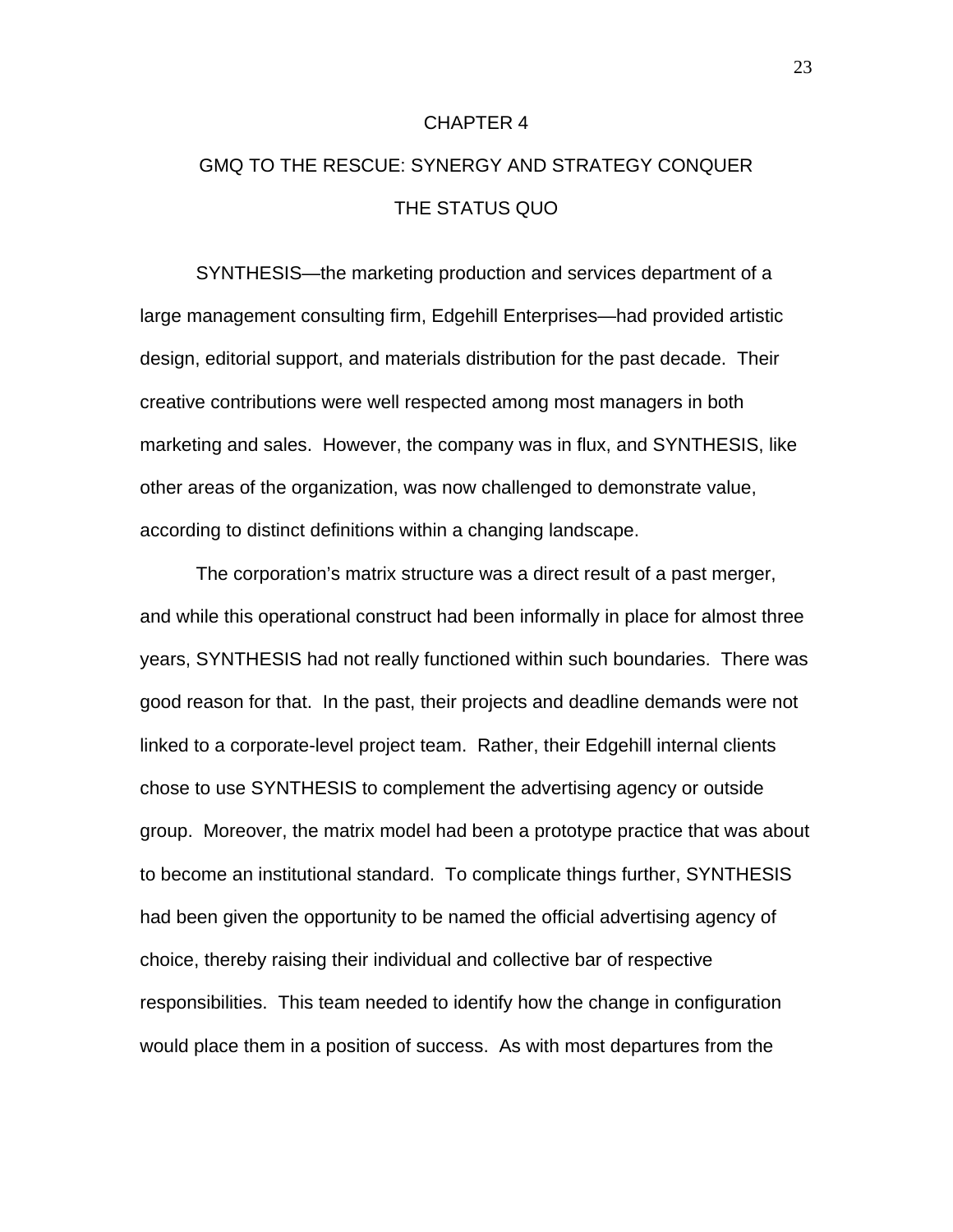"way things have always been done" to the potential possibilities of the future, came the "prove it" part – and here is where the story really began.

SYNTHESIS had all the right players in leadership roles. The Director of Creative Services, Henry Jameson, was the team leader and undoubtedly had assembled a strong and solid team. His staff admired him, and it was common knowledge that he appreciated each of them. Henry's resume showcased the significance of a broad range of experience coupled with all the right academic accomplishments. In charge of getting things done and out the door, Vaughan Mitchell, the Production Manager, was a tenured employee who knew the industry's intricacies, and had become a father figure to many of his lessseasoned colleagues. Reserved and well regarded, Vaughan worked tirelessly to focus on every request made by the front lines. He consistently crossed the finish line in a quiet and quintessential manner.

Considered a creative genius because of her success in the Soho studios of New York City, Colette Ellsworth, the Graphic Design Manager, had made her mark in Manhattan a few years before joining this company. She was both feared and revered. Colette would make whatever demands necessary to meet a deadline. Her direct reports genuinely wanted to make her proud, yet were plagued by what she might do if disappointed.

 The Distribution Manager, Martin Wilhelm, had climbed the proverbial career ladder and had no intention of returning to the warehouse where he had started more than a decade ago. Customer satisfaction consistently underscored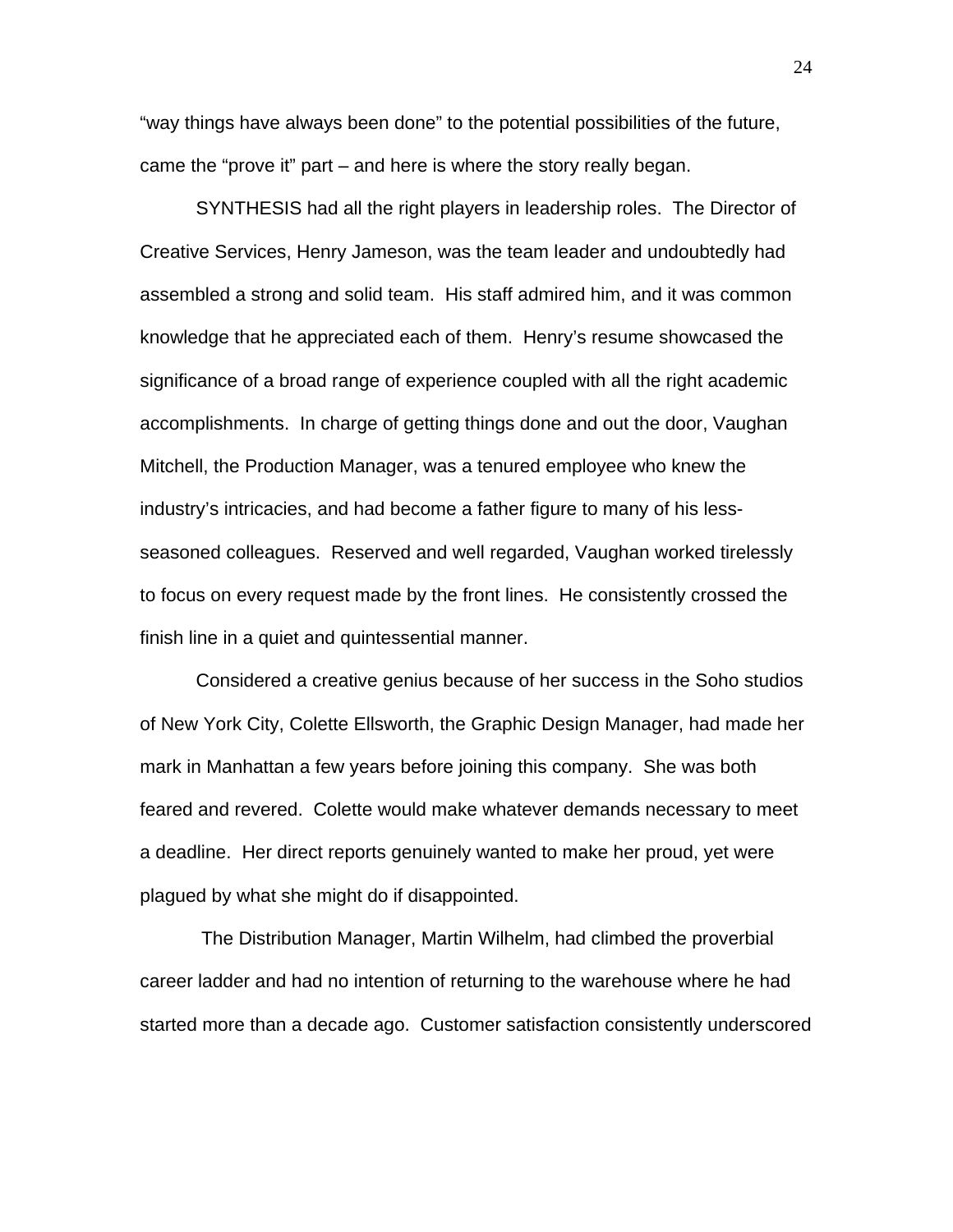his series of distinguished performance evaluations. Martin was focused on keeping his own clients content.

A published author who clearly enjoyed fiction more than fact, Tron Carson, the Managing Editor, was never seen without his tattered leather journal and nib-tipped ink pen. Colleagues and critics alike wondered what secrets were written in that baffling brown book. Although outwardly a man of few words, his reality was believed to reside in the language he scribed in liquid – the quiet, safe way by which Tron chose to communicate. Few could argue, however, that his innate ability to achieve success on paper was both recognized and relished by those who sat on the senior leadership team.

With a dotted line reporting responsibility to Colette was the Senior Graphic Designer, Pauline Porter. She was as organized as she was original, and as passionate as she was peculiar. After several years as a free-lance artist, Pauline had decided to enter a corporate environment for the security of biweekly paychecks and guaranteed health benefits for her family. She was recently plunged into the role of sole provider when her husband's career made a detour that resulted in a wrong turn; Pauline was, therefore, the newest member of the team.

Although Bette Philips functioned in a more administrative than managerial role, she was confident and competent beyond the scope of her responsibilities. Close to retirement age, Bette was usually not flustered by most decisions, yet she is not in favor of most of them, either. In addition, she strove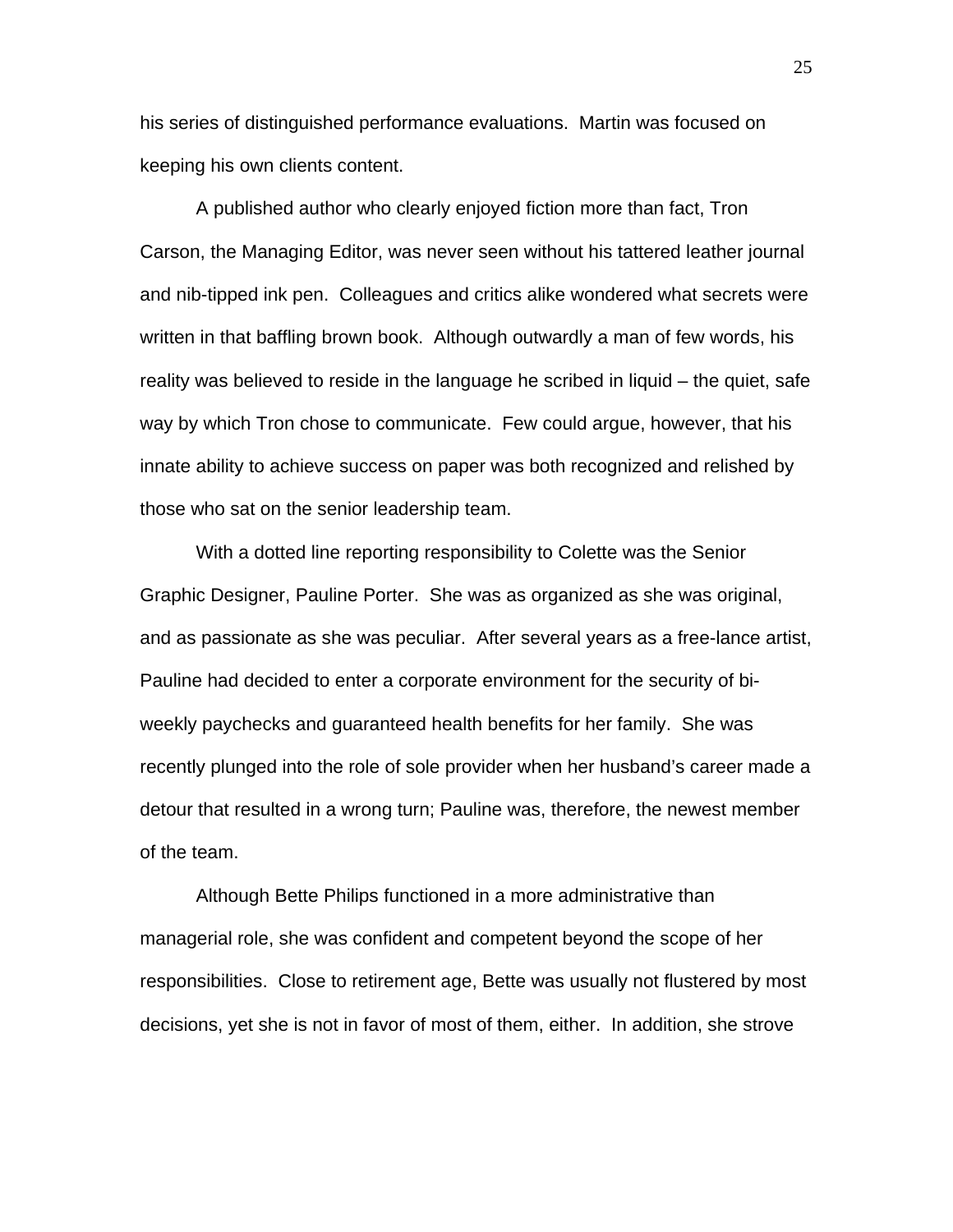to provide equal assistance among the team members, almost like a mother managing all the needs of her many children.

Once the permanent change to the matrix model became evident, Henry initially requested the insight of a coach, Andrew Kalstern – an outsider who knew enough to offer an opinion of what his strategy was to combat the challenges faced by this team. A founding member Stepping Stone Services, Andrew met Henry several years ago when Henry worked at Integrated Imagery, Inc. They had developed and maintained a professional relationship that continued to carry both of them through countless corporate changes and priceless personal achievements. They shared lunch on a quarterly basis, and most of their conversations centered on their sons who played soccer on two different regional rosters.

When Andrew suggested a closer look at some of the systemic issues within SYNTHESIS, Henry welcomed the opportunity to peel back the onion, despite the many layers and potential tears. They discussed several scenarios that would ultimately grant Andrew the best access to the world according to SYNTHESIS. Given his positive relationship and former coaching experience with Henry, coupled with the urgency of this situation, Andrew decided that he would observe a weekly meeting. This avenue of admittance seemed to be relatively non-intrusive, non-threatening, and wide open for witnessing how this team functions on a daily basis. In addition, Henry and Andrew concurred that subsequent steps would be taken to evaluate the group's dynamic, educate the leader using feedback from data-driven exercises, and engage SYNTHESIS in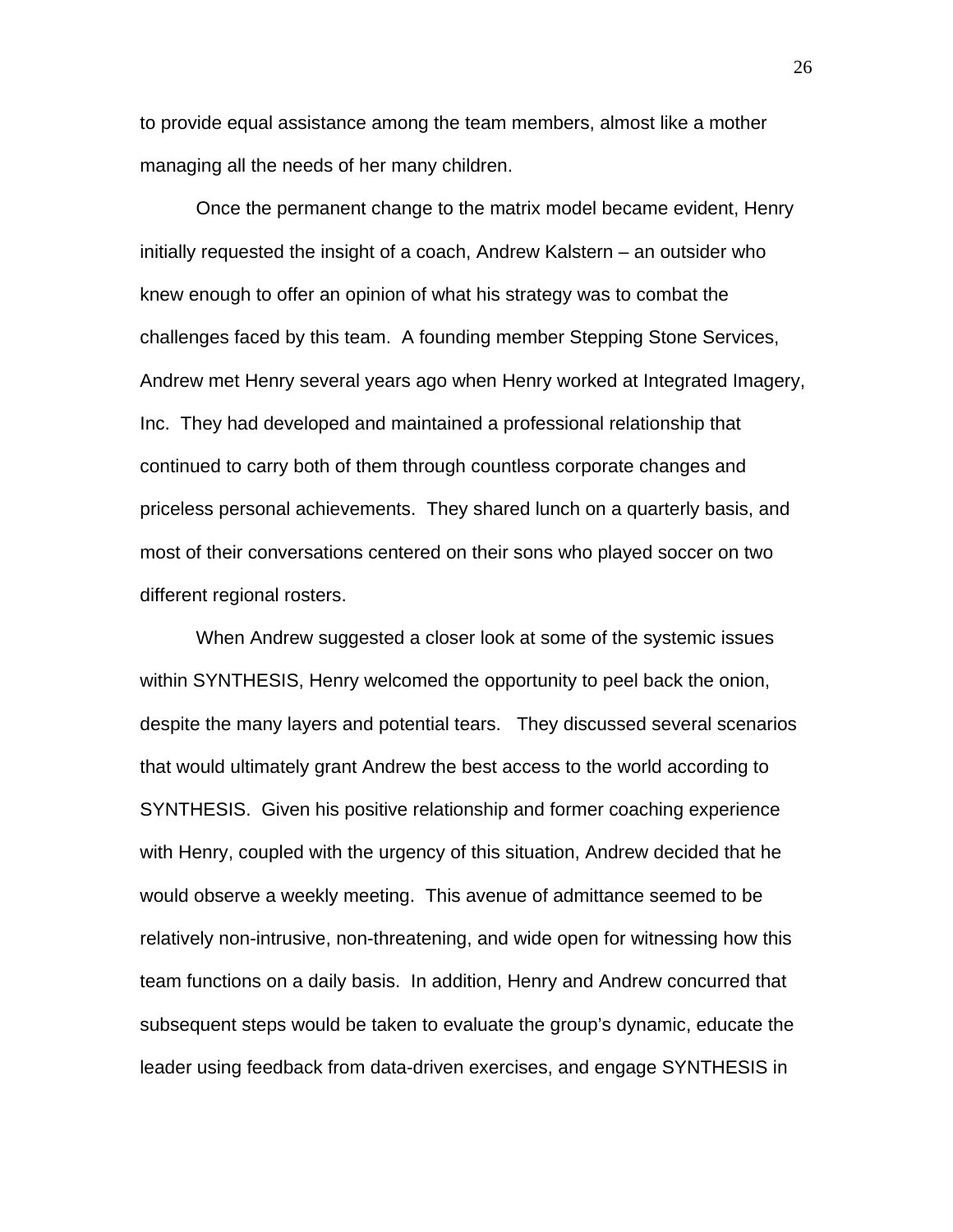an action plan carefully constructed from these results. This agreed-upon measure was critical to the overall success of SYNTHESIS, especially given the changes being faced by the entire organization.

SYNTHESIS's weekly meeting was held in a conference room with plenty of physical space to comfortably accommodate 20 people. Preferred seating seemed a bit haphazard, and Andrew was unable to discern whether or not individuals just found a random spot or strategically rationalized where they sat. Instinctively, Andrew thought chairs were occupied on a first-come, first-served basis. Henry did not position himself at the head of the large, oval-shaped table. Instead, he took what appeared to be the seat closest to where he found the coffee and brownies. It was well known that he had a fondness for flavored java and anything baked with fudge. Moreover, while Henry was, in fact, the team leader with all team members having a direct reporting relationship to him, he did not demonstrate—either verbally or via body language—a position of power. Rather, any new or unknowing audience member would have found Henry to be an equivalent, yet integral, ingredient among this mix of managers.

Team meetings have been held every Wednesday morning from 9:00 until 10:00. During this time together, each manager reported on successes achieved and challenges faced. All managers are direct reports to Henry and they have latitude with running their own businesses, as long as goals are reached and client commitments are kept. In these weekly meetings, it is perceived that every member has equal opportunity to participate in an open, welcoming environment.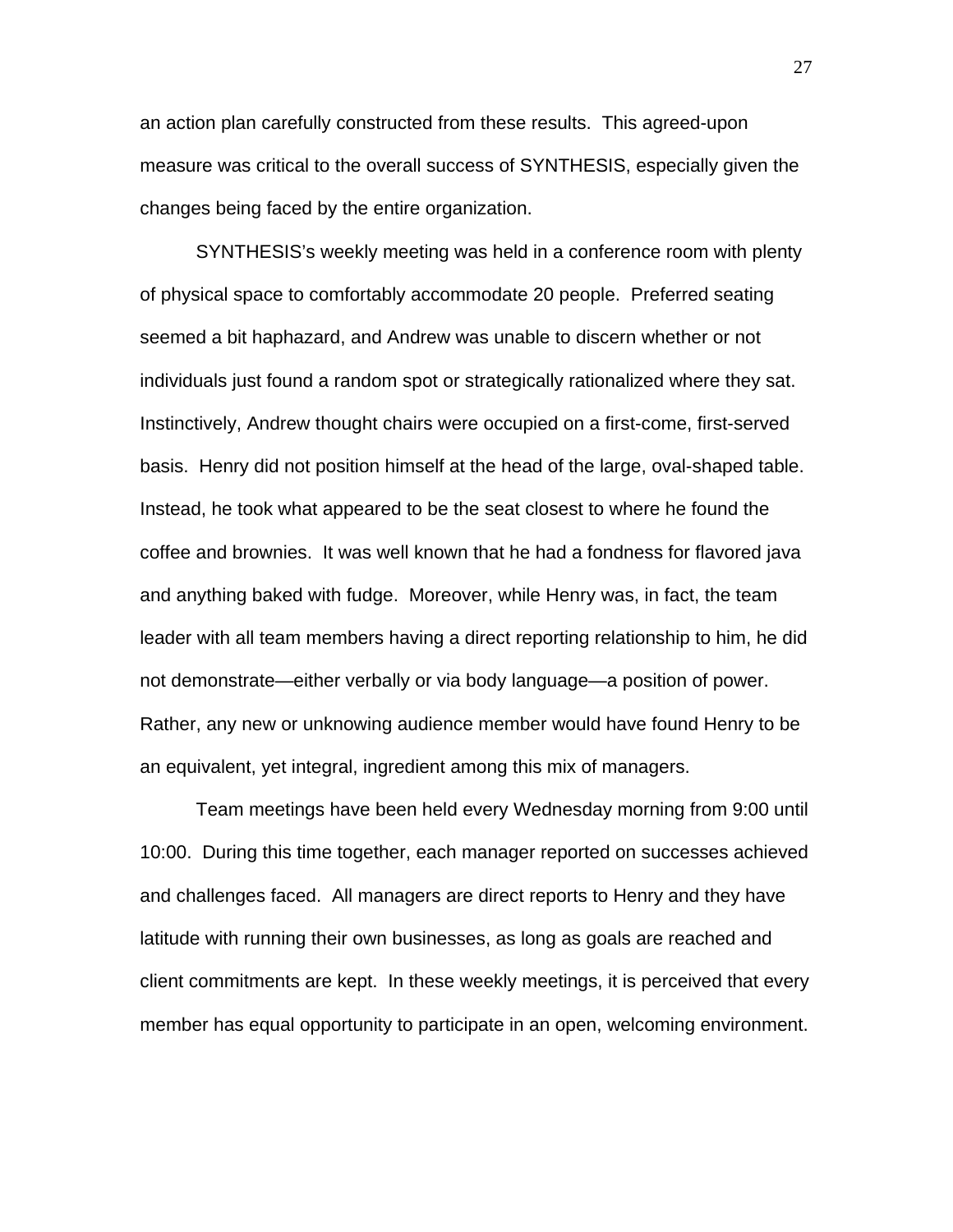Currently, SYNTHESIS is upset and uncomfortable about the new changes facing them. This group has successfully delivered services for many years and continues to be a solid team in their own eyes as well as in those of onlookers throughout the organization. Turnover has been rare, and each manager is proud of his or her individual contributions. Now, they have been forced to step out of their comfort zones and re-align resources in conjunction with a critical change in corporate structure. This news has not been well received, to say the least.

Henry is well respected; this team has been recognized as very effective; countless accolades have been received under Henry's direction. Interestingly, most members of the team are soft-spoken, industrious employees who really just want to do a great job and get the work done. When an idea is brought forth, it is usually only Colette who challenges every comment and offers her opinion on every topic and idea. She takes the floor, without intervention by Henry, the team leader. Since Colette pushes harder than anyone else for what she wants, it was difficult (and almost impossible) for others to get any talk time or the opportunity to make a solid case for their needs and wants.

Such were the conditions in a pivotal meeting two months ago. While Colette dominated most of the discussion, Tron sat silently, only nodding on occasion. The others identified obstacles to success, and infrequently articulated any adjunct to Colette's plans. Henry worked tirelessly to overcome the objections, ease the upset, and put a positive spin on the new structural changes. Influencing and demonstrating more authority than was actually held,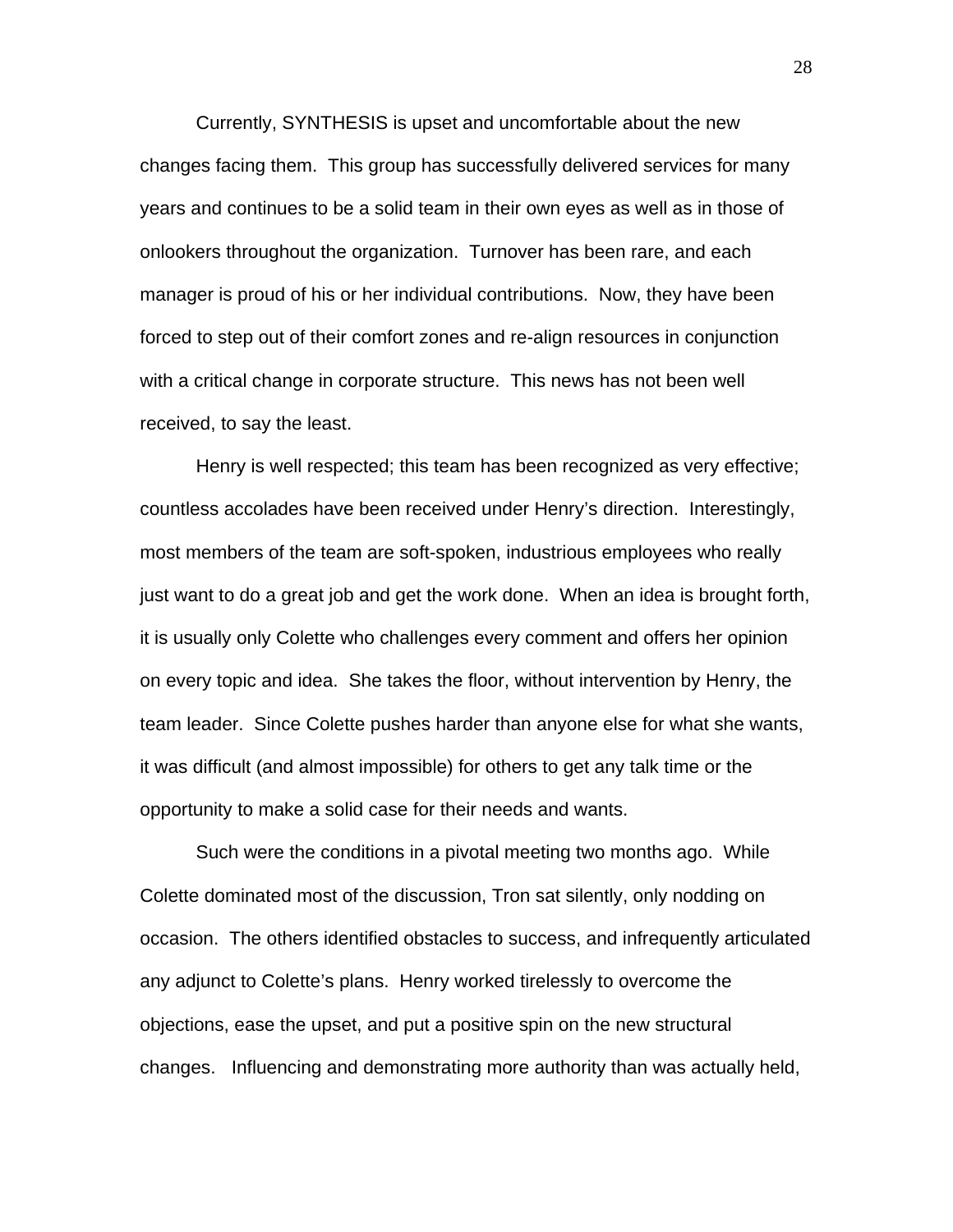Colette had a response to everything that was shared by the team, and that seemed to systematically shut many of the other managers down early in the meeting.

As an outside observer Andrew was picking up a double message in this 60-minute segment. To him, and surely to many others, things had been going along well. When each team member was able to manage his or her subordinates independently and almost like an individual enterprise, there was very little conflict. Now that they have been challenged to re-align resources, share staff, and re-configure their contributions within the commercial organization, some acute anxiety and perceived inequities had come to light.

In monitoring this meeting, Andrew was captivated by the conversation and disappointed by the lack of direction in making decisions. However, he was extremely concerned about the conflict that kept its place behind the curtain but left unresolved would undoubtedly reach center stage and radically reduce SYNTHESIS's rave reviews to harsh critiques. They had been seen as stars; however, they were not shining brightly now. This team was on the threshold of turning the spotlights down, if not off—instead of embracing the chance to choreograph a refreshing routine.

Henry was energized about what he considered to be a thriving staff meeting and was equally eager to discuss it with Andrew—especially since he was confident that Andrew had been obviously impressed with what he observed. A positive personality, Henry was comfortable with how his team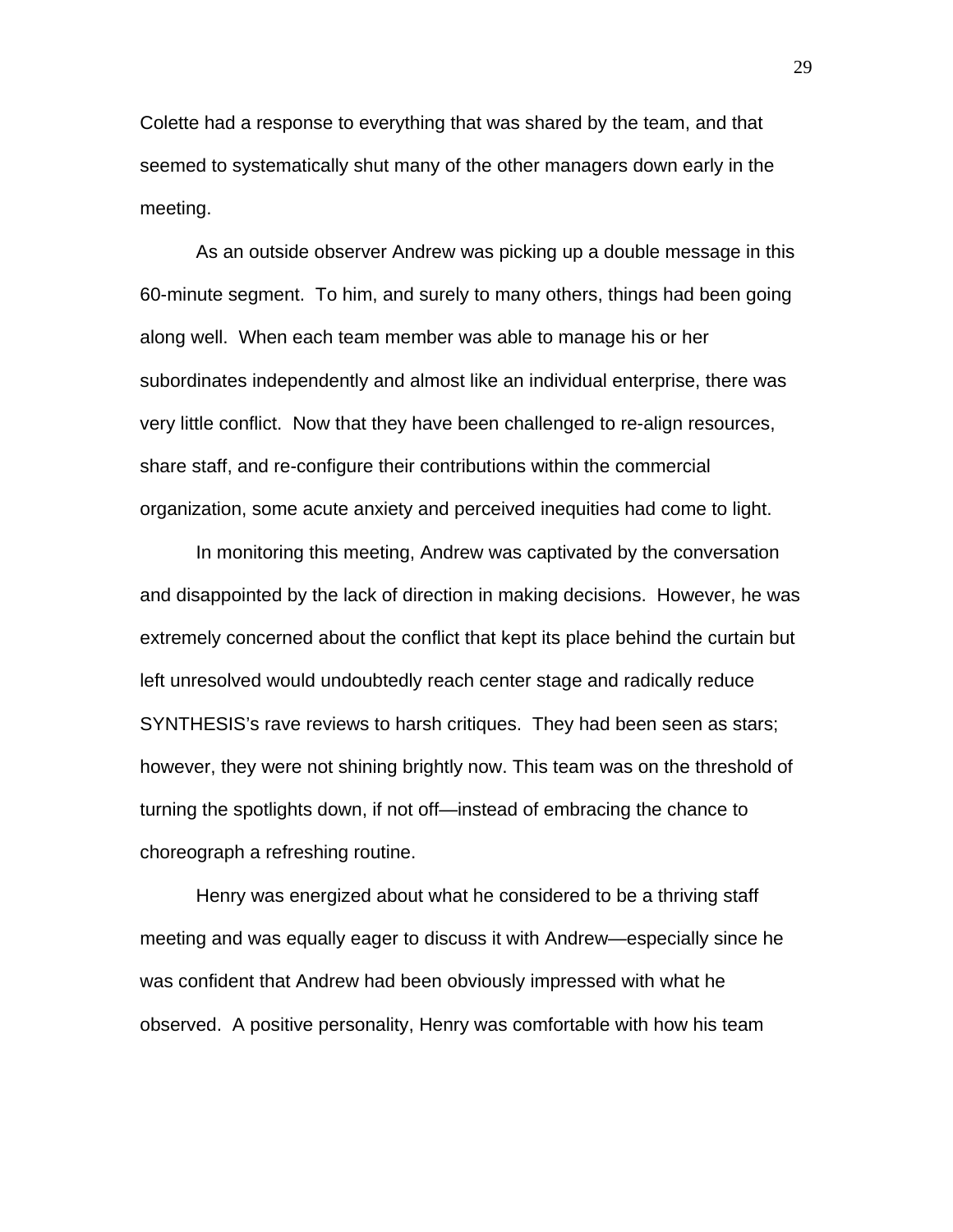interacted and exchanged ideas. For him, it had been another winning Wednesday.

Rather than direct their focus to the meeting at this time, Andrew decided to introduce Henry to the Group Management Questionnaire (GMQ) [see Appendix C]. He explained that the "GMQ is an easy-to-administer instrument that requires each team member to respond to seventy-two positive statements — all proven to be important to effective teams. The questionnaire covers eight categories, each one having a huge impact on the team environment. Each category comprises nine related statements, which are interspersed throughout the instrument. Requiring only ten minutes to take and less than two minutes to score an individual questionnaire, the GMQ can easily create an understandable profile of a team's effectiveness." (Napier & McDaniel, 2006, pp. 267-68).

As he explained to Henry, this was an important next step in determining the direction of SYNTHESIS, given its new functional role within the organization. Moreover, the results of the anonymous evaluation would provide a solid starting point from which they could begin to sketch a strategy for success. Andrew requested SYNTHESIS's seven-member management team complete the GMQ. Curious and cautious, everyone returned the results to him within the week. SYNTHESIS waited for its next cue.

Once all information had been gathered and comprehensively reviewed by Andrew, the outcomes were outlined with Henry in an "effective feedback session" (Goldsmith, Lyons & Freas, 2000, p. 36). Reference to both strengths and limitations reinforced a rich dialogue. After all, Henry recognized what was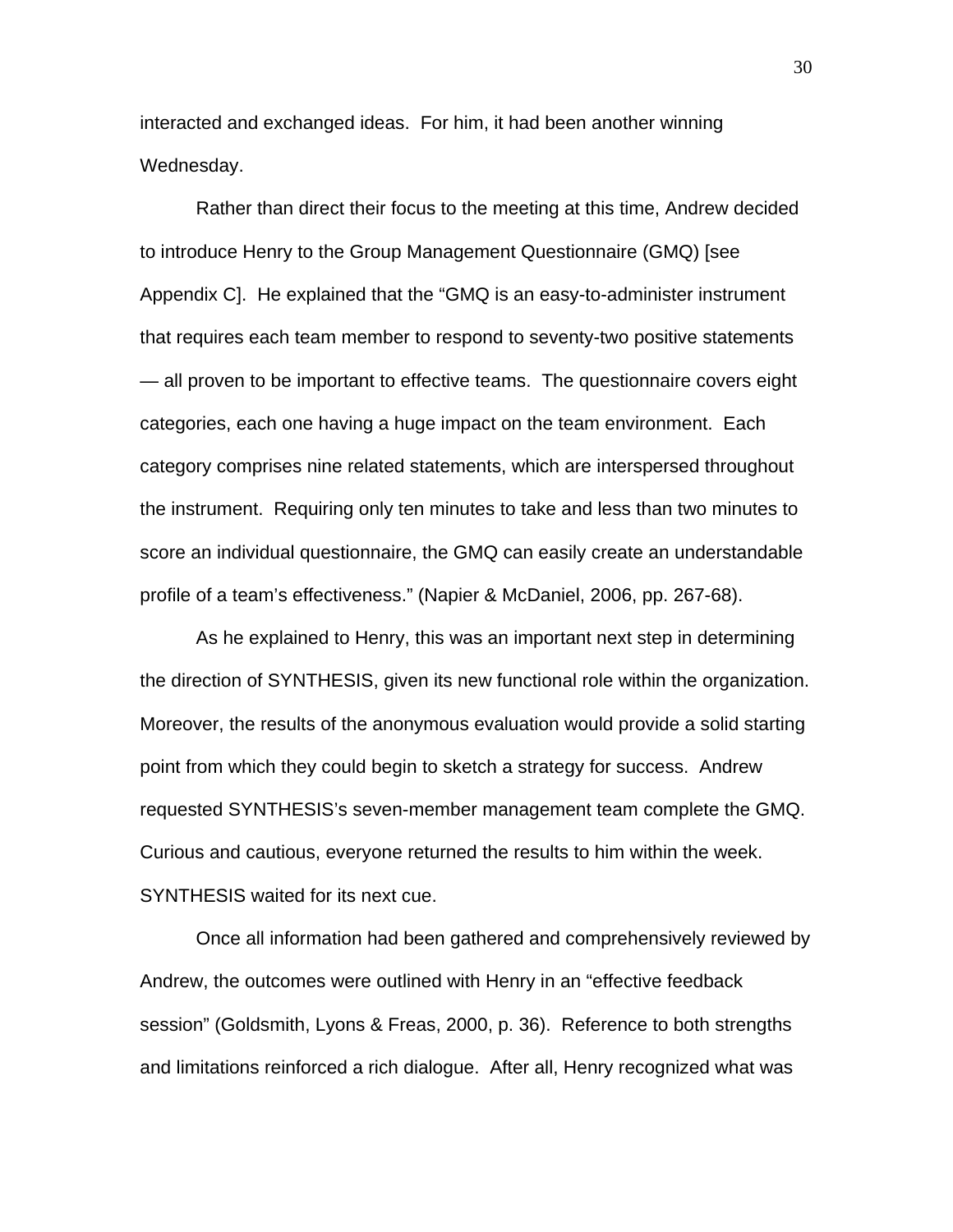as stake. This was a time of "major organizational change" (Goldsmith, Lyons & Freas, 2000, p. 9), and SYNTHESIS was "in a state of reformulating its own identify, mission, and structure" (Goldsmith, Lyons & Freas, 2000, p. 5). Willing to address areas of concern and to pilot the pending transformation, he continually contributed to a collegial conversation.

In an attempt to avoid information overload, Andrew covered each category as a separate entity first, and eventually integrated them into a final report. The following is a synopsis of the findings, including those low-score statements, and in some cases, ones that 60-70% of team members indicated were not present in the group's behavior. A graph [see Appendix D] was also created to show the results of the data generated.

It is relevant to remember that for the past five years, SYNTHESIS has been a somewhat independent arm of the organization. It has functioned quite successfully within the business. The group has enjoyed the creativity and challenges of an entrepreneurial environment. Until now, projects were completed, in many cases, without corporate constraints. Accountable only to individual, internal Edgehill clients, the team rarely reached beyond their own department for direction to complete the productions. While their success was visible to many, it was no longer viable in its current form. Henry understood the urgency; however, he was stunned at the score in the Goals and Purpose category received – a 5. While this number does not represent a "red flag" and is not defined as a "level of dysfunction," (Napier & McDaniel, 2006, p. 287), it caused a moment of pause for Henry. For him, the scores on item #9 about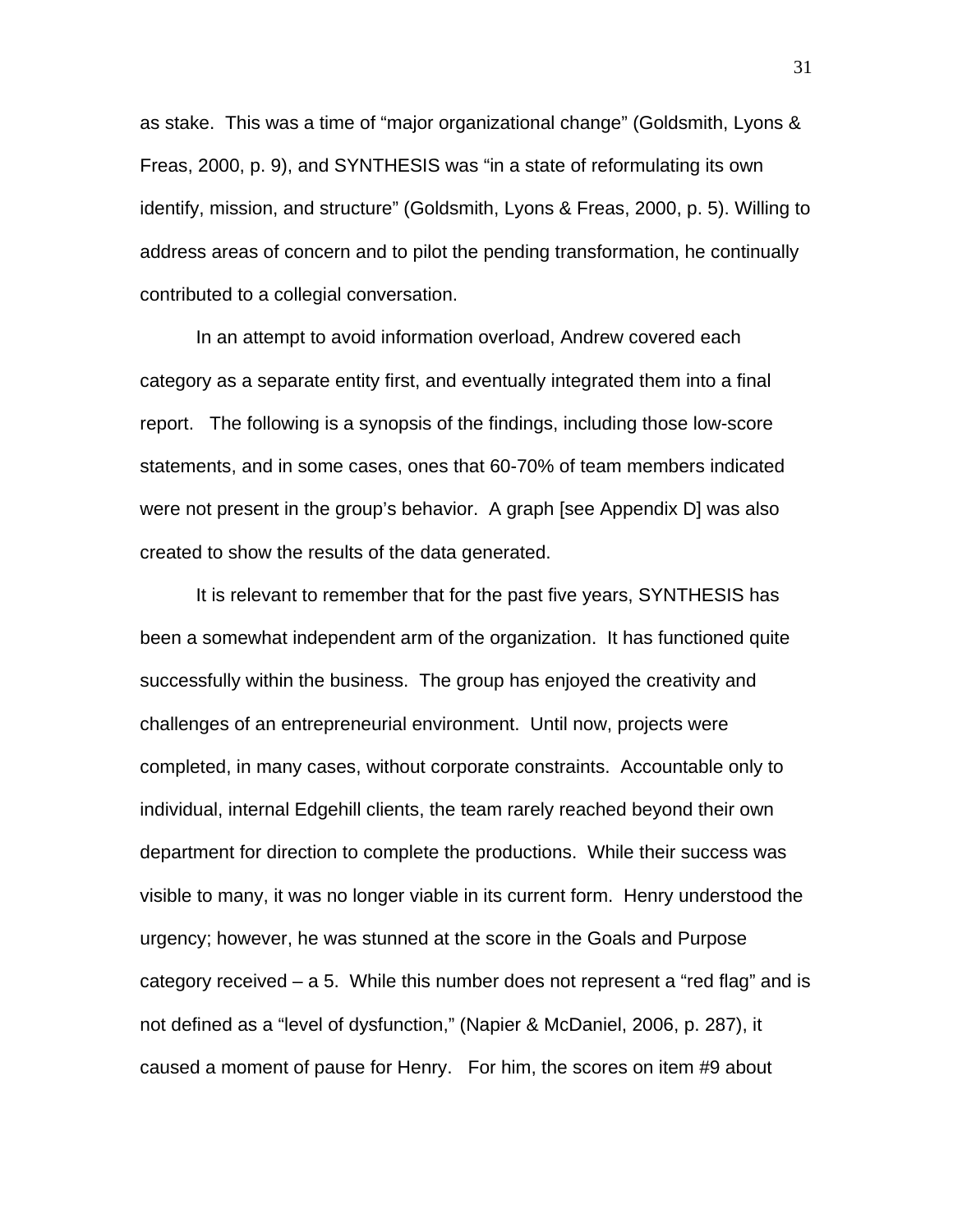values and item #18 about spirit brought uncertainty and discomfort. He had believed all team members were on the same page.

Andrew explained to Henry that the timing was perfect to define the group's goals. Here is where a paradigm shift was not only possible, but also necessary. Henry's initially seemed hesitant, though not resistant. He was quite surprised that SYNTHESIS did not unanimously feel guided, supported, and united. As Andrew explained to him, putting the team's purpose into a context congruent with the corporation's expectations would enable Henry to lead, and subsequently, empower SYNTHESIS to reach greater heights of success. He agreed that he had underestimated the value of the organization's SMART (Specific, Measurable, Action-oriented, Relevant, and Trackable) goals—and therefore, they had been put on paper, but not put into practice. When Andrew asked to see them, Henry was unable to locate the list. A new script was about to be written.

It was common opinion throughout the organization that Henry treated his team very well, and he was proud, although certainly not arrogant, about that behavior. When he read the 5.9 score for the Climate category, he asked, "What am I doing wrong?" Centering the conversation around what seemed most vague, especially with regard to item #26, Andrew reiterated this feedback really tries to ascertain whether "team members find relationships to be positive," and whether the "resulting level of trust exists" (Napier & McDaniel, 2006, p. 271). In order to better understand these results, Henry shared specific stories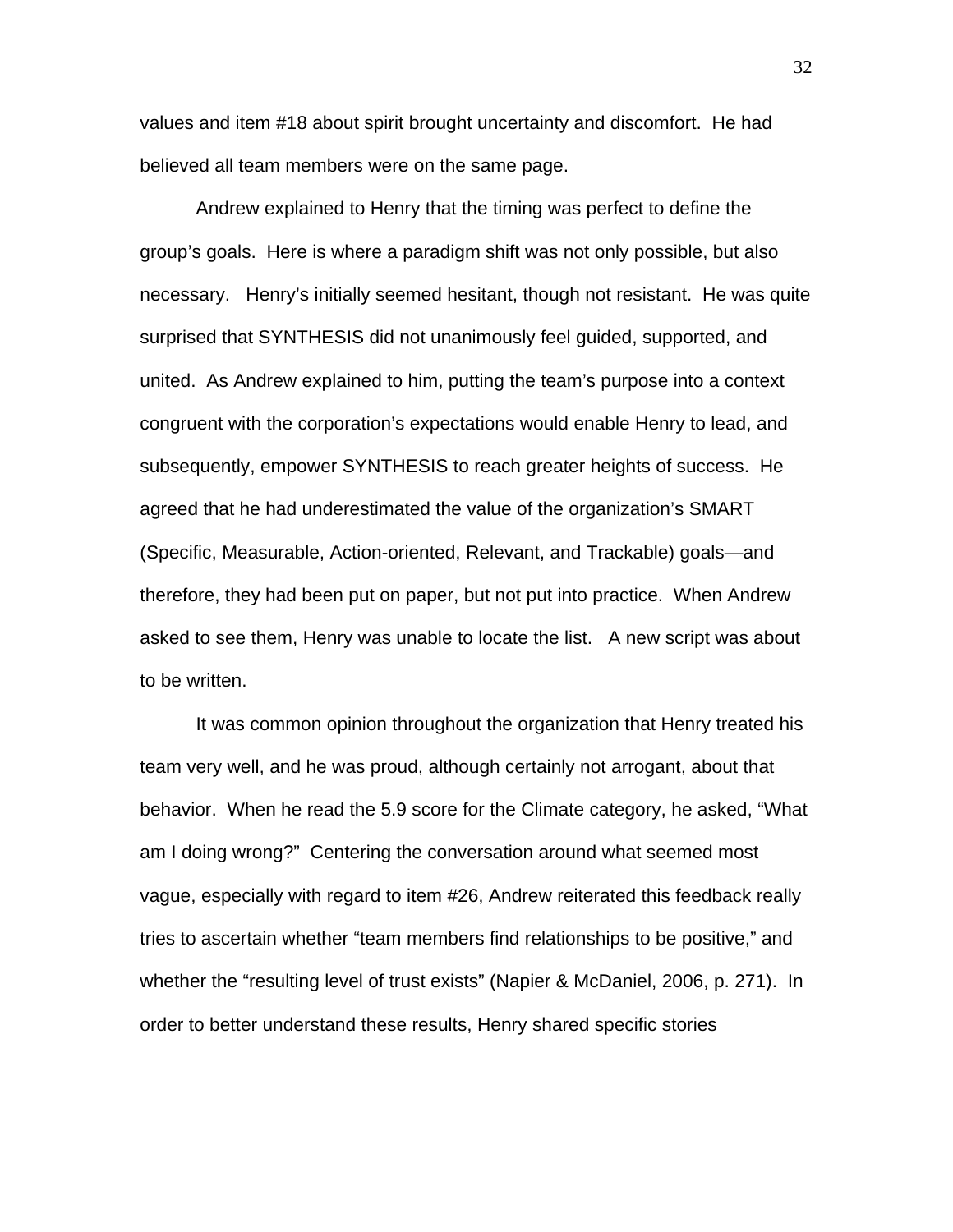surrounding the team's success with different internal customers. He delicately delivered detail, almost as if to dissuade the data.

Again, Henry was concerned about a less-than-adequate assessment of the climate. He was absolutely dismayed to discover that item #26 was not found to be more favorable among SYNTHESIS's members. Henry referenced the meeting Andrew had attended, and insisted that Wednesday mornings were weekly proof of a positive and productive environment in which the team worked. While it was tempting, Andrew did not abandon the GMQ graph or its results to re-visit the team meeting. Moreover, he confirmed his desire to discuss personal observations in the conference room; however, that would occur during a separate and future session. Andrew closed this circle with a concentration on the three high scores (9, 9, 8) and the high average score of 6—all much better than the three low scores of 3 (see Appendix D).

Looking like a little boy who had brought home a reprehensible report card, Henry could not comprehend the 2.3 score in the Conflict category. With continuous head shaking, he repeated, "We don't have any conflict; there are no arguments, no issues with reaching consensus, and no problems that prevent the work from getting done on time and on budget. I just do not understand how this could be. Did you miscalculate these numbers?" His reaction seemed to scream for silence. So, Andrew gave him some time to quietly contemplate item #3, item #19, item #35, item #51, and item #59; that seemed to calm the conversation.

Concerned about an undercurrent of conflict destined to damage SYNTHESIS's focus and future success, Henry sought ideas to avoid such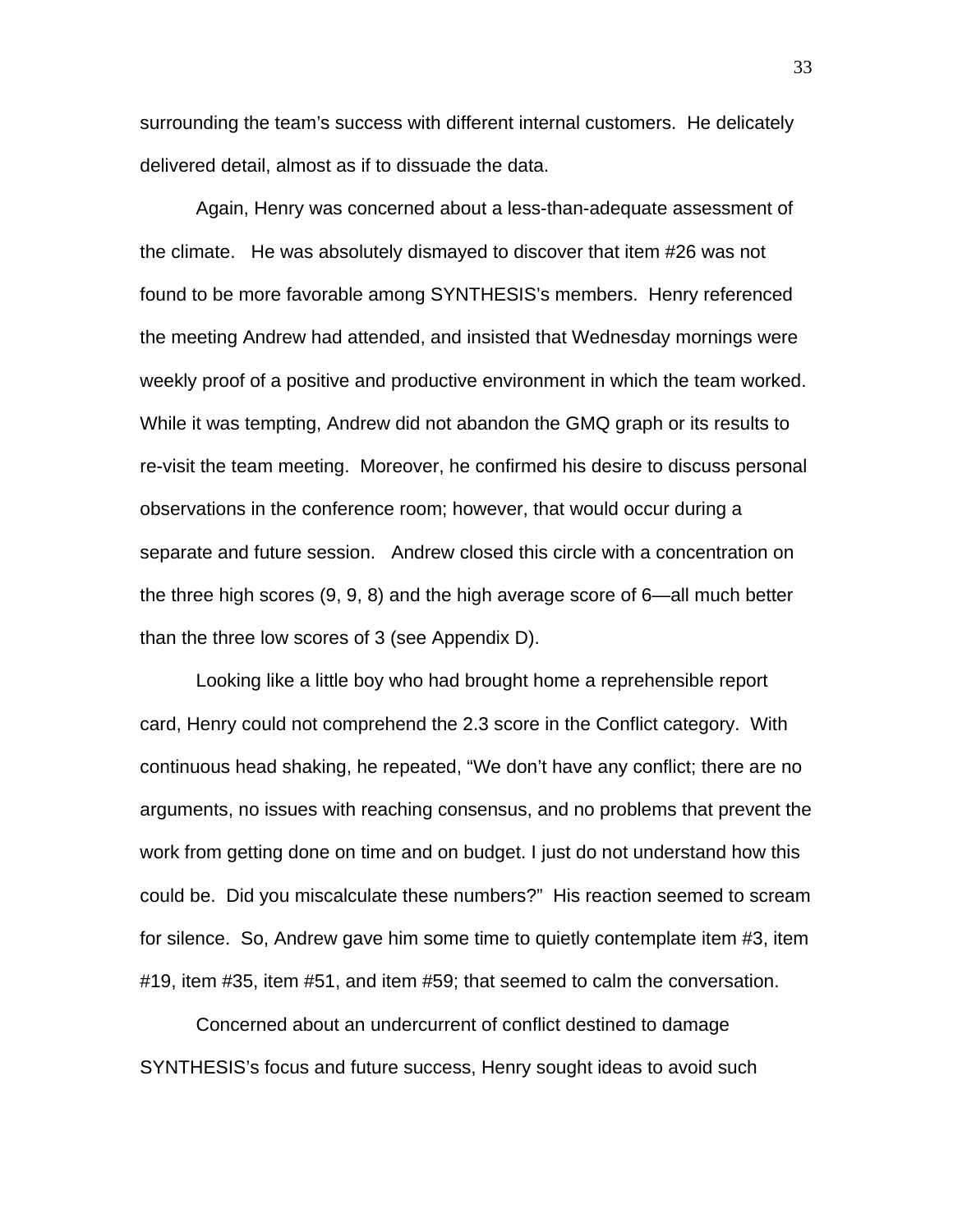catastrophe. He and Andrew discussed the importance of bringing conflict to the surface first, and then addressing it with a defined skill set and clear expectations. They talked about "predictable patterns (hidden agendas, passive resistance, unbridled anger, frustration) that burst out at unpredictable times" (Napier & McDaniel, 2006, p. 272). Unaware of any outbursts—ever—Henry struggled to see where and with whom the conflict resided.

Before Andrew shared the score of 5.4 for Reward, Appreciation, and Recognition, Henry said, "Finally, an area where we will surely see a great number." Almost aghast again, he said, "This just cannot be… my team is acknowledged, both financially and publicly, for a job well done. How can they say I don't take good care of them?" Somewhat surprised himself, Andrew had checked and re-checked these numbers. This was a pivotal point in their understanding and appreciation of the GMQ – it was the litmus test for how this tool truly represents the individual, and often hidden, feelings of the participants. Henry and Andrew spent considerable time reviewing item #28, item #26, and item #68 and evaluating from what experiences the responses could have evolved.

During their in-depth discussion, Henry came to the conclusion that the reward component was not the issue. Salaries and bonuses were competitive and commensurate with high performance ratings. He was convinced that a perceived lack of appreciation and recognition were the reasons behind the score. With that said, however, Henry was unable to pinpoint the problems associated with these astonishing results. What was missing in the way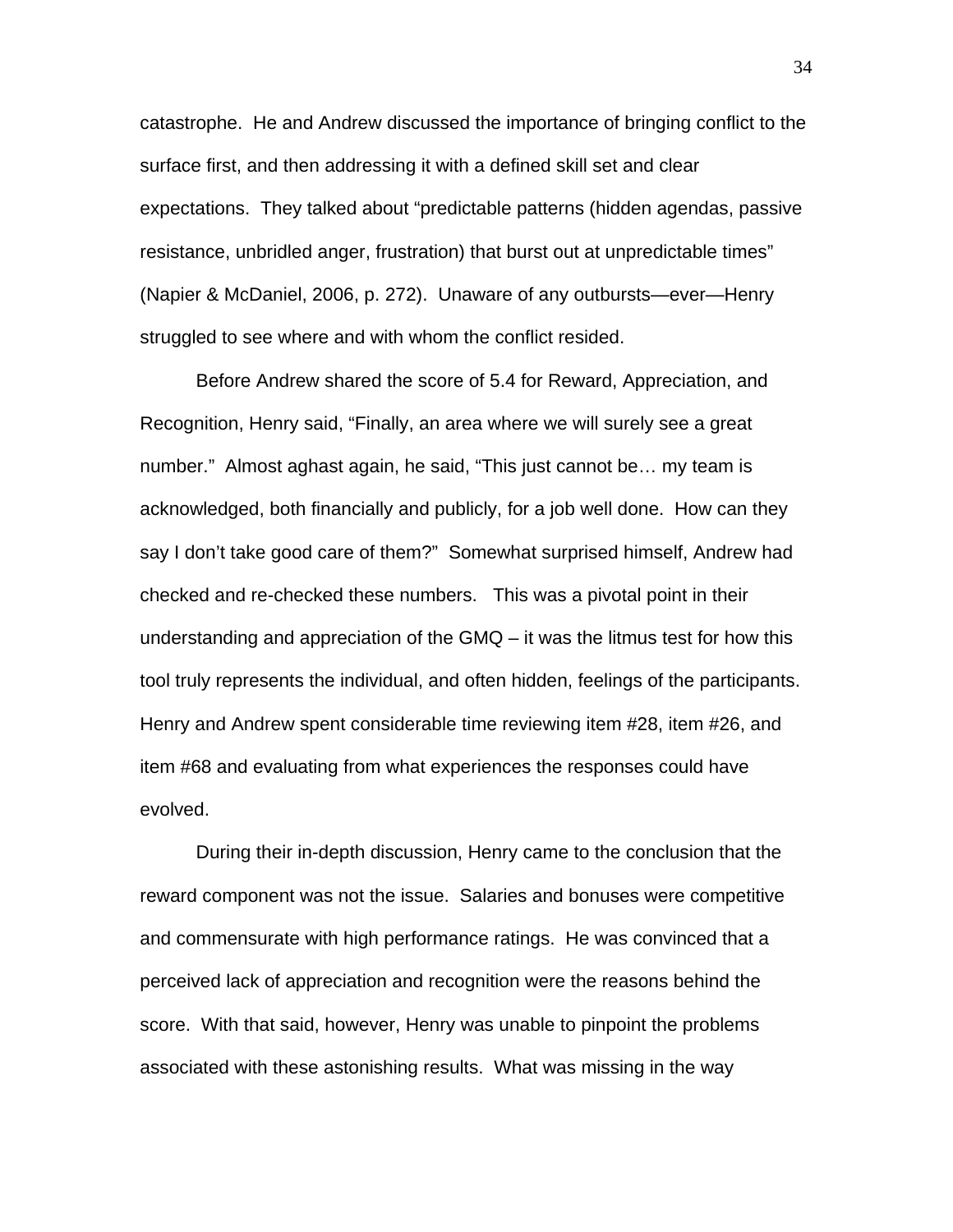SYNTHESIS was celebrated? Was value voiced or void? Was there a vulnerability that eluded him, the leader, as well? These questions provoked Henry's thought process and permeated his decision to dive deeper into this situation.

Certainly, SYNTHESIS, in the services they provided to the rest of the organization (artistic design, editorial support, including the written word), would be among the best communicators, or at least that is what Henry expected the GMQ would reveal. Imagine how disappointed and disillusioned he was with the lackluster score of 3.9 in the Communication category. He responded upon the revelation, "So, does my own team think that SYNTHESIS is a fraud?" With compassionate caution, Andrew explained that most corporations struggle to communicate effectively. Studies indicate this area causes significant stress in all segments of society – fragmented families, unraveled relationships, and of course, burgeoning business, too. Communication is complicated at its very core. Most members of any group commonly identify communication as a serious source of strife. The key is to be attracted to the possibility of change and not to be repelled by the complexity of the problems. Once they talked in those terms, Henry was able to adequately assess item #21, item #45, and item 69.

Still struggling to accept the accuracy of the communications score, Henry did admit that SYNTHESIS rarely brought problems to the forefront of any meeting or time together. When he polled the group, he only heard harmonious voices. When he took the team's pulse, everything seemed to be exactly as it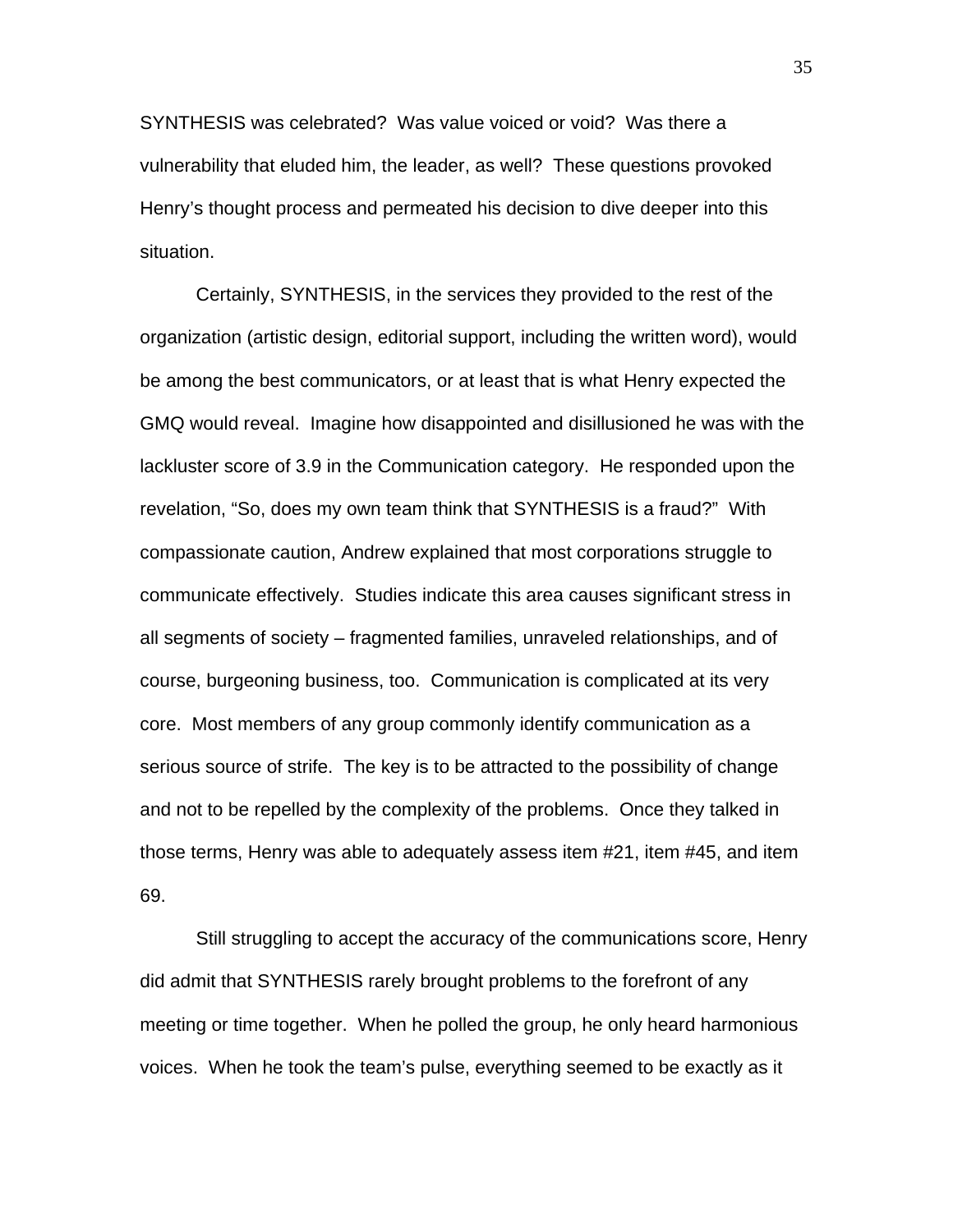should be—strong and not missing a beat. Questioning his own leadership ability, Henry committed to immediately improve communication. He and Andrew agreed to finish the GMQ analysis before defining any decisions or new direction.

Expecting the Meeting Design category number to be very high, Henry was pleased to learn this result. Andrew's reaction to a 7.1 score on the other hand was complete shock. Having watched SYNTHESIS in action during a recent meeting, he would not have determined such enthusiastic results. Candidly, the understated participation of most of the group concerned him. Colette controlled much of the conversation – it was not always what she said, but often when she opted for silence herself or offered no response when the others spoke. Henry expressed great pleasure in keeping to the one-hour timeline, following the same protocol each week, and encouraging everyone to share his or her experiences (successes and challenges) with the team. He saw himself as the conductor of an orchestra who delivered quality and consistency every Wednesday morning. Henry did not feel the need to discuss much here. Ironically, here is where Andrew saw so many signs of danger—pitfalls that could paralyze this otherwise productive team. Henry basically dismissed item #62, the sole statement that received low scores. His focus was on the super score.

Realizing the time they would allocate time to addressing issues around membership, effectiveness, and group dynamics, Andrew suggested that they complete the final categories of the GMQ. Henry thanked him for the progress they had made thus far.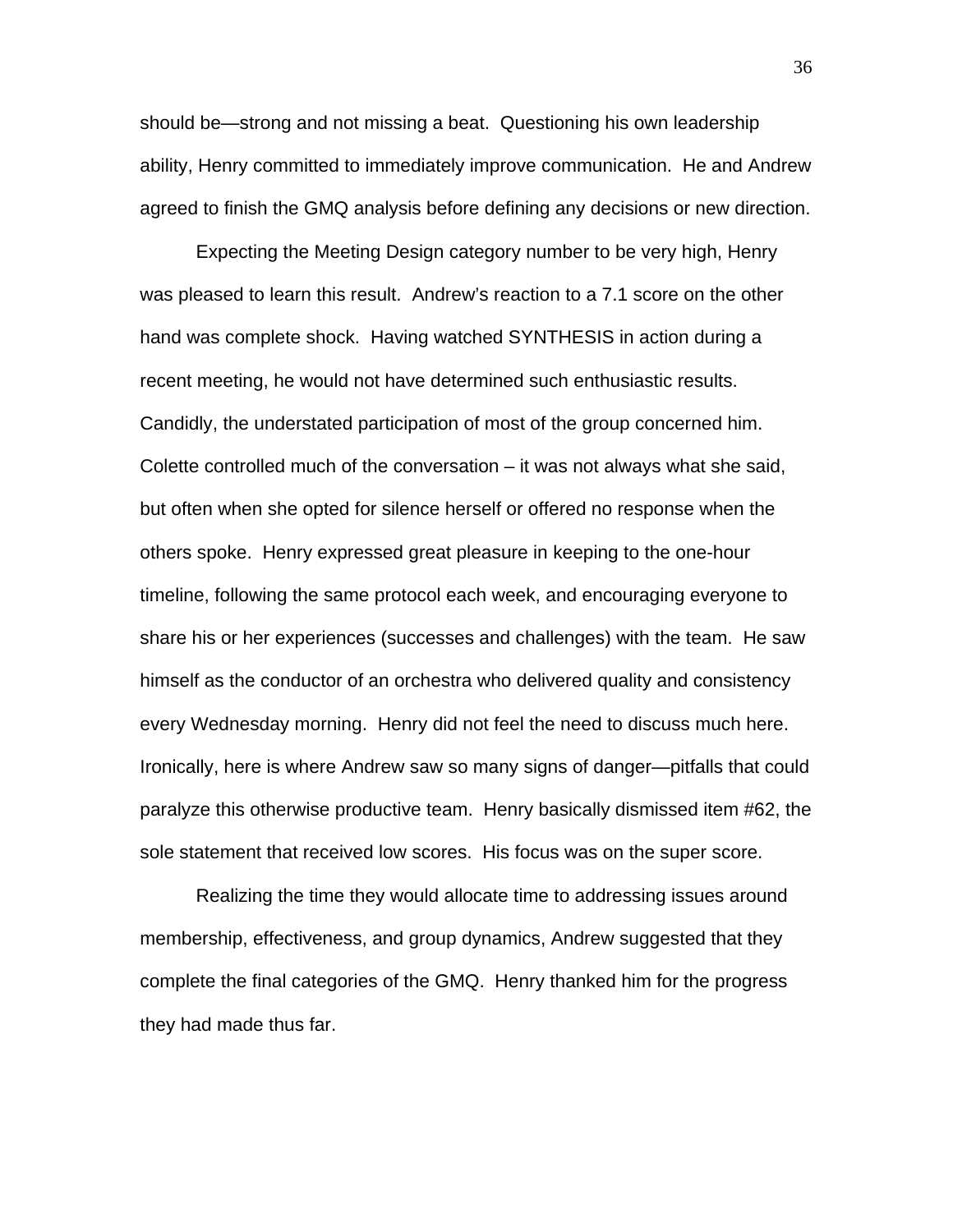Henry's reputation as a strong, fair leader is well known throughout the organization. He had earned the respect of senior-level leadership, garnered the trust of subordinates and peers alike, and enjoyed a flourishing career. With more than ten years tenure, he is considered one of the good guys and held very dear by those he has helped during the last ten years. It was a bit surprising, however, that the score in the Leadership category was 6.3—low for a leader who is so revered. Perhaps SYNTHESIS felt comfortable with the manner in which meetings were managed – previously highlighted with a score of  $7.1$ however, they had some concerns about Henry's style of leading those weekly conference. Clearly, he was upset that this number was not much higher. While it was not obvious what deciding factors computed this disconnect, more than 70% of respondents gave Henry a very high score. There was only one low score as well as one average indicator. Yet, this average dealt a blinding blow to Henry. This was personally painful for him. Again, Andrew reiterated how the numbers added up, yet that did nothing to ease his discomfort. In reviewing the one statement, item #55, with low scores, Andrew explained that this area also considered the leadership within the group. "I give everyone the chance to influence and impact," was Henry's emphatic response to this line item. He did not understand and could not accept this "failing grade." It represented a poor performance rating, and one that he felt was untrue and undeserved, to say the least.

The second-lowest score (3.1) of the GMQ, the Supervision category spoke more loudly than anticipated by Henry and Andrew. Henry questioned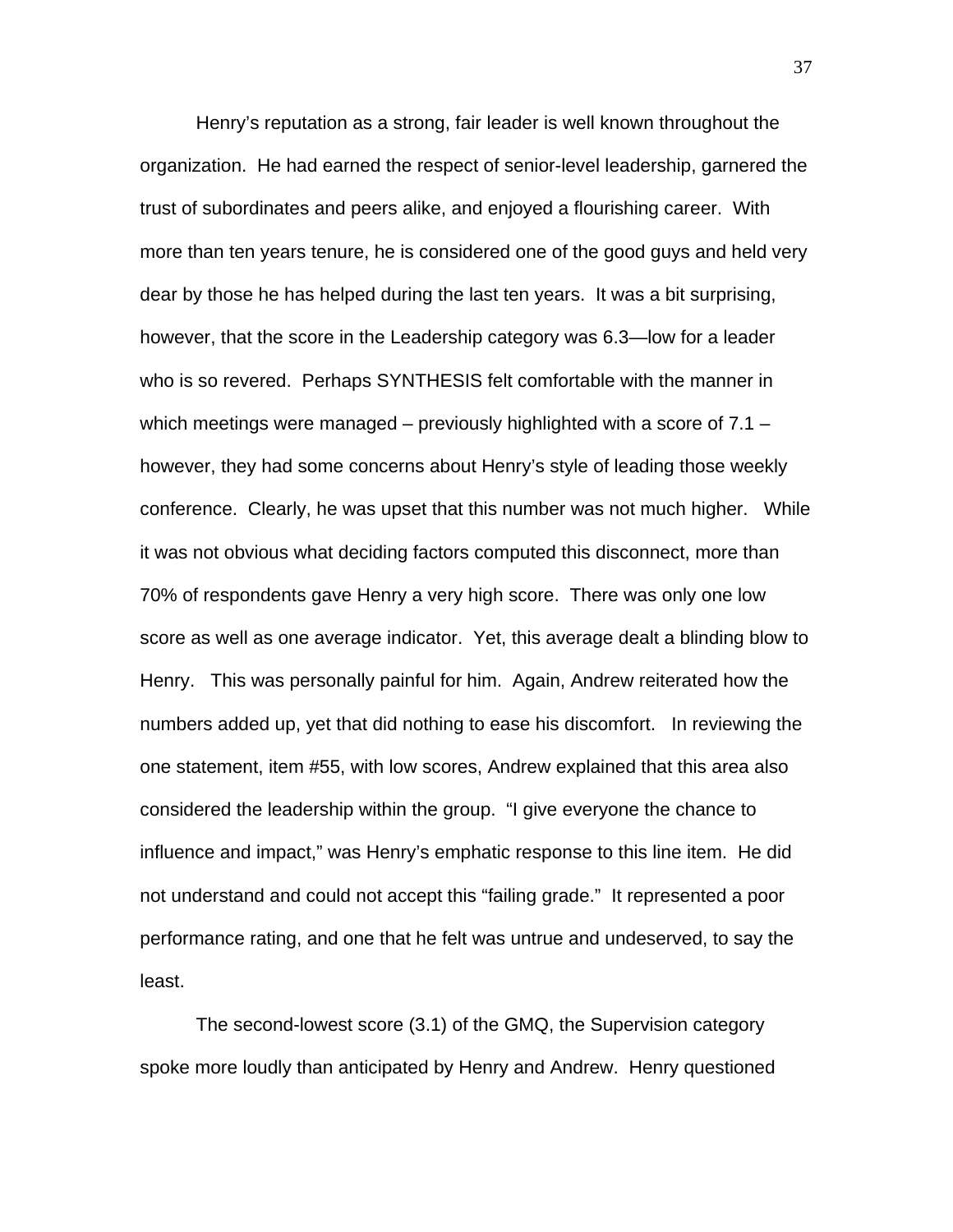what it really defined, given the leadership category identified earlier. What a perfect segue to review the standout statements – item #40, item #48, and item #72.

Having been on the leadership team who established the company's new evaluation process, Henry said he felt "violated" by these responses. From what he knew (or thought he knew), the organization had embraced the new review practice and results had been favorable across the board. As Andrew tried to redirect the conversation away from him personally, Henry expressed his overwhelming apprehension at facing the challenges that faced him and the SYNTHESIS team. "With these kind of low marks, how can we get to where we need to be?" he asked.

As with any great production, there are both players and scenes that need more work than others before it can be ultimately seen as a success. It is in the revision and consequent practice of such changes that effectiveness is attained. Henry acknowledged and accepted that SYNTHESIS had to revise how it performed and delivered services if it were to survive under the pressure of the organization's demands. While he had believed that the team was far more effective than the GMQ had demonstrated, Henry was ready and willing to adjust.

Sharing his observations of the meeting Andrew initially attended seemed to be the best place to begin the discussion of change. For starters, membership among the group seemed imbalanced. Colette was either given or she had taken the lead role. Notwithstanding her ability and desire to excel, Colette was causing distress by her diva status. The other people were underperforming, and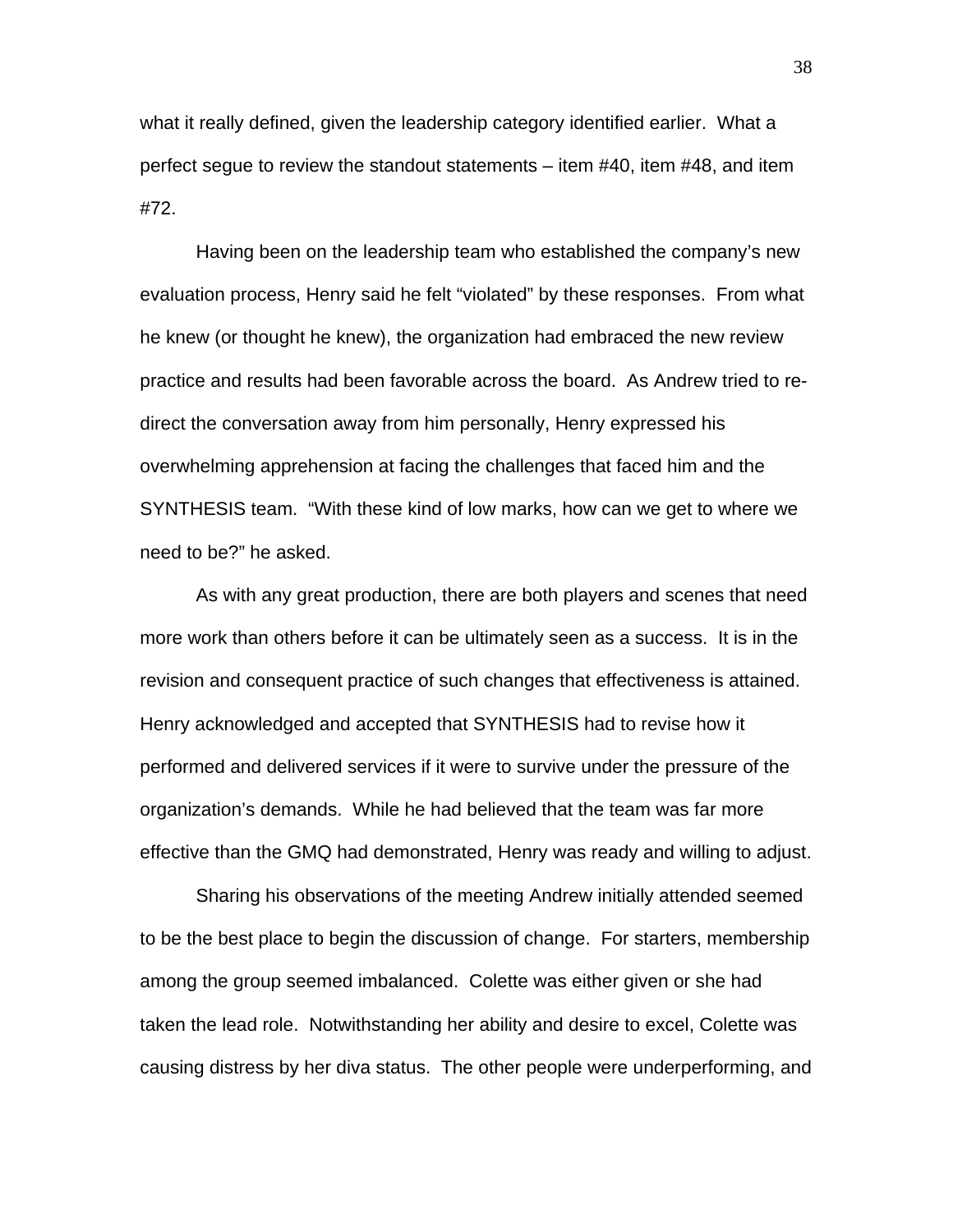it was undermining SYNTHESIS's presentation. Henry admitted that he had given Colette more latitude on occasion, for the simple reason that she seemed to be a natural leader. Now, her dominance had become the norm. It was time to modify the Wednesday morning meeting, and Henry agreed.

Intentional, strategic leadership was paramount to this production's success; so was Henry's taking his place back in the director's chair. This approach seemed antithetical to the high score for meeting design within the GMQ; however, without starting here, Andrew was doubtful that victory would be possible. Any successful transformation initiative requires leadership that is courageous, effective, and intellectual, and this became Henry's mantra moving forward in this process. Change was inevitable, and this reality was no longer invisible.

Daring, yet diplomatic, Henry worked tirelessly to incorporate the GMQ results into a meeting agenda. He requested that Andrew attend the next Wednesday morning meeting; Andrew welcomed the opportunity. After careful consideration, they decided that Henry would deliver the data—from his leadership position. In addition, he would solicit suggestions from all team members, striving to bring everyone center stage. Andrew's role would be that of a critic—providing a review of the meeting following its completion.

Since the agenda was usually e-mailed late on Tuesday afternoons, often those team members who arrived in the conference room before visiting their offices were unaware of what topics would be talked about during the meeting. For the most part, the GMQ would be a foreign language and one without any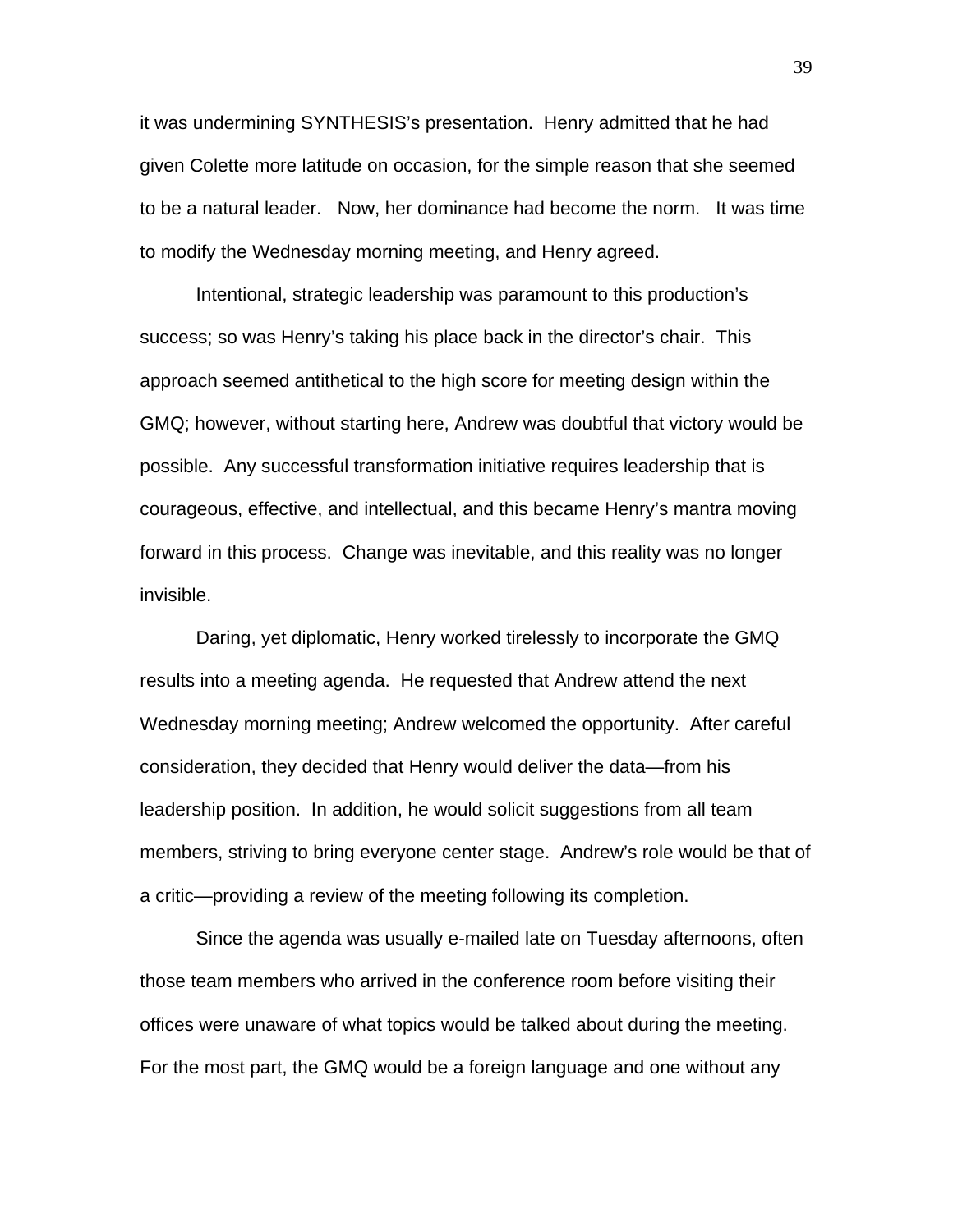translation. Henry understood that obstacle would have to be overcome within minutes of saying, "Good morning." Purposely positioned in the same spot Andrew took during his previous visit, he was not sure what would transpire with this team.

Following the early day greetings, Henry passed out the schedule and simultaneously explained that he and Andrew had been working together on a project that would better equip them for the course of change the organization was expecting of them. While Andrew anticipated a negative response, he was pleasantly surprised when Tron spoke up and said, "Well, my wife's department recently went through this process with someone from Stepping Stone Services, and they came out of it relatively unscathed." Henry used that comment as the catalyst for the conversation, which followed.

With the precision of theatrical timing, Henry captured each category's results in a real-world, real-time manner. He moved from one area to the other, outwardly expressing his appreciation for the team's honesty, bravery, and cooperation in this process. This discussion was void of verbal reaction from his subordinates. However, all eyes were on Henry, and the group listened intently to every sentence he spoke.

As Henry wrapped up the bundle of data, he made a case for the interaction among the staff of SYNTHESIS, identifying how imperative their introspection and ideas were to what had just been shared with them. Silence ensued… for just a few moments. They are thinkers.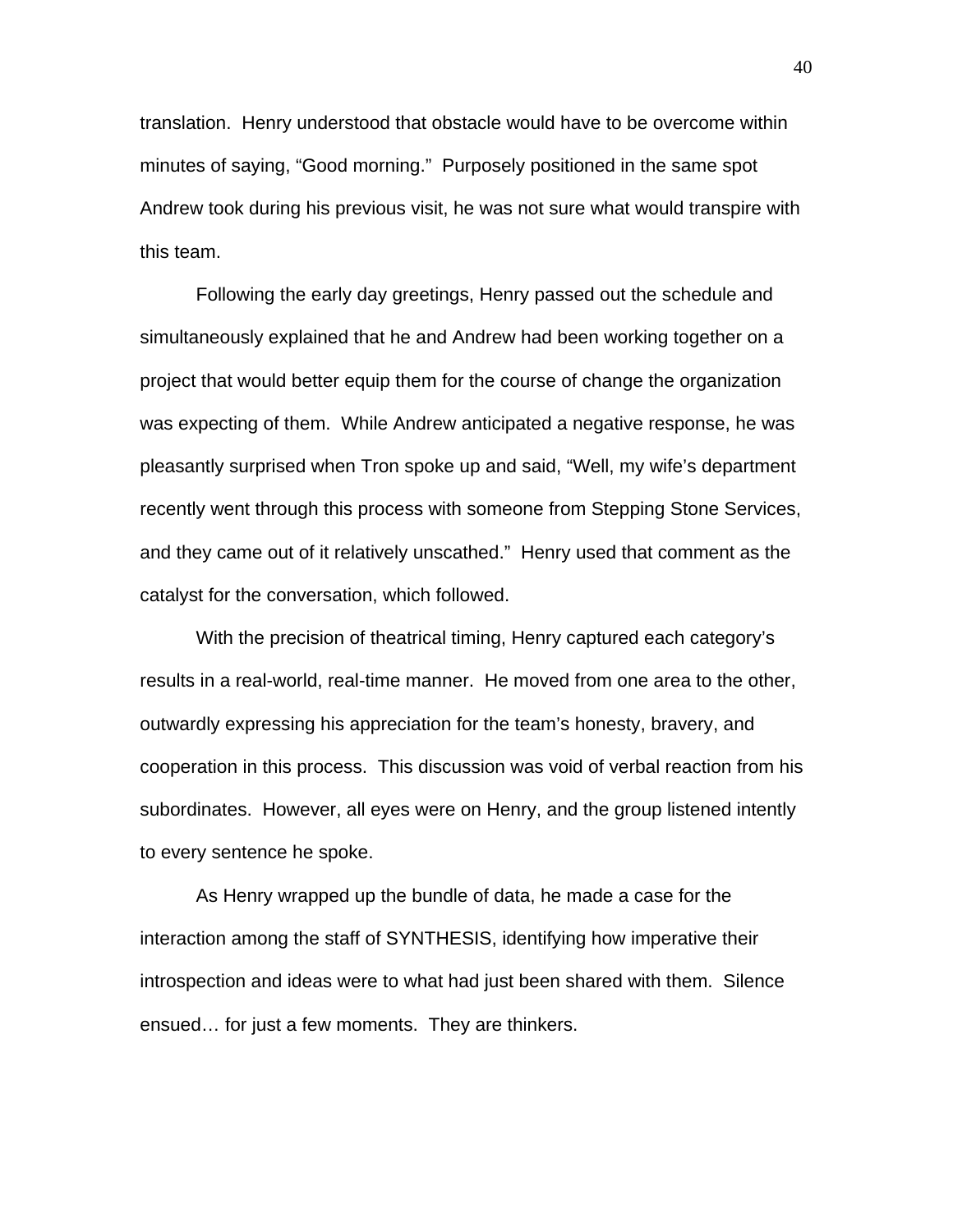Fancy footwork belongs not only to Gene Kelly and Fred Astaire—it is what makes or breaks a facilitator. Up from seat, Andrew jumped to his feet and walked to the flip chart, moving it from the back of the room to the front of SYNTHESIS's members. He wrote each category on the white paper, each with a different colored marker, and suggested that they look at every topic as an entity unto its own. Andrew asked the members to rank them—in order of priority—at their places. For example, number one would be the first area to be given attention, whereas number eight would need the least consideration (for now). Articulating a sense of urgency, giving them guidance, and putting them in a position of power without pressure motivated SYNTHESIS to get engaged in the meeting. Henry was the first to open his notebook, tear out a fresh page, and write. Immediately, the others imitated their leader. Never had scribbling sounded so musical.

Within ten minutes, the pens came to a full stop. Collecting the score sheets, Andrew began to record the results. Literally and figuratively, SYNTHESIS was on the same page. Their faces transformed from expressionless to the look of children on Christmas morning. The obvious choices had climbed to the top of the flip chart, without competition. Ultimately, their efforts would concentrate on conflict and communication. Although Supervision had received a lower score than Communication in the GMQ (3.1 versus 3.9, respectively), in this tally it did not top the list.

An unintended consequence of this exercise was that the results reawakened the conversation. With just moments to go until the clock struck ten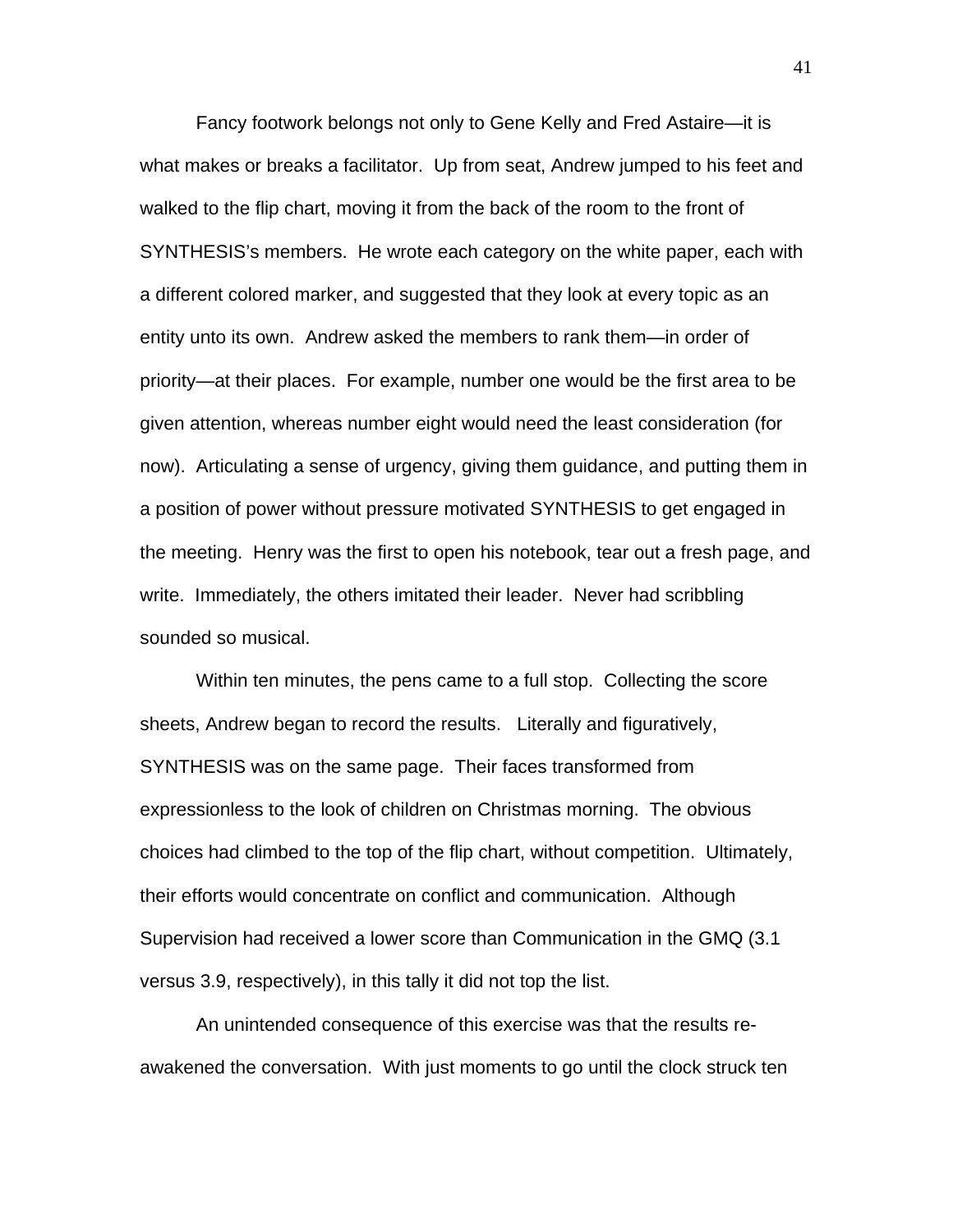o'clock, Henry asked the team if they wanted to continue this project now, or if they wanted to wait until next Wednesday's meeting. Again, another unanimous decision came from the floor. Requesting a five-minute break, the group was ready and willing to re-convene for another round. Individually, they called staff to check messages; collectively, they changed their calendars for the remainder of the morning.

"What just happened here?" inquired Henry. Andrew smiled and said, "Well, we have not cracked the code of conversation, but we have discovered dialogue can dance here today." With that, he refreshed his coffee and found fresh markers.

When the group reconvened, many ideas were ignited, and SYNTHESIS fast-forwarded into a constructive conversation centered on conflict and communication. Emphasizing the low GMQ scores in these two areas, Andrew suggested that they concentrate on conflict first. "Being in conflict is no fun. It's stressful, unpleasant, distracting, intrusive, and annoying" (Kheel, 2001, p. 17). Andrew applauded their achievements to date. Moreover, he explained how impressive their work had been to those internal clients as well as to the senior leadership team. However, changes in the corporate structure could be seen as either opportunity or obstacle. It was their choice to succeed or fall short of expectations. Andrew reminded them, "Houston, we have a problem," and in the next breath said, "Failure is not an option," another apparent line from the *Apollo 13* movie. They had the talent; they had the drive; they had the potential to reacher great heights.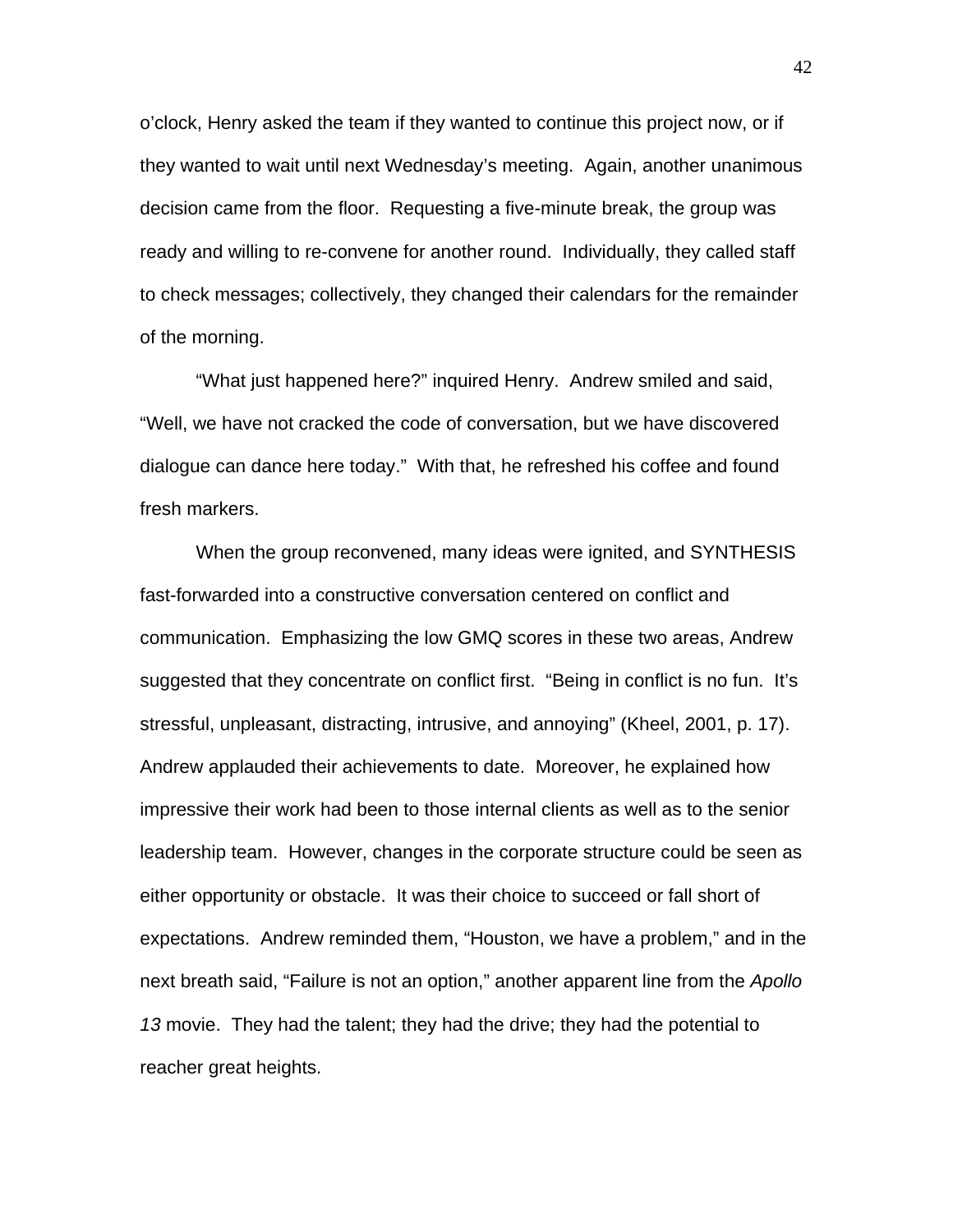Andrew asked each of them to imagine what their world would look like, if they were chosen to be the company's advertising agency of record. Now, "How would they get there?" was the next question. Closing the circle, he assured SYNTHESIS that "in many conflicts anger is kept hidden" (Kheel, 2001, p. 4). Their willingness to address the issue actually set them apart from the others who were content to hide backstage.

Henry leaped from his director's chair. Confidently, he started to approach the GMQ feedback in a more favorable way. Clearing up any preconceived notions of perfection, he told his team, "I am proud of each of you. You have done extraordinary work, and for us, the best is yet to come. Like all teams, however, SYNTHESIS is less than perfect." Stressing the need to get back to basics, Henry continued expressing his gratitude and emphasizing the need for change. As the leader, he did a nice job of integrating the needs of the group with his own, incorporating the challenges of their roles with those of the company, and inviting each member to seek a solution to the problem. "Conflict costs money" (Kheel, 2001, p. 17). More importantly, "time is money. How much time is wasted on interpersonal conflict?" (Kheel, 2001, p. 18), was a question few within SYNTHESIS could answer.

The group agreed that even their underexpressed "conflict was wasting valuable time in other ways" (Kheel, 2001, p. 19), too. What accomplishments were they compromising because of conflict? Andrew shared some startling statistics with them. "Research studies show that up to 42% of employees' time is spent engaging in or attempting to resolve conflict" (Kheel, 2001, p. 19). When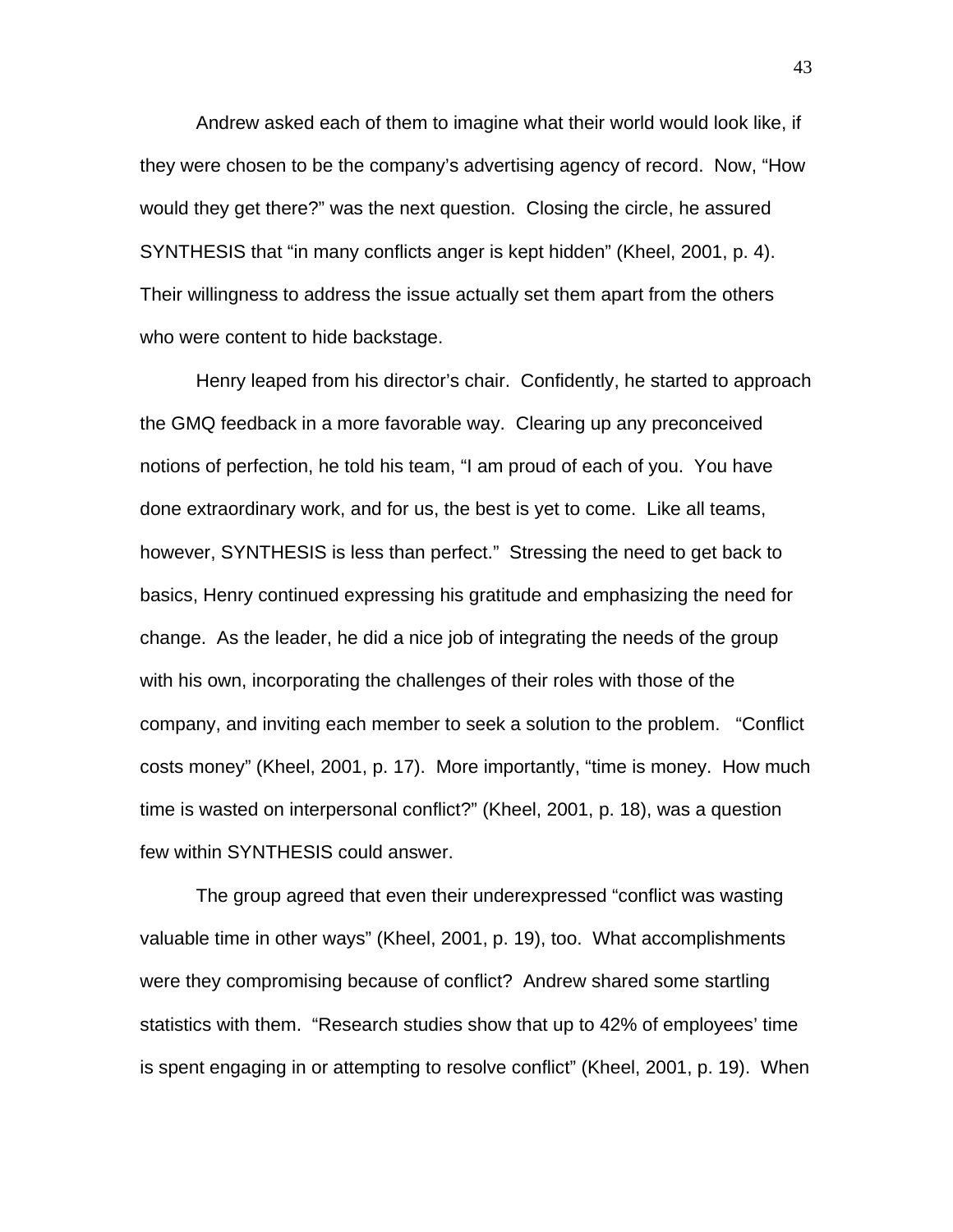they calculated that to equal two out of five days per week, the team took notice. Finally, he reminded SYNTHESIS that "making *any* decision requires that you have relevant information" (Kheel, 2001, p. 20).

 Recognizing that today's discussion had just begun to uncover the needs of the group—primarily conflict and communication—they adjourned the meeting with a commitment to charge ahead, lead by Henry, and climb the mountain of success.

Two hours in duration, this particular Wednesday meeting surpassed any other—both in length of time and quality of discussion. Henry was ecstatic and optimistic. Andrew cautioned him, however, that much more work had to be done before SYNTHESIS would receive a standing ovation. Surely, it was tipping point in the team's progress. The design—although impulsive and unplanned—had pulled back the curtain and exposed the players. However, they actually knew their lines and were more lined up than anyone had known, including Henry and Andrew. What occurred in the conference room called for a new way of conducting weekly meetings, a fresh look at the faces of SYNTHESIS, and an environment that espoused healthy exchange among all team members. They were not ready for opening night, yet they were now a more prepared and positive cast.

Henry did not anticipate a quick fix; however, he expected a win-win situation. Anchored in equity and striving toward equilibrium, he challenged himself to foster feedback in a more consistent, productive manner. No longer, he told Andrew, would any one member of SYNTHESIS quietly or overtly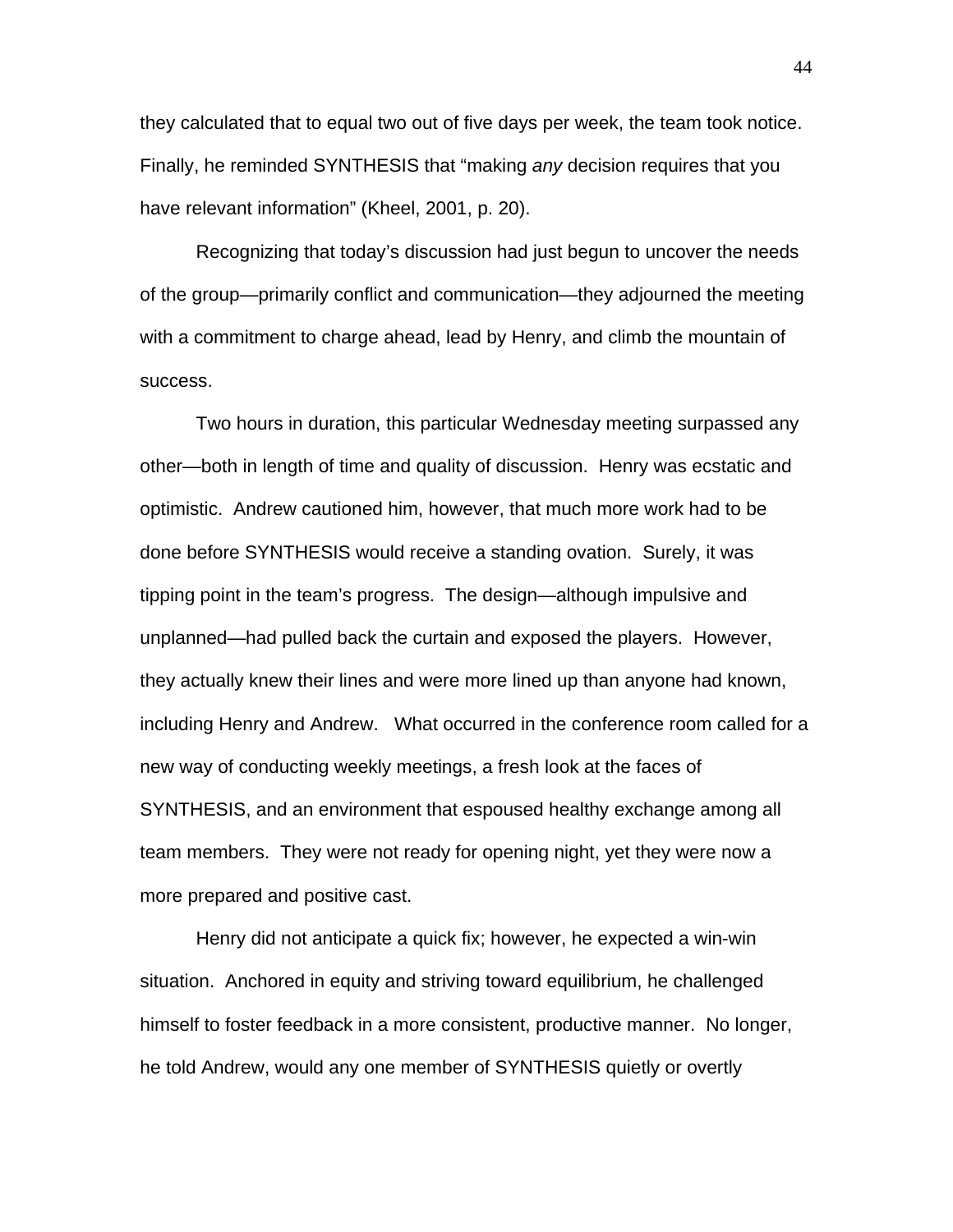dominate the Wednesday morning meeting. As a leader, Henry did understand, however, that conflict can be healthy, especially in a creative environment but skills are required so that people recognize it and are comfortably able to raise it and use it to the team's benefit. Conversely, unexamined conflict could undermine their potential project list as well as their profits. The company was counting on his team to step up and steal the show. Henry wanted that as much, if not more, than the senior leaders. He believed the GMQ, complete with its comprehensive results, was the template from which SYNTHESIS could change unproductive patterns and re-configure their current and upcoming performances.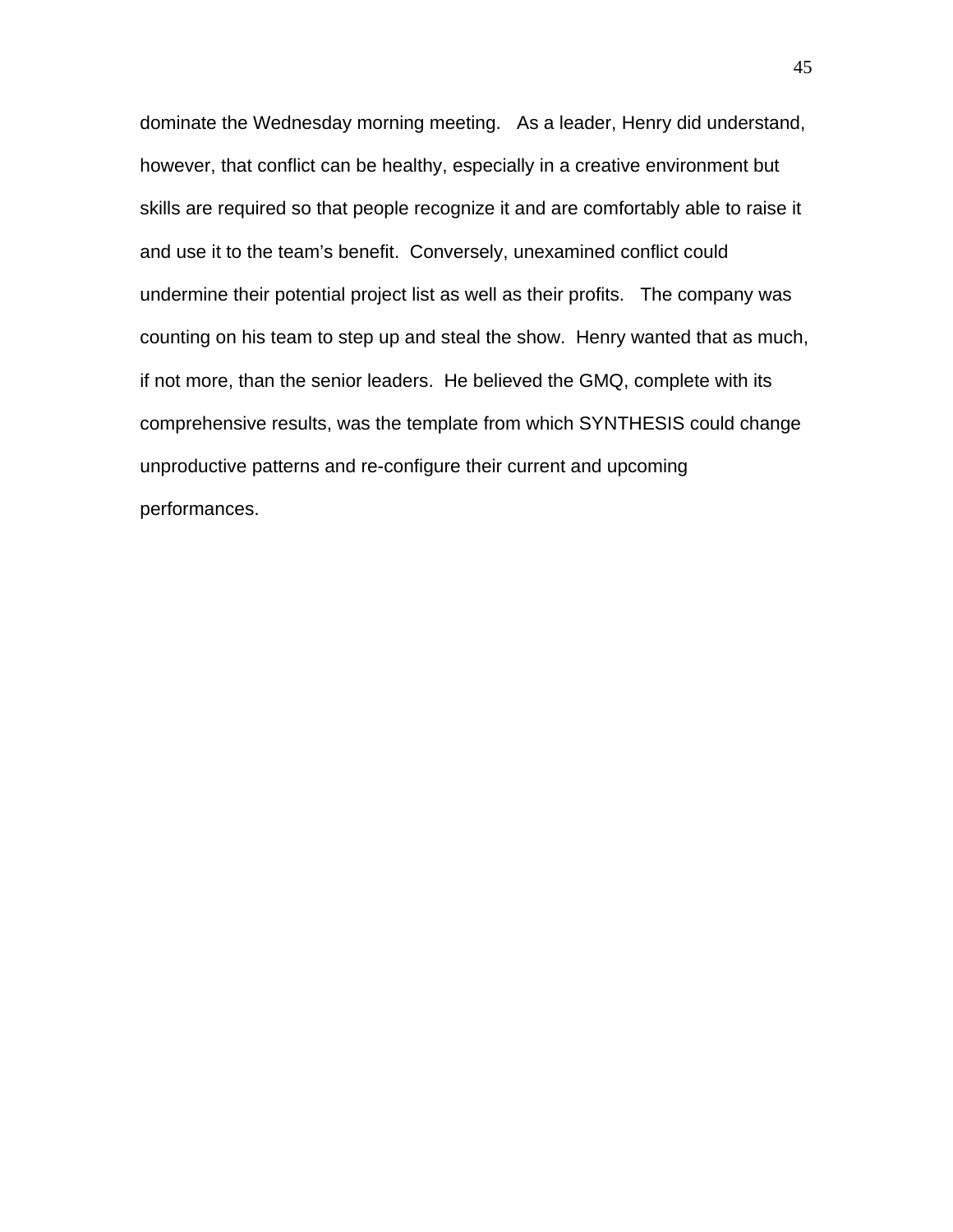#### CHAPTER 5

# THROUGH THE STAINED GLASS: SUCCESS OF STRATEGIC DESIGN

Ordained a Presbyterian minister in 1995, the Reverend Angela Maevan believed her prayers were answered when she was named Associate Pastor of Plainview Presbyterian Church in 2005. Angela was enthusiastic about this opportunity; especially given the parish had about 1,000 families on the rolls – a vibrant community that was flourishing in spite of a downward trend in membership for most churches, regardless of denomination.

A fourth-generation minister, Angela was born and raised in Topeka, Kansas, earned her Master of Divinity Degree at Harvard University, and settled in the Boston suburbs to work as the pastoral care manager in a residential treatment center for troubled children. Throughout the early years of her career, Angela was well known and well respected as a kind, compassionate, and honest professional. In addition, she had made many friends, and worked hard to establish her credibility as the right candidate for the role she had accepted at Plainview Presbyterian Church.

Fast forward three months. Angela found herself in tears on more days of the week than not, and she was beginning to question her decision to accept this appointment. Committed and intentional, Angela was now being confronted with conflict during staff meetings that she could not explain or understand. It seemed that every idea she introduced was rejected; every comment that she made was challenged; every question that she asked was dismissed. Angela's new staff was not welcoming her – they were making her miserable.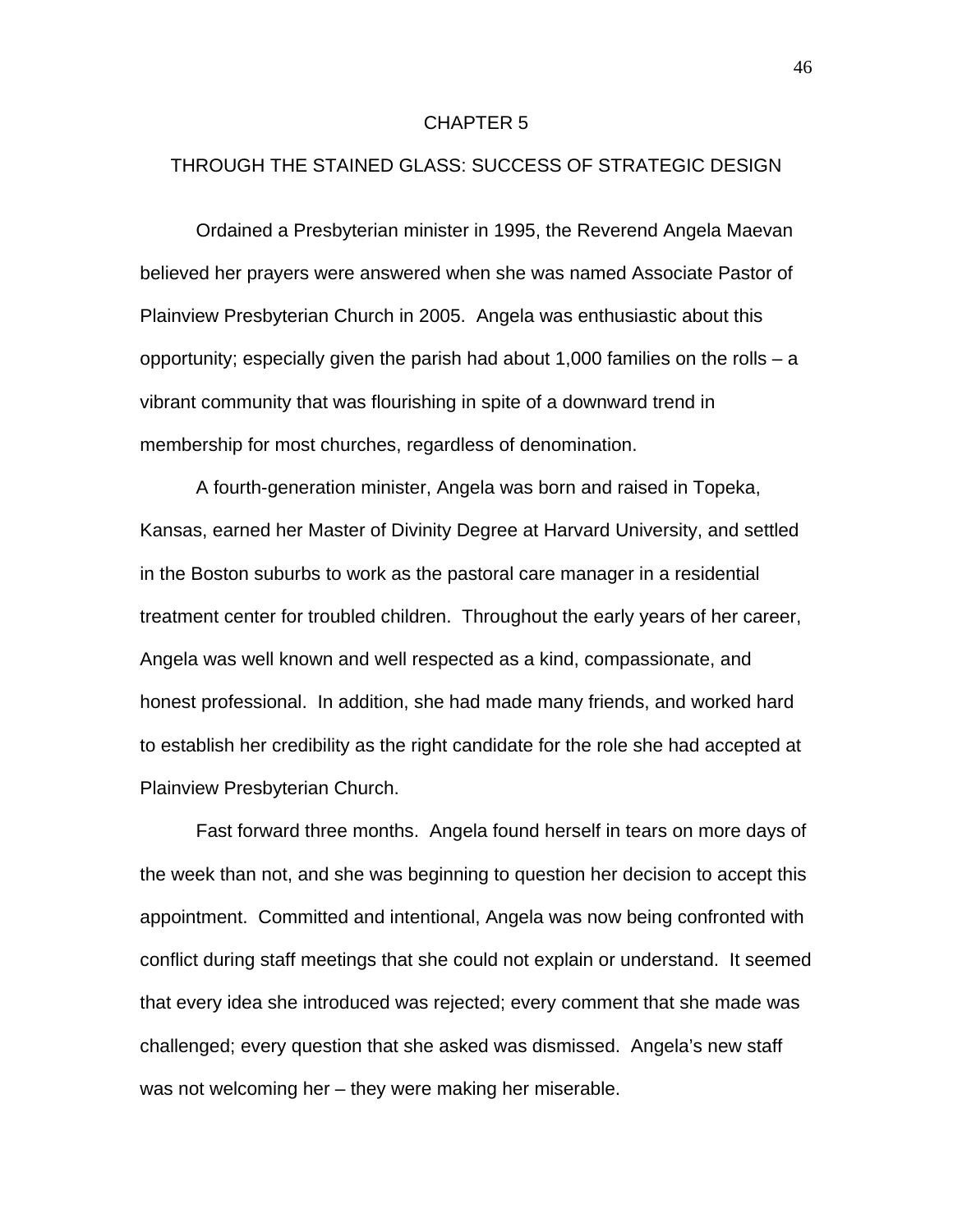Recognizing she needed more than a shoulder to cry on, Angela's friend, Vera, suggested that she hire a professional coach. It was painfully obvious that this problem needed a solution – it was not going away, and Angela did not want to go away, either. Well connected in the business world, Vera recommended Lillia Gordon of The Greenlee Group. Lillia had extensive experience working with team dynamics, and was willing to step into this uncomfortable set of circumstances—she was ready to help Angela find resolution in this church conflict.

Angela was conflicted and somewhat apprehensive about how her staff members – a director of religious education, a youth group director, a choir director, a groundskeeper, and a secretary – would respond to the arrival of a coach. She felt strongly they would see this move as intrusive and unnecessary; she did not need any more ammunition for them to alienate her; yet, she was desperate to maintain some calm amidst this storm.

As Vera explained to her friend, coaching can help people perform better and feel more satisfied at work. She continued to advise Angela about the success of such a worthwhile endeavor. The end result is dependent on the "relationship between the coach and the client." Progress is predicated on making sure "the coach is able to ask questions, offer insights, and help the client develop new skills, perspectives, and understandings" (Stober & Grant, 2006, p. 77).

While validating Angela's legitimate concern about the reaction of her colleagues, Vera also reminded her that such distress needed direction.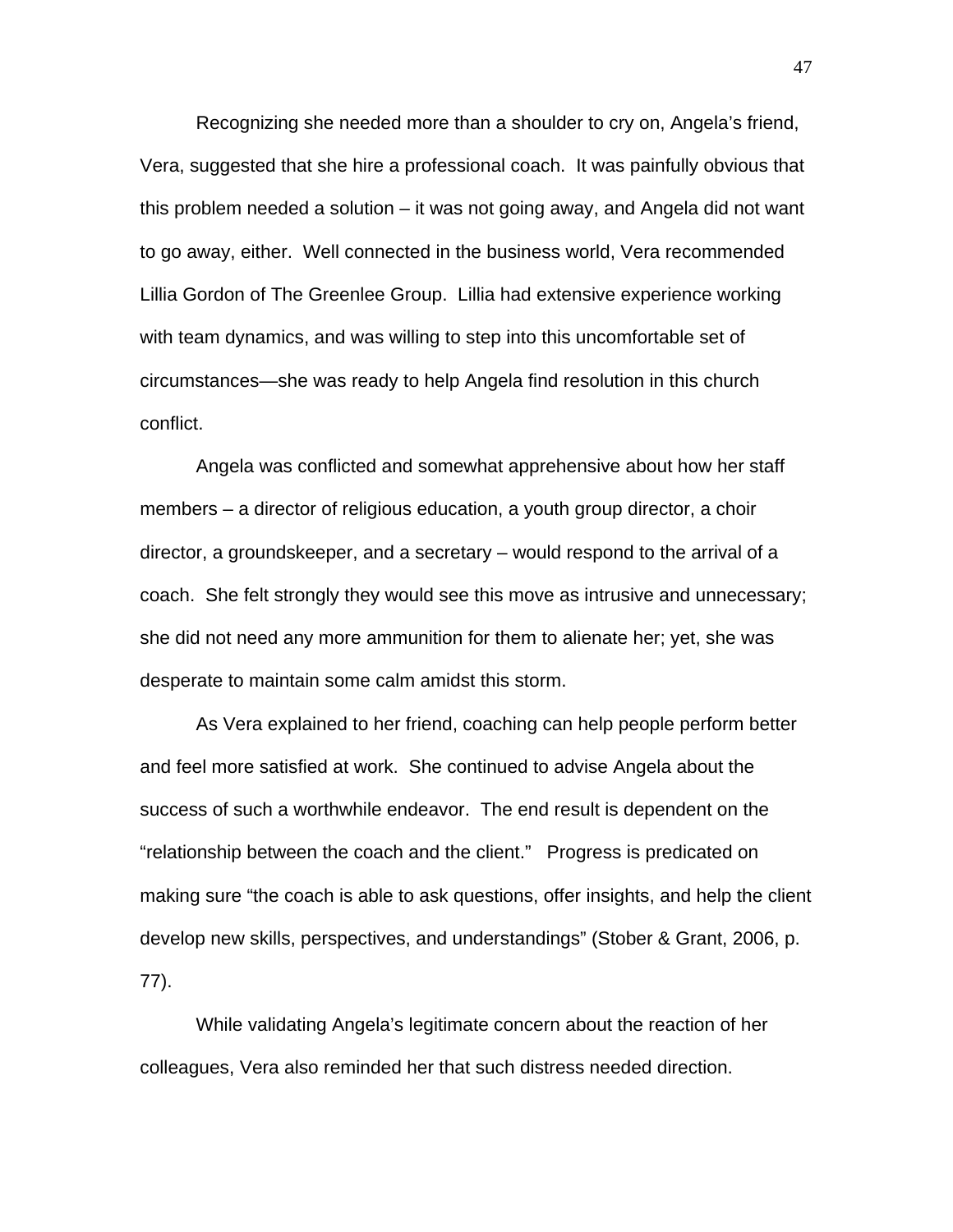Allowing the conflict to lie dormant would probably cause a more damaging eruption later. After careful consideration, including recognition of the situation's volatility, Angela agreed to bring Lillia on board as her coach.

In lieu of an introductory session, Angela asked Lillia, a practicing Catholic with a minimum appreciation of the Presbyterian religion, to attend a Sunday service where she was the principal minister. Obliging her new client, Lillia sat among the church community and seemed to blend well into the woodwork of the sanctuary occupied by the burgeoning congregation. Angela delivered an impressive sermon, her demeanor was warm, and her message was in line with the values of Christianity. All appearances indicated a faith-filled, friendly environment. After the service, conversation and coffee flowed without incident as families visited with each other and seemed to be at ease with Angela. There was no indication of conflict in the church congregation.

To adequately identify the issues, Lillia told Angela that an informational meeting with the staff was imperative for progress. Angela agreed, and relied on the commitment and creativity of her coach to properly prepare her for such a task. Positioning Angela as the facilitator would place her in a position of authority – exactly where she should be, but where she has not yet been with this group. Now was the time to observe interactions, ask questions, and ascertain what next steps would be taken. Via an e-mail meeting request, Angela invited the five staff members to an official team meeting.

Two weeks later, the group convened in a conference room on the church's beautiful campus. The negative energy saturated the small space.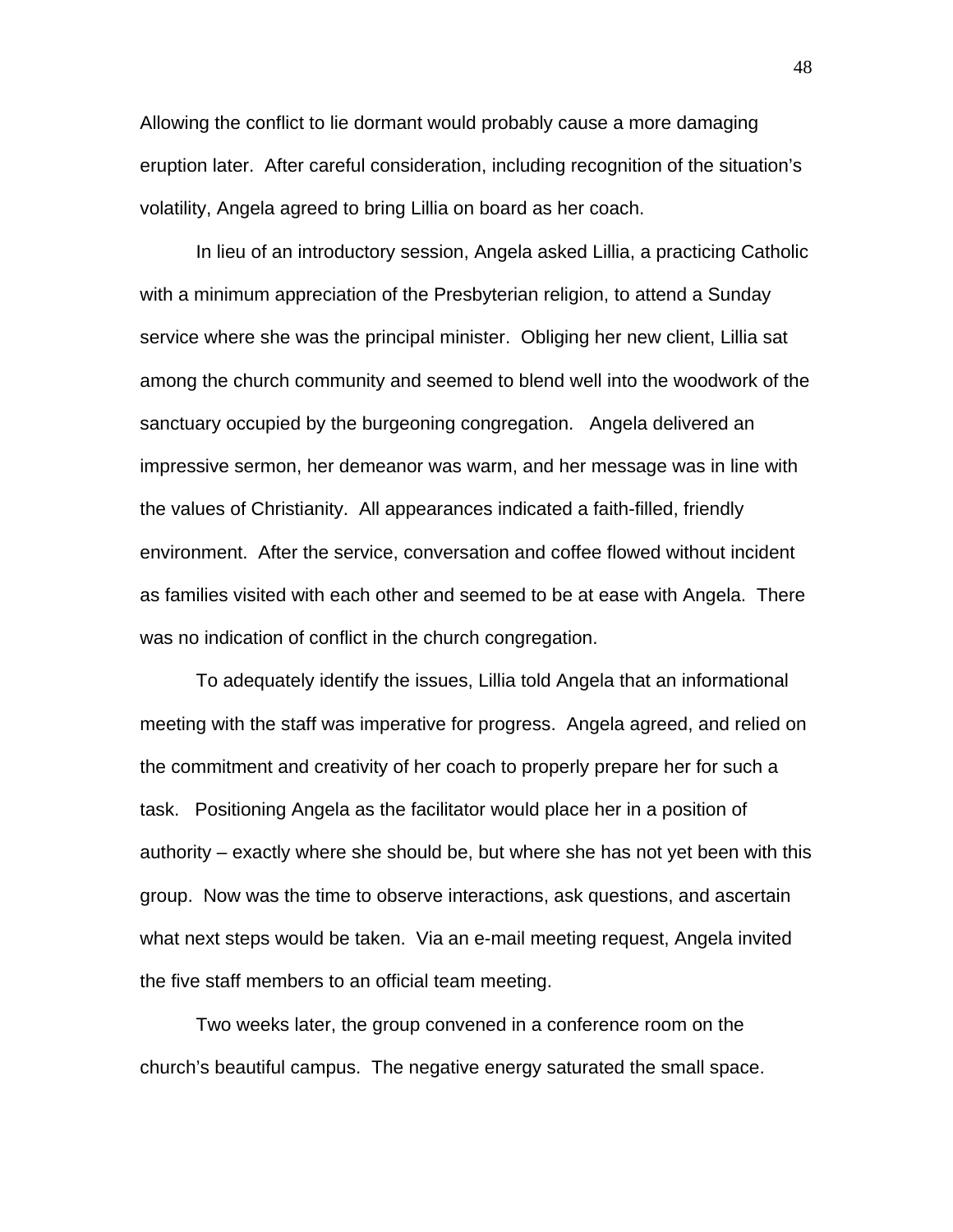There was apparently so much anger among these people, and Angela was fearful and tired. She had never been in this type of situation, and she did not really know where to go from here.

Having been prepared by her coach, Angela knew the staff would be on guard, but she wanted to gauge their level of engagement, the foundation of their frustration, and their reasons for such hostility toward her. Angela was keenly aware that official jobs in this church are influential – with these roles comes power and prestige in many cases. She solidified her "presence as a listener" and gave the group her "full attention" (Silsbee, 2004, p. 93). To make it a pleasant experience, Angela explained that being the newest member of the parish she had so much to learn from the church members – especially the ones in the room – and was therefore anxious to have them teach her a thing or two.

Appreciative inquiry (Goldsmith, Lyons & Freas, 2000) was the route Lillia recommended that Angela take. So, searching for the positive rather than past failures, the new minister asked the group a series of questions: What do you like best about Plainview? What is your most memorable experience? If you could change one thing, what would it be? The silence of the group both astonished and unsettled Angela. What was really wrong?

 Angela, the newcomer, had actually been viewed as the one who had replaced a middle-aged man, named Reverend Stephen Roberts, for the past 15 years. When he "accepted the call" for a pastor's position in Denver, Colorado, the church community was devastated. How could he leave them? The staff even talked about what the move had done to both Stephen's children and the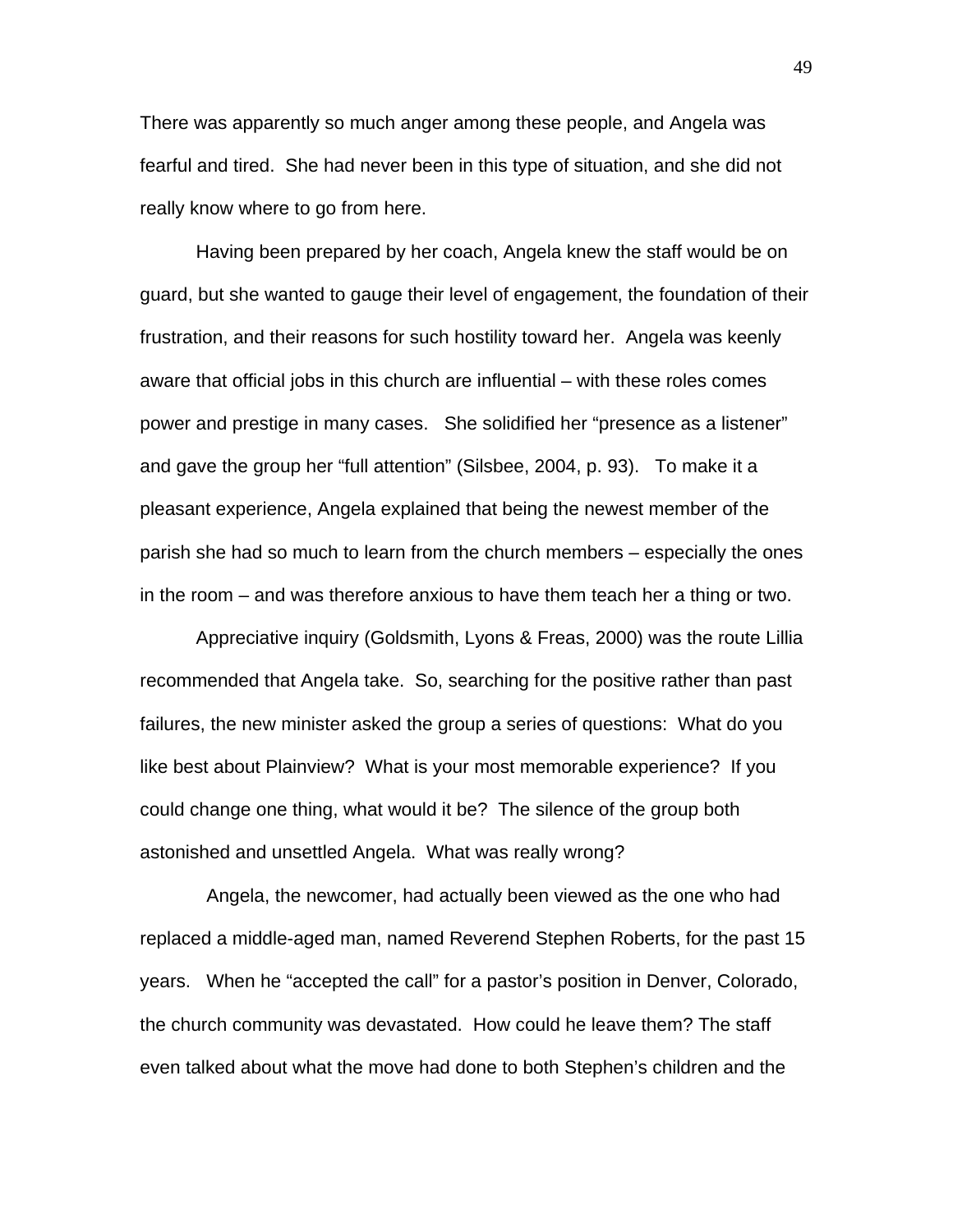youth of the church. These people were betrayed and heartbroken. Their status quo had been shattered, and it did not matter who had replaced Stephen. Perhaps it was not Angela's arrival – but rather Stephen's departure – that had made this team so dysfunctional.

Out of five staff members (excluding Angela), four of them had enjoyed church membership for over 20 years. The youth director had been raised in that church, married another member of the church, and aspired to work there since she was ten years old. For her, there had never been any change until now. To complicate things further, the only other female staff person was the secretary. In her mid-30's, Angela was not supposed to be at the pulpit, she should have been picking up her children from school instead. To most of them then, she was in the wrong role, at the wrong time, in the wrong church—it was three strikes against her before Angela ever arrived there.

Lillia's repertoire did not have a ready-made remedy for her client. However, Angela was committed to making this work. In discussing this dilemma, Angela and Lillia both agreed that the real issue was about change itself, the fact of no longer being what they had wanted to be. The same had been replaced with different – and very different, indeed. There were few similarities between Angela and Stephen. Actually, from everything Angela gathered in observing the team during the past few months, they had never thought about the church with someone else as Plainview Presbyterian's pastor. Stephen had not consulted them, he had not asked their permission, and he had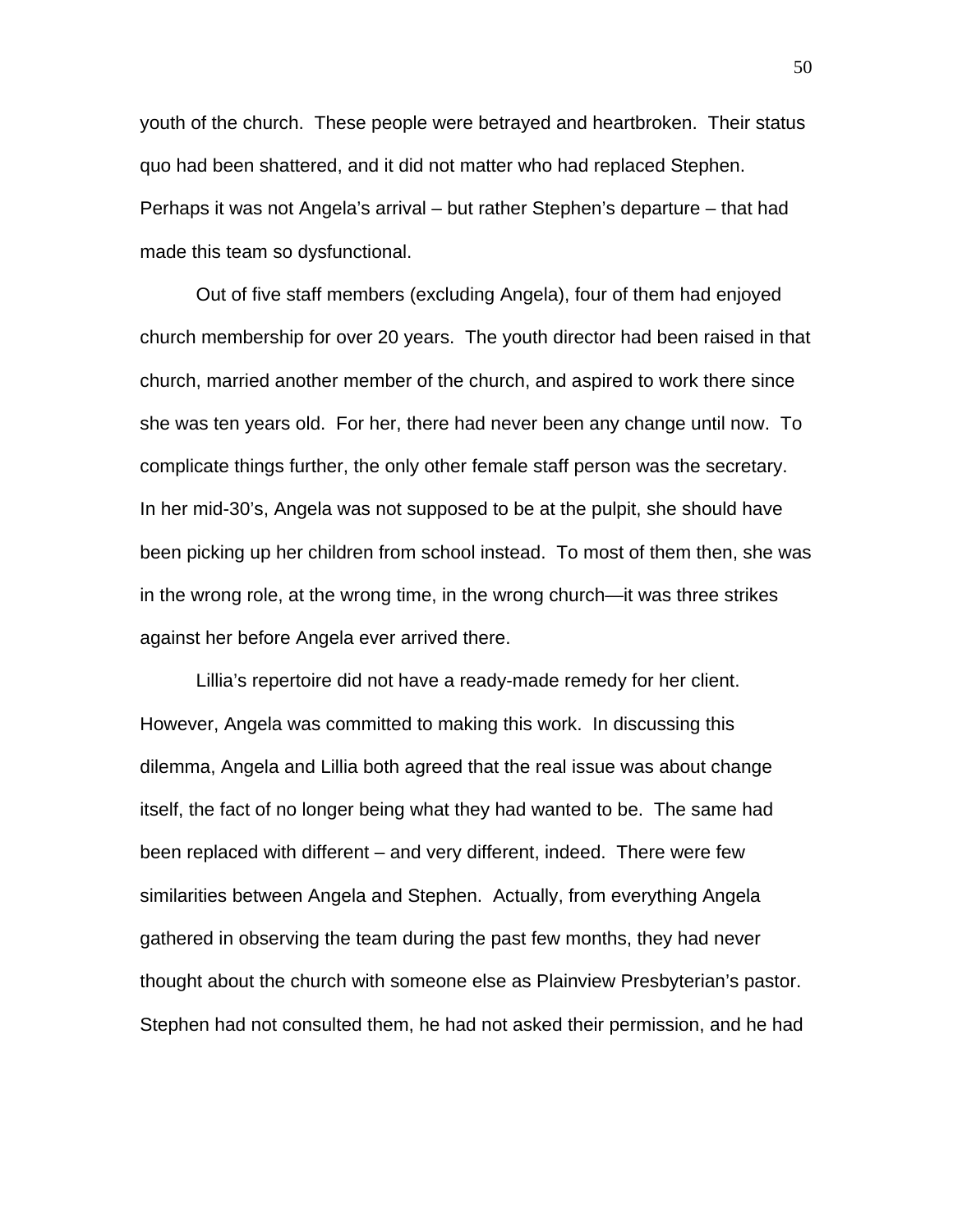gone on to a new life without them. He was a part of their family who had abandoned, in their minds, a good world that they had made for them.

Angela needed Lillia's help in convincing them that their church family could move beyond the shock, the feelings of betrayal, and begin to construct an environment in which Angela would be welcomed and they all would be productive, positive – and happy, again.

For two weeks, coach and client contemplated how to approach this challenge. The underlining theme throughout the initial discussion was "what was lost." In some ways what the staff described almost elevated Stephen to saint status—so, it was not surprising that Angela seemed to be wearing the devil's horns. Their church went from heaven to hell. This group seemed to be people rooted in religious tradition and beliefs. Church was not just a place of worship; it was also their job and their extended family. Angela had been relegated to the basement as the redheaded stepchild. If Lillia did not help her get back upstairs soon, she would not see the light of day.

Lillia worked with Angela and created a design that was specific for this situation. Confident in her coach's diagnosis of the problem, Angela stepped out of her comfort zone and decided to move forward. Hopefully, it would work.

Titled, "Three in One," this strategic design was predicated on the concept of The Trinity—three persons in one God. This ideal was the core of Christian belief, regardless of what missal one sang from on Sunday mornings. The goal was to reach a consensus that this team would give Angela another chance as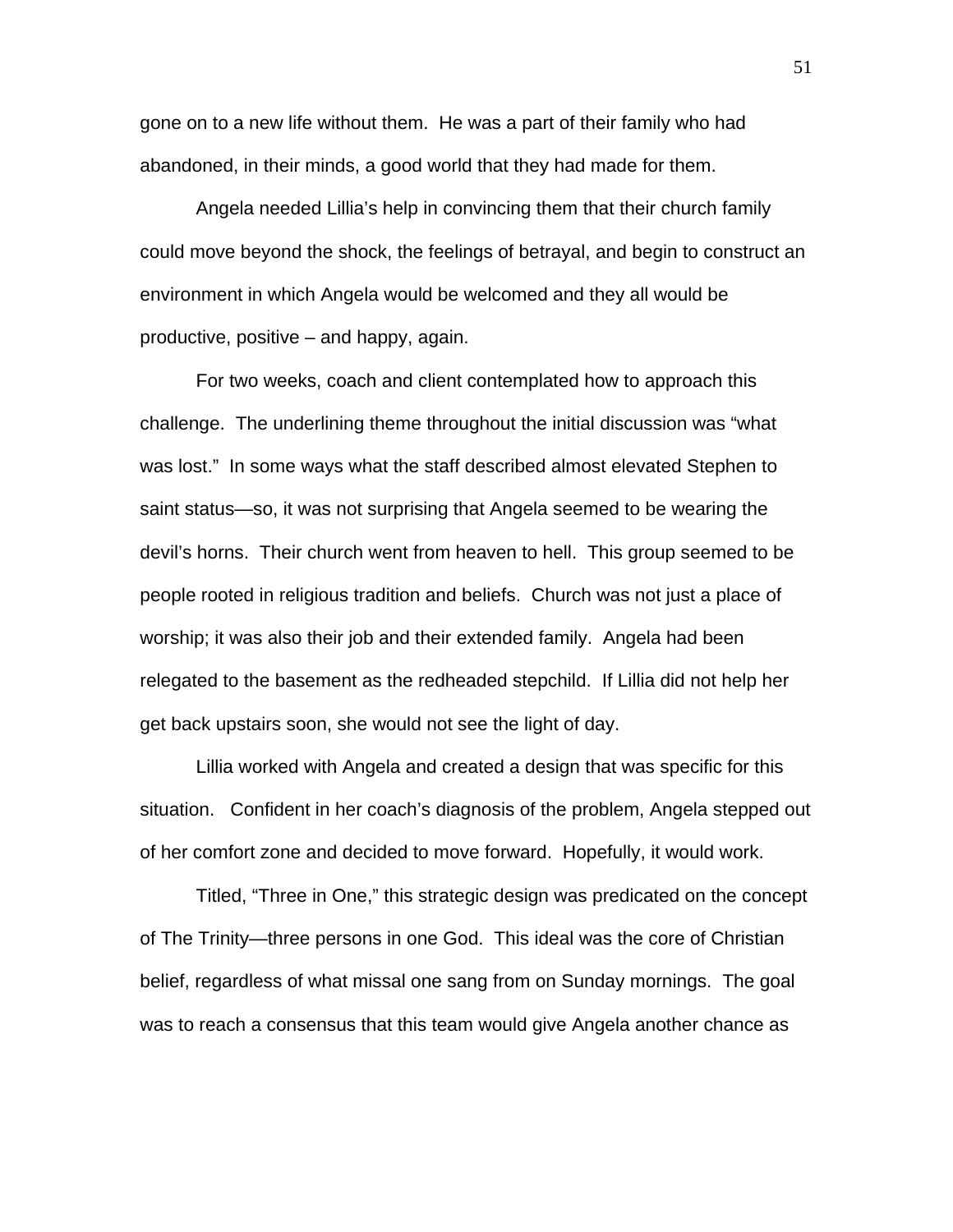their associate pastor. In turn, she would recognize each of them for the contributions, talents, and needs as part of her new church family.

At the beginning of the next meeting, Angela would ask every person to write down – it did not seem viable to do it verbally just yet – three things they wished for in someone as their church leader. Obviously, these three characteristics would capture the essence of a perfect associate pastor and at the same time be realistic. For example, kind, compassionate, and empathic would top Angela's list if she were a participant. In her mind, if those qualities exist, the rest becomes easier to manage. Then, the second step would be to determine one attribute that is absolutely unacceptable—like cruelty. Guiding them in that direction would hopefully eliminate any extreme responses. At the conclusion of the design, Angela would then paint the picture for them of what they actually have in each other, including herself. The message is that not all is lost, but rather, so much more has been gained. It felt right, and it could be a win-win situation.

With Lillia's encouragement, Angela centered herself on the strategy and walked into the conference room. She thought to herself, "Many caring people really occupy this space." The sun was shining through the beautiful stained glass windows, and she took this as a good sign. Could the vast array of colors – unique individually and complete collectively – provide a beacon of light, a new beginning, for the staff that worked here? At the onset of the meeting, Angela underscored its importance and requested their openness and honesty in moving forward. All agreed to honor that.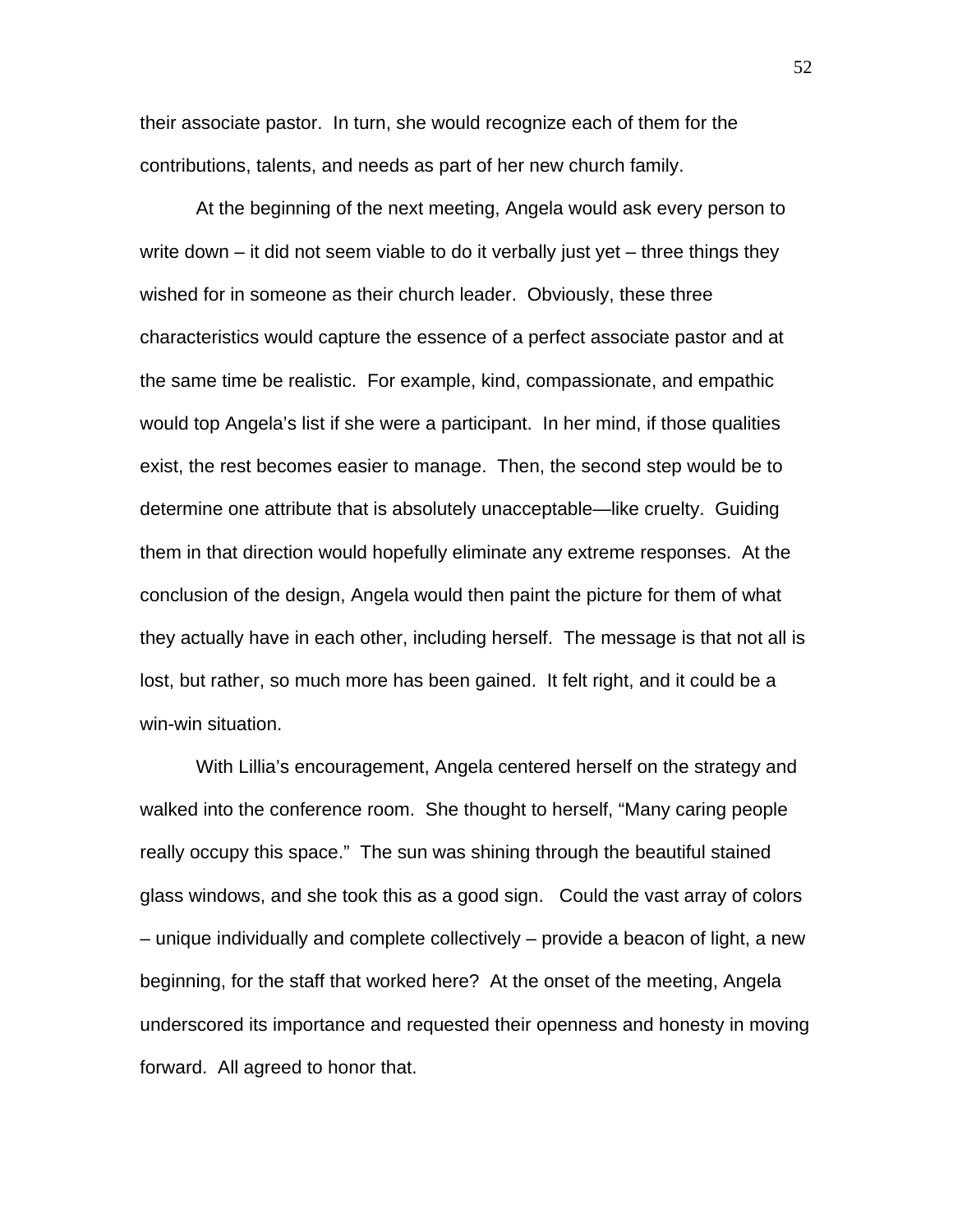Passing out paper and pencils, Angela carefully described the process of the team mediation exercise, and shared an example to guide them. Hidden was Angela's overwhelming concern – she was certain they would use Stephen as their prototype profile. As a matter of fact, she had already prepared her response to address the unfair and unfounded things she feared they would say. What a lesson. This small group astounded Angela with their candid answers. Their "Three Absolutely Perfect Attributes" included warm heart, integrity, fun, loving, gracious, appreciative, honest, non-judgmental, willing to help, interested in others, good with children, caring, and strong faith. On the other side of the paper "One Unacceptable Trait" included dishonest, apathetic, unwilling to see other viewpoints, selfish, lazy, and inconsiderate.

The sense of unity that came from this simple design was significant. They began to agree with each other – acknowledging the "wonderful ideas" that Angela had, too. She took it one step further, asking the group to spend the next two weeks observing each other. Then, concentrating on the good qualities – the positive energy that surrounded them – quietly identify just one moment when a specific characteristic was center in a conversation or in an action. The group would then share those experiences with each other during the next staff meeting. No longer was Stephen with them. For the first time, his name was never mentioned. It would be a long journey, but one filled with possibility and success.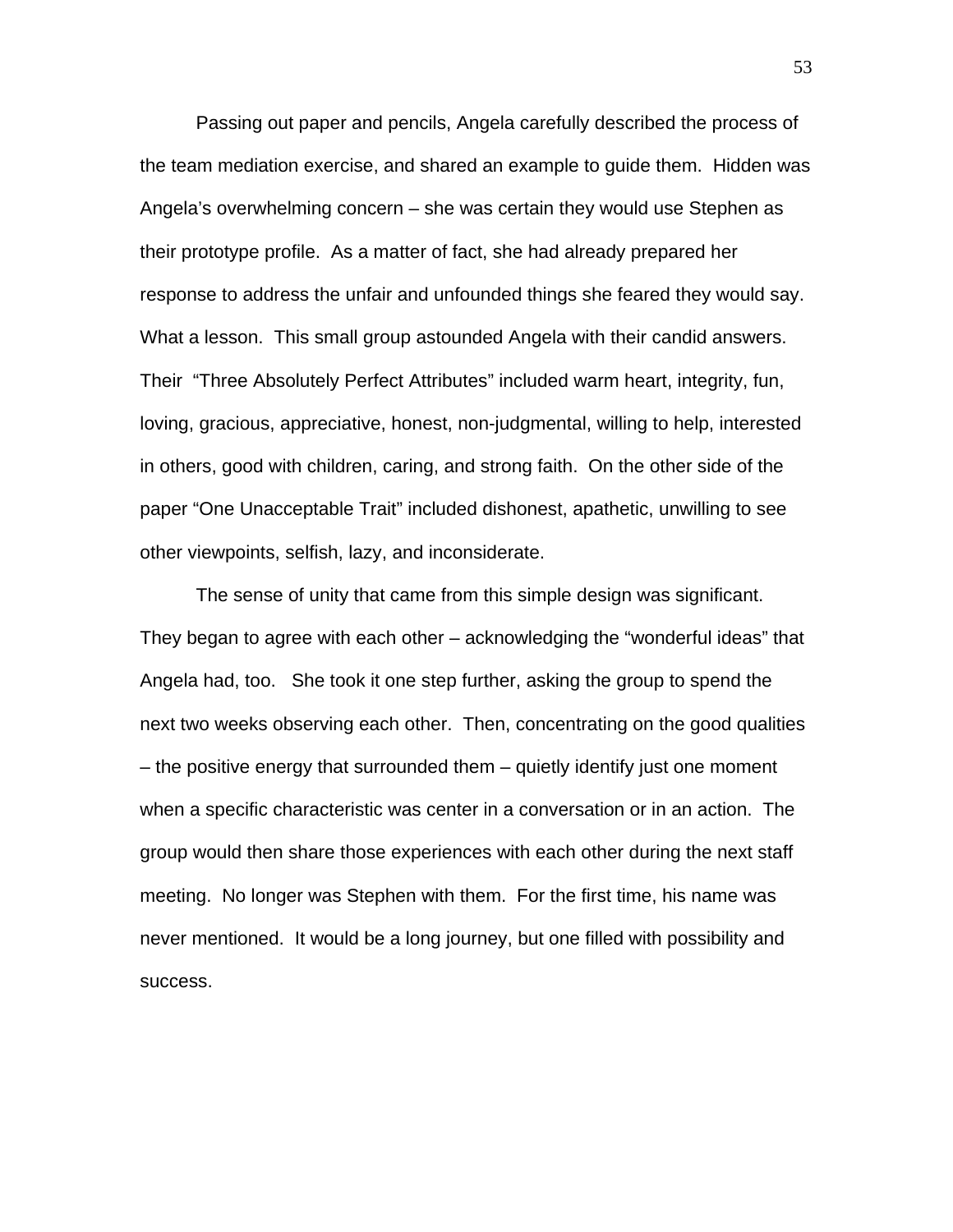How easy it was for everyone to point fingers and assign blame. How easy it would have been for Angela to walk away. How detrimental each of those things would have been to the success of the staff and to Angela's career.

"Good coaches are good communicators" (Hudson, 1999, p. 17). While Lillia could not determine that her strategic design was undoubtedly the best approach for Angela to executive, and it was certainly not the only one available, the reward was both in the risk and results. She provided her client with a relatively easy solution to them, without making it the problem colossal. Angela needed help, and so did her staff. They were mourning Stephen's loss—so, any morning with Angela was not a good one. Every interaction was clouded with negative emotions—anger, fear, and sadness. Things were beginning to turn around now.

Sharing of information is pivotal to the success of decision making in a group. The commonality of ideas is not necessary; however, the desire to reach the same goal is critical. Sometimes, it takes an awkward situation to create an awesome scenario.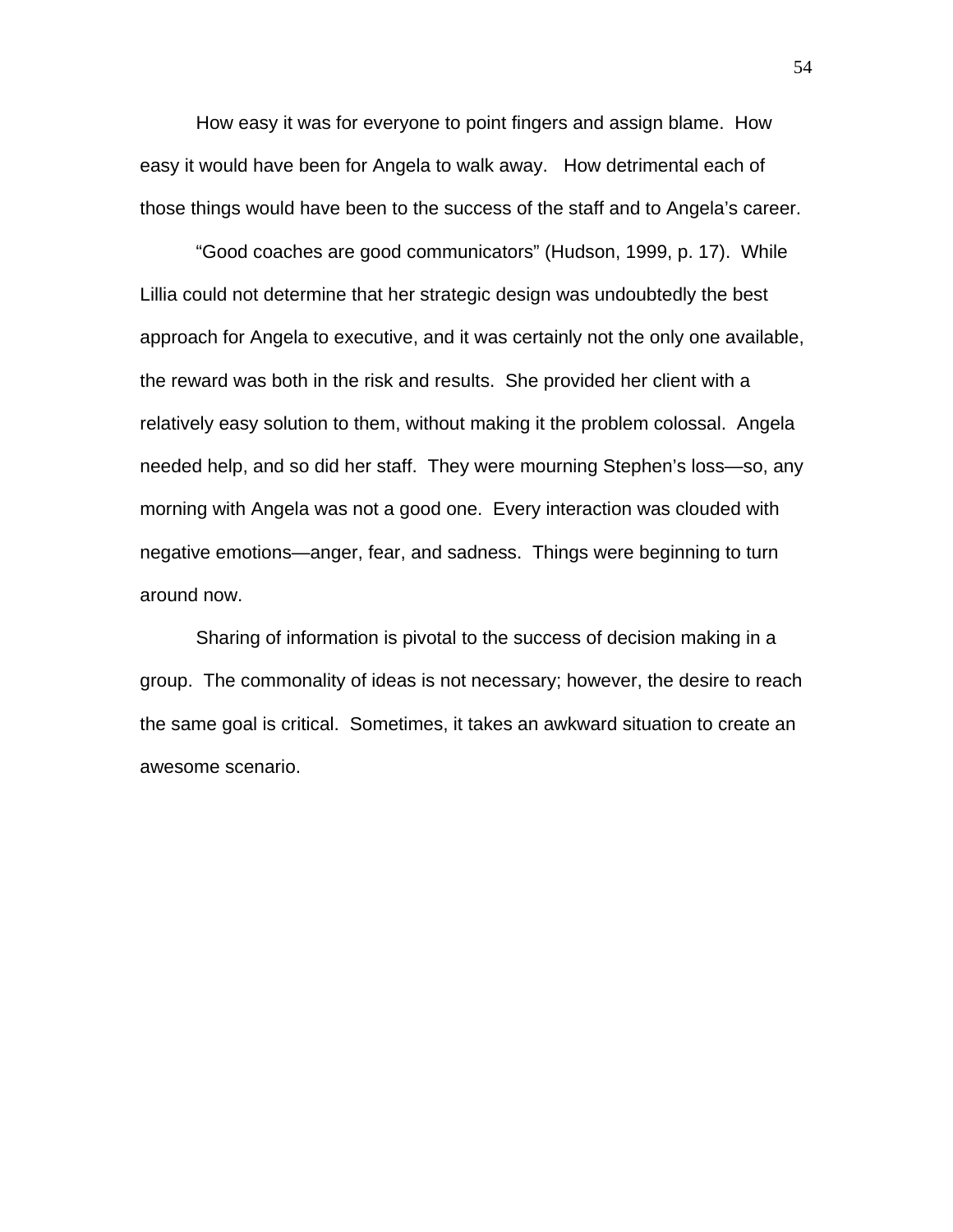### CHAPTER 6

## AMERICAN ACHIVEMENT FOR A CHINESE CLIENT

In 2005, Ping Chang joined Platinum Investments, a financial services corporation with more than two decades of demonstrated success in the industry. Of Chinese descent, Ping left his native land after college to pursue a career in America. He is a pricing strategist and considered a strong staff contributor; however, his reserved responses during meetings and his struggle to deliver effective presentations are now determined to be detrimental to his professional progress. During Ping's most recent performance appraisal, his manager recommended that an executive coach work with Ping to help him communicate more effectively, especially in meetings with management. Ping willingly agreed, in conjunction with his recent development plan, to participate in the coaching engagement, albeit his lack of familiarity with the process and subsequent scenario.

Chosen for this assignment was Jennifer Monet of Chestnut Street Coaches, Inc. Since 2002, she has worked with a number of other managers at Platinum Investments, and is regarded as an expert in the field. Her extensive experience with culturally diverse clients was a significant consideration in the selection interview, and one that could hopefully serve Ping well.

During their introductory meeting, Jennifer decided to take a chance and share a personal story; her goal was to establish common, comfortable ground. This was important, given the cultural challenges potentially facing their coaching experience. Jennifer's cousin, Eugenie, had recently adopted a baby girl from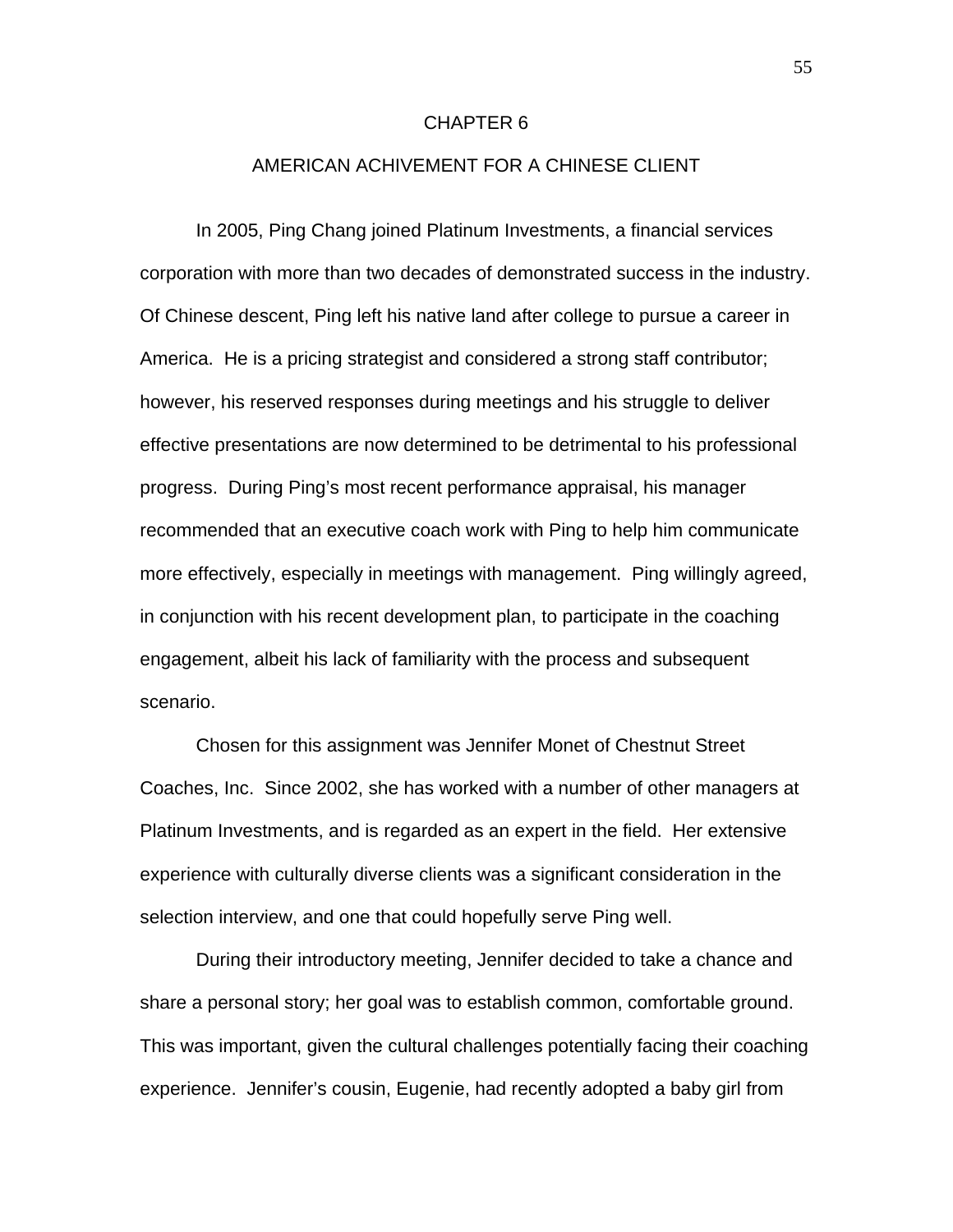China. With incredible ease and an almost natural exchange, Ping and Jennifer talked about the southern Chinese province, Guangdong, first called home by the child, the cuisine served in the most prominent restaurants, and the grueling process faced by parents desperately desiring a daughter from China. He offered no opinion, just a wealth of interesting information about something both were able to discuss without distraction. Despite this successful starting point, Jennifer noticed that the transition from personal to professional talk was not very smooth.

Ping exhibited some apprehension, not with Jennifer, but rather with the task at hand. He seemed somewhat unsure of what was expected of him and what they were to actually accomplish. Ping explained, in his gentle, unassuming way, that he was concerned that he had failed his manager in some way. Clearly, this reaction correlated to the "Chinese concept of face," which is an "unwritten set of rules by which people in society cooperate to avoid unduly damaging one another's prestige and self-respect" (Gannon, 2004, p. 382). Ping was trying to "save [himself] and everyone else from embarrassment" (Gannon, 2004, p. 383).

Recognizing that "the Chinese tend to seriously take their relationship with others" (Gannon, 2004, p. 391), Jennifer quietly and respectfully allowed Ping to express his viewpoint as well as his anxiety. Then, she reassured him that their time together would be designed to specifically identify ways in which he could build upon his current success. Seeing the situation through Ping's eyes, Jennifer was careful to avoid the terminology of strengthening his skill set, as the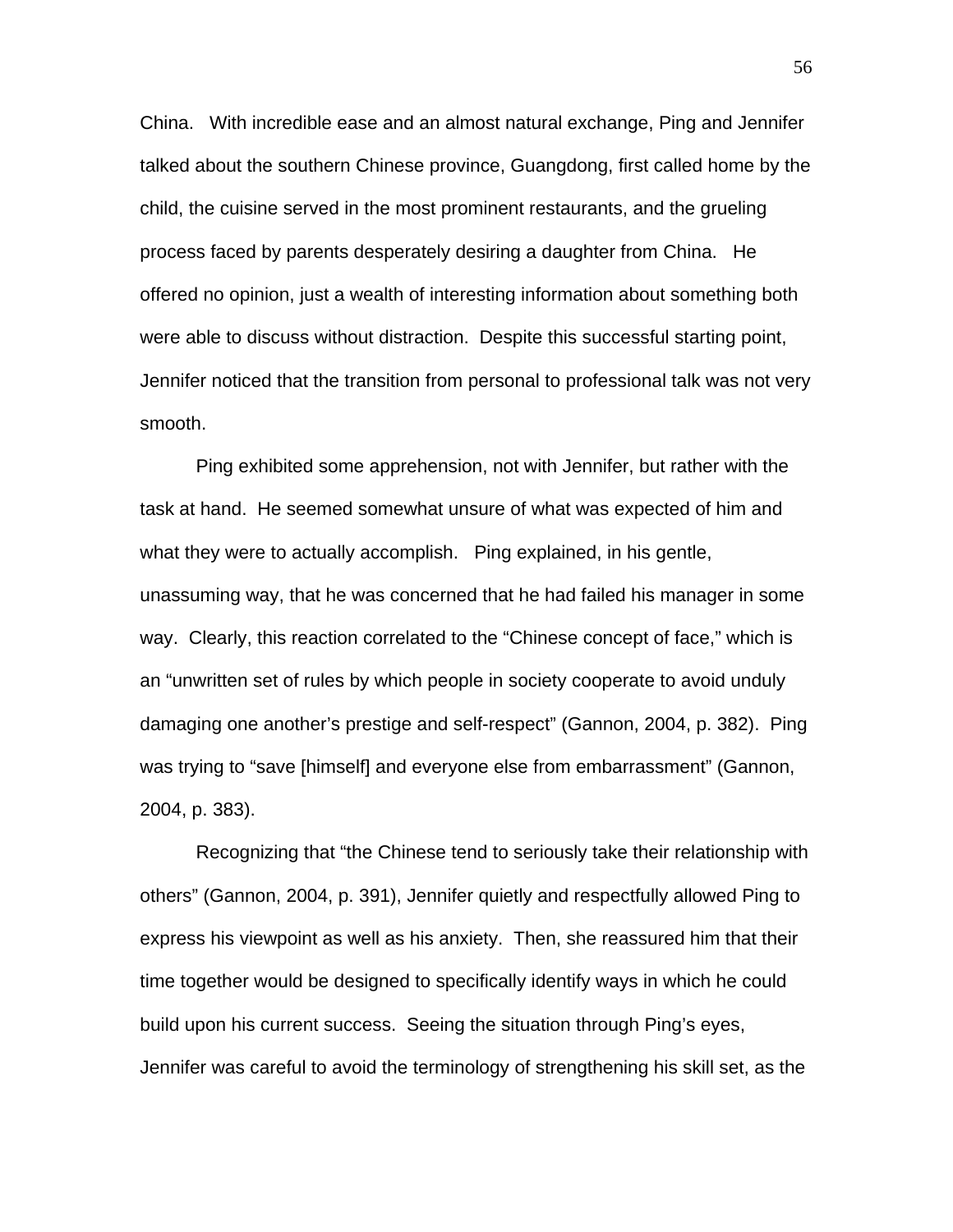Chinese are known for typically "avoiding strength" and striving to "win without fighting" (Gannon, 2004, p. 385); such assertive behavior is reserved for superiors or authority figures. Ping was primarily focused on the success of his entire team and not on his individual achievement. He also saw his own needs as secondary to the manager's perceived desires. A consistent contributor, Ping sees himself as one of the group who works on project production and delivering results for the manager to share, not the one on whom the spotlight should shine. Now, center stage, he admits to a lack of confidence – both in his command of the English language and in his ability to adequately and properly present in front of an audience.

In the United States, individual initiatives are highly valued. In most situations, feedback is focused on specific behaviors. Often, discussion demands debate, and those involved will openly challenge each other. Such immediate interaction is not only accepted, but may be expected. Contrary to the American approach is the Chinese communication tactic, by which "the Chinese usually spend a long time getting to know people before doing business with them" (Gannon, 2004, p. 391).

Ping's style of rhetoric has been shaped by his country's customs. Knowing that "Chinese culture is closely linked to language (Gannon, 2004, pp. 384-385)," Jennifer kept in mind that, on the other hand, "English language is a low-context language that is direct and understandable" (Gannon, 2004, pp. 384-385). Conversely, "Chinese language is high-context – complex meanings force the writer/speaker to choose words carefully" (Gannon, 2004, pp. 384-385).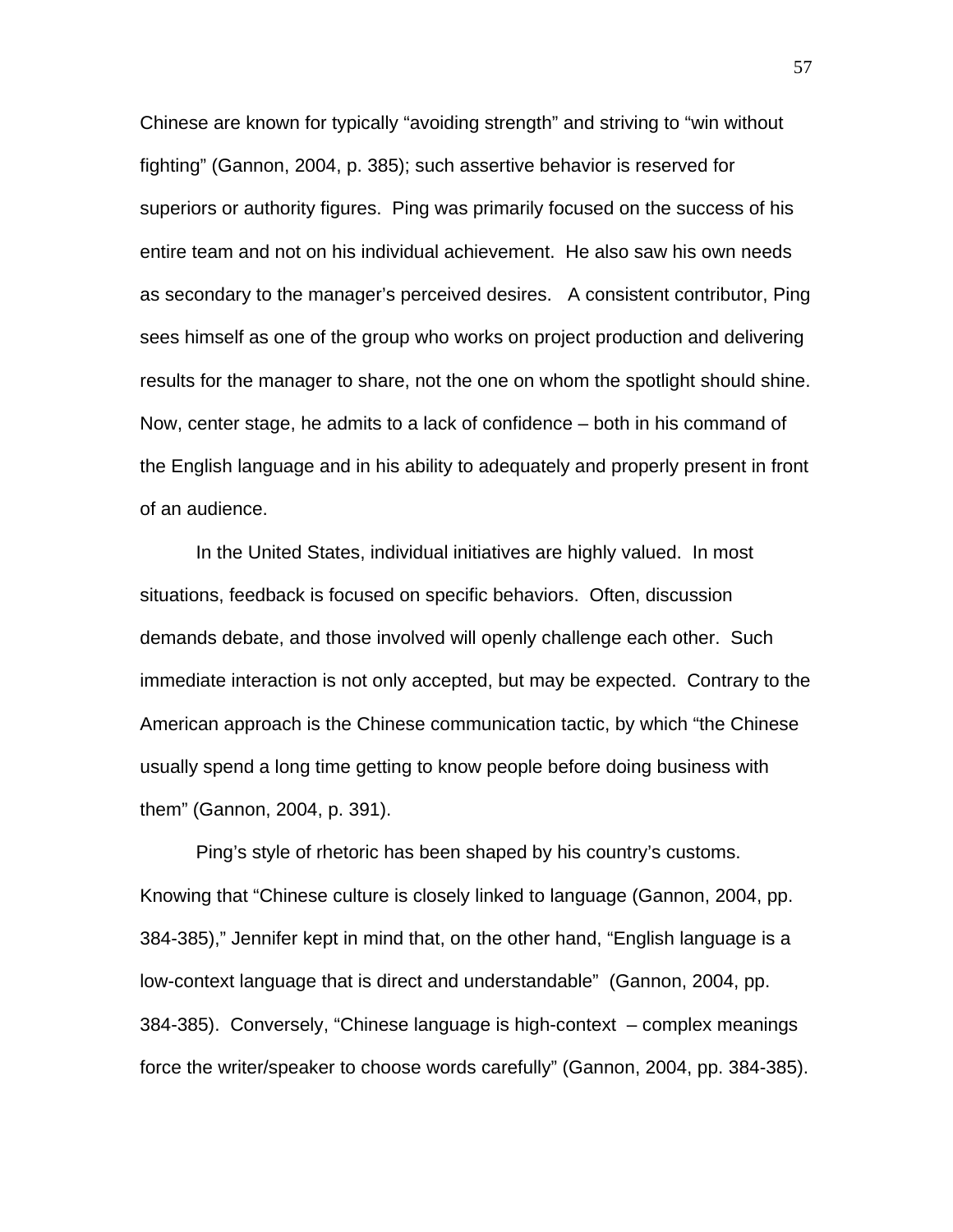Here is where Ping's cultural perspective is pivotal to the progress and success of this coaching commitment. His reticence in meetings is rooted in reverence, especially for senior managers. Additionally, he has difficulty persuading people within a professional environment, perhaps due to a notion that only managers have the power or right to cause others a quandary of "face" that persuasion per se may seem to present. Ping's hesitance to speak is housed in a communication framework unfamiliar to most of his American colleagues and superiors. "Most leaders in the United States believe that the majority of the people who work for them want to develop interpersonal relationships characterized by trust and open communication" (Adler, 2002, p. 147). For Ping, this is unnatural, uncomfortable, and almost unfathomable.

What are the differences that matter? Cultures are situational and complex. Ping originates from an environment where the norms for employees place contemplation above conversation. Power is derived from withholding information, not by openly sharing ideas. He has realized success within his current role to this point; however, future achievement and culturally recognized contribution are now dependent on the boundaries of his comfort zone being challenged and changed. China is a collective society, unlike America, which is rated the most in individualism. The common good is always the priority. Asking Ping to prove himself by personal public presentation in a group forum is a foreign concept in his mind. To his manager, it is absolutely fundamental to his professional growth – he must be able to be strategic and speak well, too. "English-speaking countries ranked higher on individual achievement and lower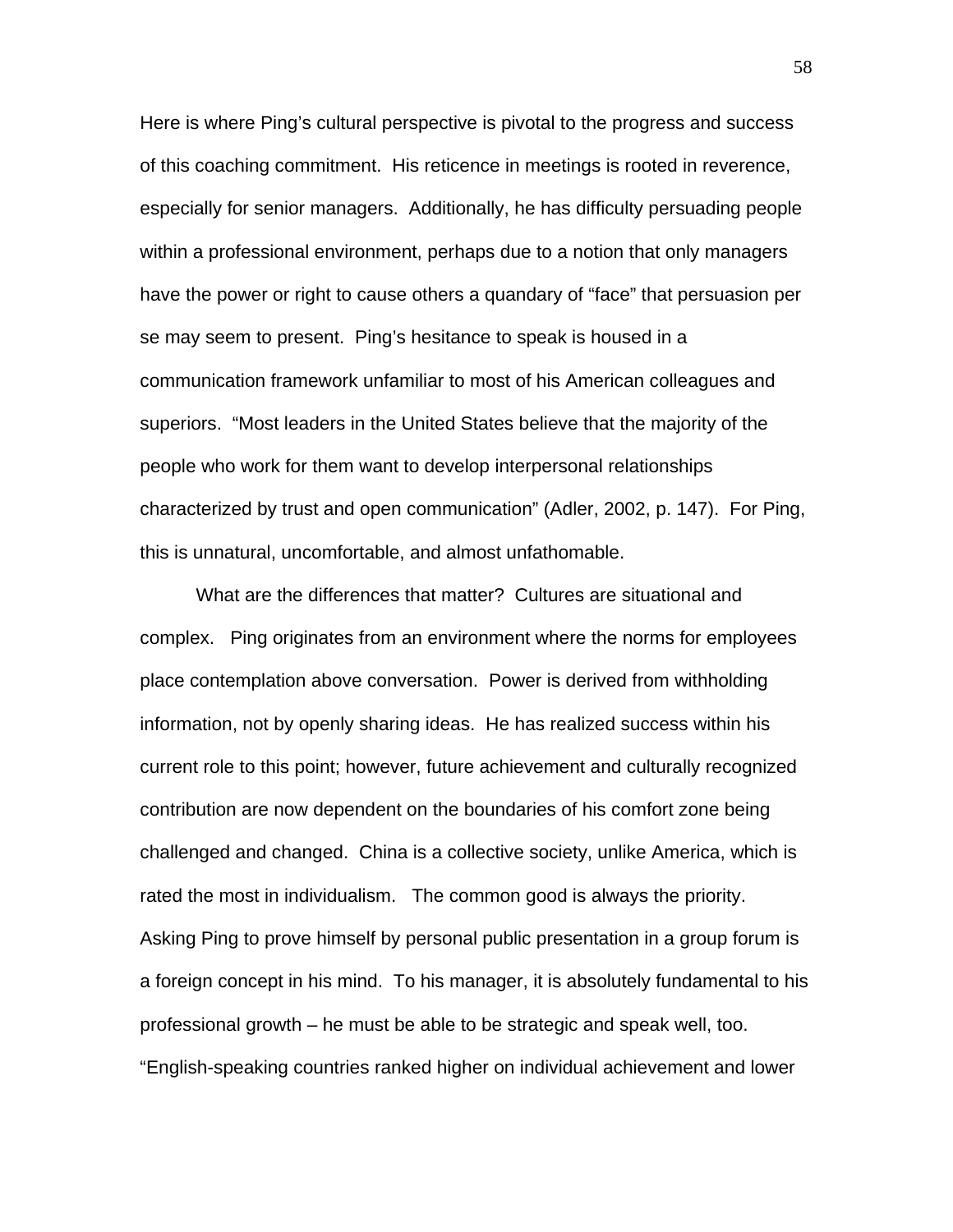on the desire for security" (Adler, 2002, p. 159). In contrast, subordinates in China find safety in following the direction set forth by superiors; they consistently reach for universal goals within the walls of the corporation.

Jennifer's responsibility as Ping's coach is to "help [him] achieve [his] goals, to realize what matters to [him]" (Rosinski, 2003, p. 172). This coaching engagement is predicated on "helping [Ping] discover new options, shifting perspectives, and possibly leveraging different orientations" (Rosinski, 2003, p. 75). Harmony and balance are important values in Chinese culture, and incorporating them into the overall development plan will keep Ping "listening to [his] needs and to the needs of others" (Rosinski, 2003, p. 83).

"The coaching relationship assumes equality" (Rosinski, 2003, p. 123). Wanting to maintain a solid relationship and to make substantial progress with Ping, Jennifer was careful to clarify the ways in which she hoped they would both develop during this experience. Identified as his coach – in essence, a change agent working in conjunction with him – Jennifer would explore all avenues of excellence and pave the way for him to accomplish great goals.

His manager had already determined the area of focus. In some respects, this was a positive platform to have in place, because the Chinese have an unrelenting respect for authority. Therefore, Ping would not challenge the directive. Jennifer did ask Ping, however, to define a development plan from which they would distinguish degrees of improvement, identify actions to be taken, describe measurements of change and effectiveness, and list benefits to himself, his colleagues, his manager, and the organization.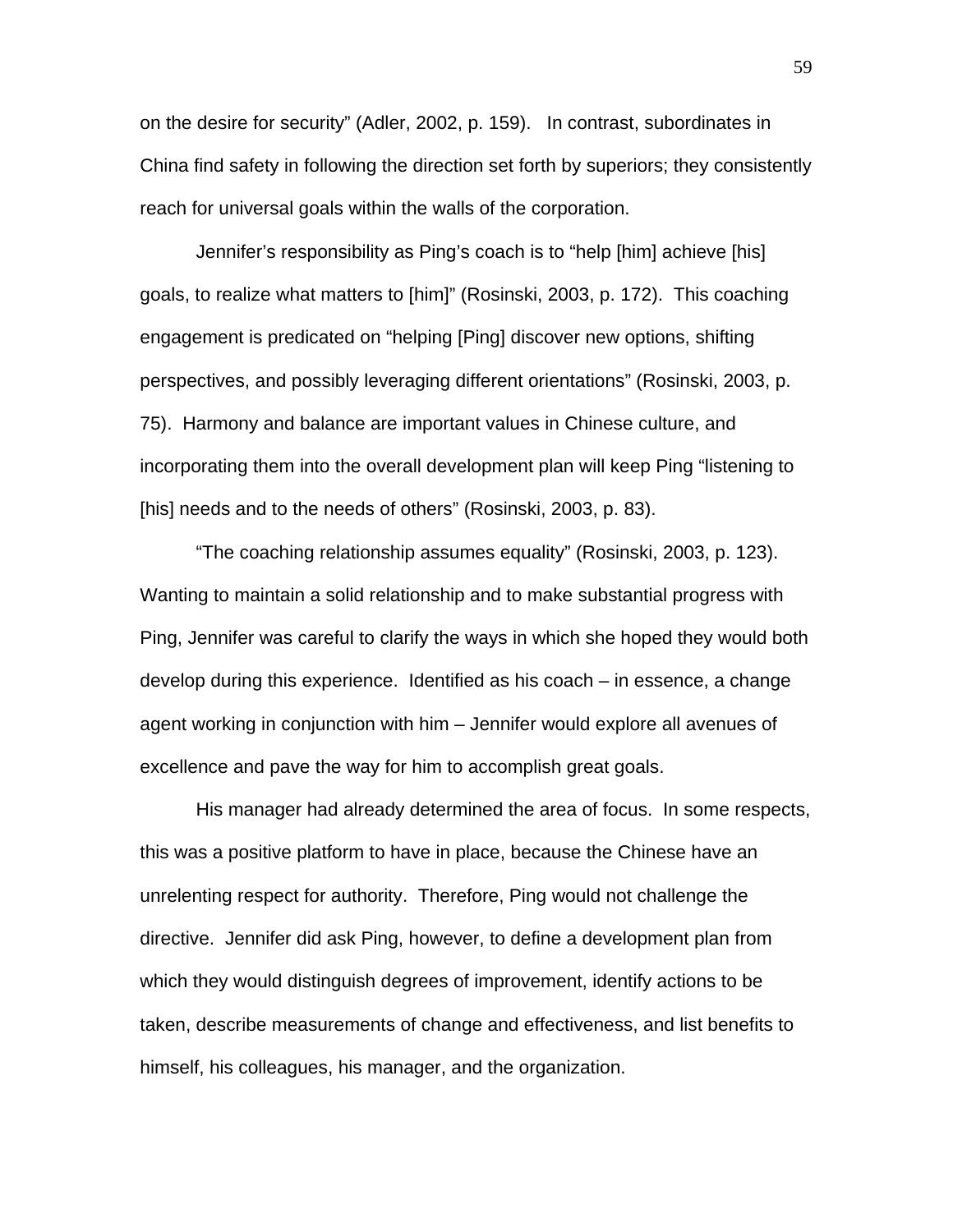Given the cultural considerations, Ping's concerns, and the corporation's expectations, Jennifer chose Rosinski's (2003) Visionary Model as an exploratory exercise with Ping. They met in the lobby of a hotel across the street from his office. Creating a safe environment off site was a deliberate design decision on the coach's part. Jennifer asked Ping to describe for her the ideal situation in which he could deliver a positive presentation. He was pensive – characteristically so – and then answered in one sentence: "I just need to do well, so they are not disappointed." Clearly, he was uncertain about how to verbally illustrate what success in this situation would look like. In a somewhat informal fashion, Jennifer then asked Ping to "identify the levers (motivators, competencies, culture, etc.)" (Rosinski, 2003, p. 87) that would portray a presentation for which he could be proud. He requested some time to think about it, and then sent Jennifer his answers on paper. She accommodated this appeal, because it seemed the best way at the time to continue in their coaching endeavor. Since Ping was already willing to write, Jennifer suggested he expand his thoughts to include enablers and obstacles for his success. His answers would undoubtedly underscore and facilitate the follow-up session.

As Jennifer explained to Ping and his manager, she needed to spend some time in-house with them to "identify key stakeholders, find synergies, and deal with challenging situations" (Rosinski, 2003, pp. 138-139). Her immersion into the situation was intended to help Ping "find a similar wavelength" (Rosinski, 2003, p. 116) with his communication style and those of his colleagues, and effectively establish an "intersection of desires" (Rosinski, 2003, pp. 114-115) for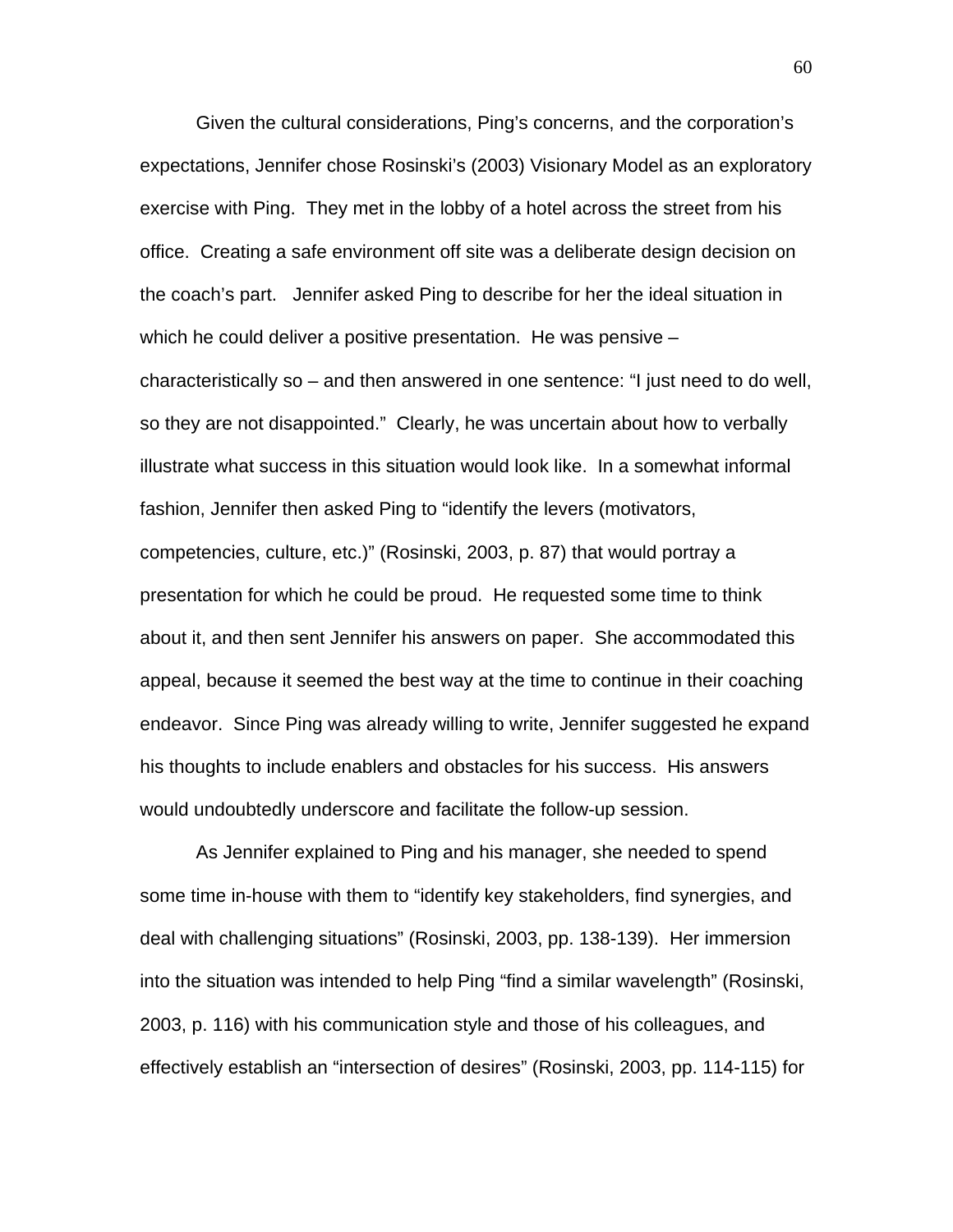himself, his manager, and his team. It was only in watching what transpired during meetings and discussions that Jennifer was be able to first "step back and look at the big picture" (Rosinski, 2003, p. 103), gather data from others, and then embark on the comprehensive coaching journey with Ping.

Next steps for Jennifer included securing videotapes of Chinese presentations, to review the way in which they convey messages. Watching the group dynamics, body language, and audience reactions helped to "ignite [Jennifer's] thinking" (Rosinski, 2003, p. 177); "such careful observation is what enables intuition to generate valuable knowledge" (Rosinski, 2003, p. 179). By comparing the similarities and differences of two cultures, she could "help [Ping] make changes and venture into new territories" (Rosinski, 2003, p. 181).

Jennifer and Ping agreed to work together, on a weekly basis, for three months. Some of the coaching sessions, depending on calendar conflicts and logistics, occurred via telephone. In addition, Jennifer shadowed Ping, paying particular attention to how he navigated meetings and how the others in the room reacted to his participation. Coach and client debriefed each experience, and then discussed Ping's signature strengths, his communication style, and his continued concerns. Meeting Ping where he is today will empower him to move into the future.

At the six-week mark, Ping's confidence became increasingly evident. So, Jennifer encouraged her client to take a bold, decisive step forward. The timing was perfect. Ping's manager provided a deliverable date—March 15—when Ping would be listed on the agenda as the primary presenter for the team's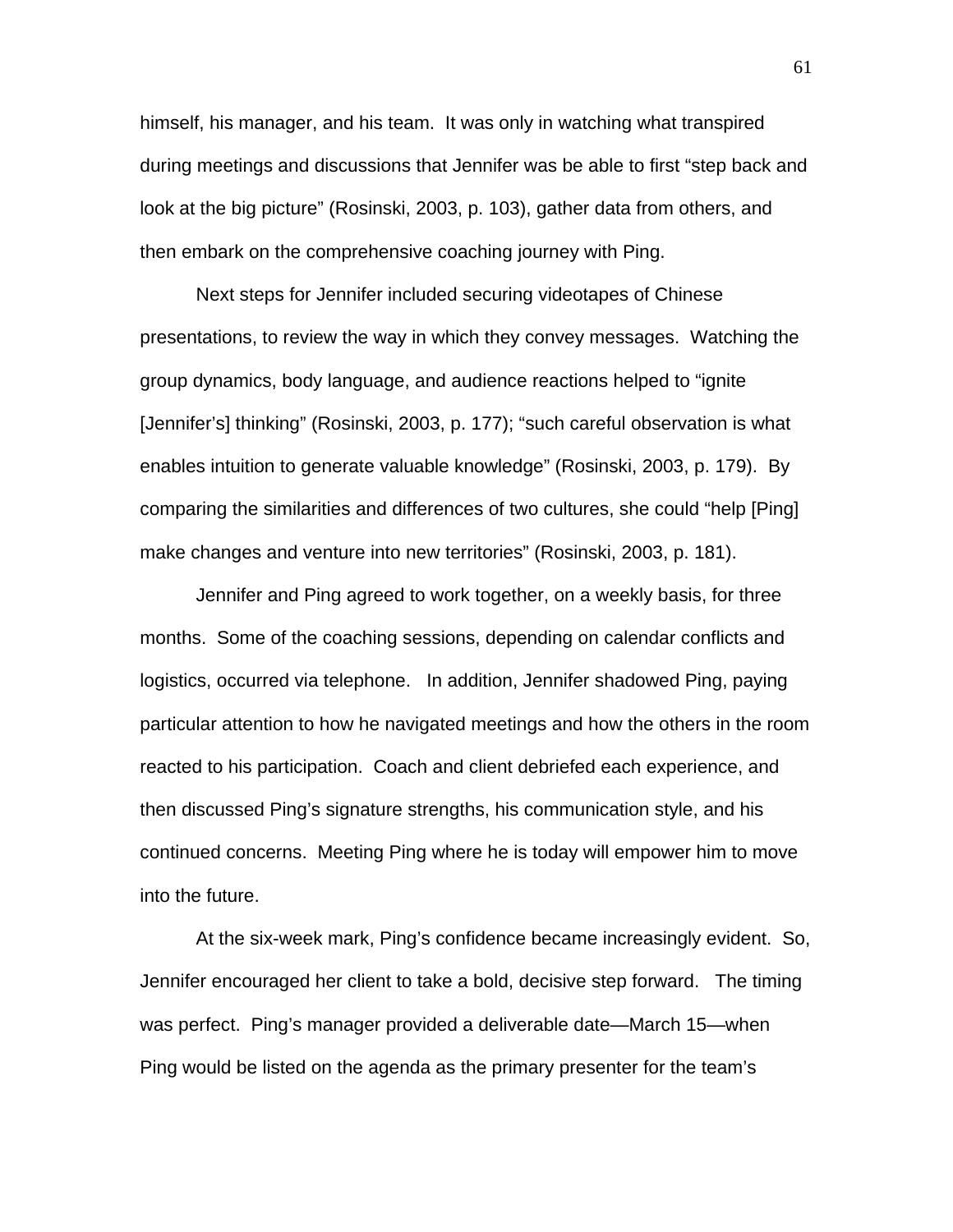monthly status meeting. Recognizing this as an opportunity, Ping also understood that measurable outcomes are the result of managing obstacles. He needed to prepare, practice, and ultimately execute with precision. The efforts and effectiveness of this coaching engagement could ultimately strengthen both Ping's position within the organization and his skill set for the future.

Ping stepped to the podium, and delivered a presentation that was technically flawless, and in his mind, surprisingly favorable with the audience. Of course, he knew the data inside and out, but now he was able to answer the questions with poise. He worked hard to establish and maintain eye contact – something that Ping struggled with, because it was not natural for him or common in his culture. The smiles from across the room signaled he was speaking at a good pace, and his words were welcomed. Ping's achievement became abundantly clear when his manager shook his hand, following the unexpected and formerly unknown applause.

Jennifer and Ping were able to leverage components of his culture and his current accomplishment to build better bridges. Moving forward, synergistic solutions can alter the way in which Ping views his own success. Moreover, they could also reinforce the mission of both the manager and the team. For the Chinese, "action must have a purpose" (Gannon, 2004, p. 383). While this coaching experience may not have necessarily catapulted Ping's career, it certainly did become the catalyst for his personal and professional change.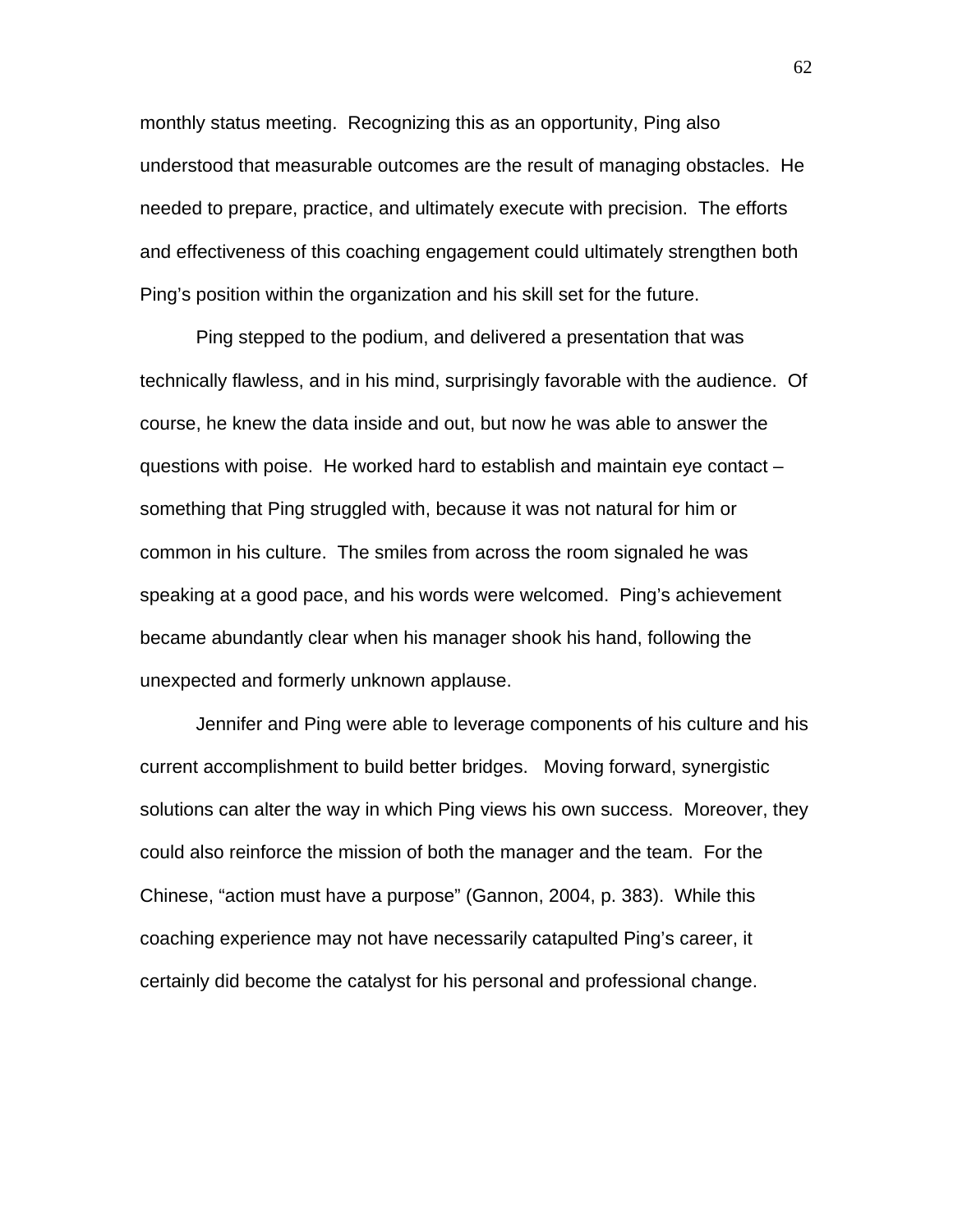#### CHAPTER 7

# **CONCLUSION**

As my professor, Dr. Janet Greco, says, "Stories bring the bullet points to life." That is exactly what I sought to accomplish in authoring and assembling this collection of coaching stories. It is in the minds, the words, and the actions of these fictional characters working in imagined environments that I hope the reader is able to assimilate the differences in their decisions, directions, and development. Through their journeys, the juxtaposition of coaching theory, techniques, and tools are presented.

Woven into the tapestry of this thesis are tales that bring together common criteria of coaching engagements, facilitation strategies that foster behavior transformation, and concrete conversations that are essential to professionals in a selection of organizations. I specifically created circumstances that are analogous to many aspects of corporate life. Most people can hopefully relate to a majority of the characters as well as the plights within each plot. With ease, the reader may leave the sidelines and step into the story lines.

Stories offer learning in a form that is easy to assimilate and integrate. They allow us to put ourselves in the place of the central character with minimum effort. By inhabiting for a moment what that person imagines, feels, and decides, we are able to gauge our own growth and perhaps bypass missteps we would have otherwise taken. We actually gain maximum benefit from seeing the situation unfold and then flourish.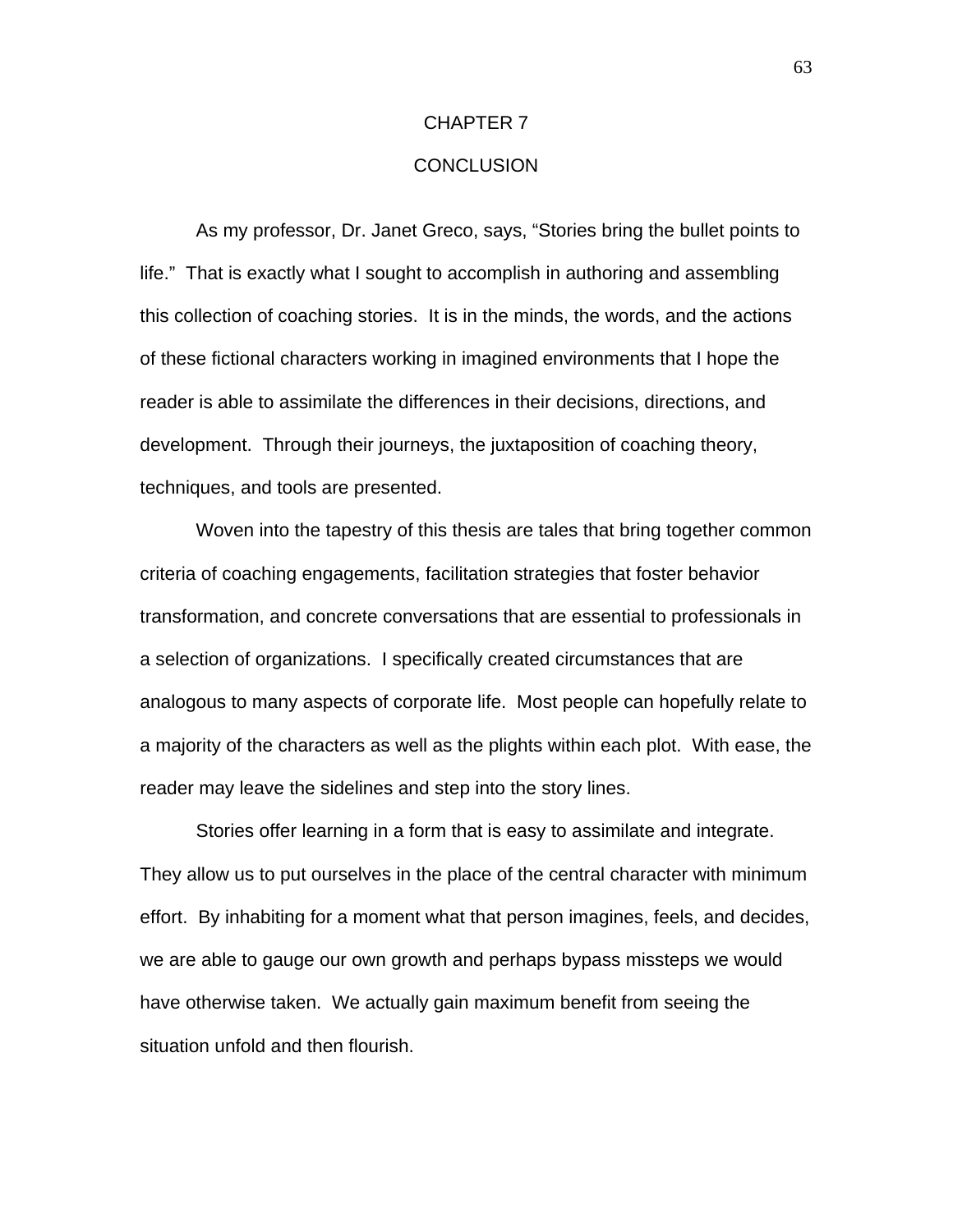People mostly love to talk about themselves. Giving them a platform to share their passion through personal narratives opens the door to dialogue and connects the dots of communication. Stories are diagrams that demonstrate where human beings have been, where they are now, and where they hope to be in the future. They give us all the chance to highlight the happenings that make the most sense, to understand the purpose of probing for the best answers, and to bring clarity of thought to moments of uncertainty.

"Listening to stories makes you smarter" (Simmons, 2001, p. 195). An increase in my intellectual capacity occurred during the Stories in Organizations course. This change had nothing to do with I.Q. and everything to do with knowledge. Along the way, each of us gathers multiple selves that provide enough diversity so we can function in life. These identities are a composite of the mental constructs in which we see the world and ourselves (McAdams 1993). Responding to the complexity of internal and external influences, we choose important things to remember. We also rank the experiences that are most challenging, most promising, and most memorable. Each person organizes life differently, according to preference, potential, and possibility. As we journey toward our optimal life, development occurs in different places at different times and with different people. Stories help us move out of the neutral zone and into an area of action (Bridges, 2003,). The use of stories can augment transition and provide objective evidence of good decisions.

The content of Stories in Organizations coupled with my decision to pursue the coaching track within the Organizational Dynamics (OD) program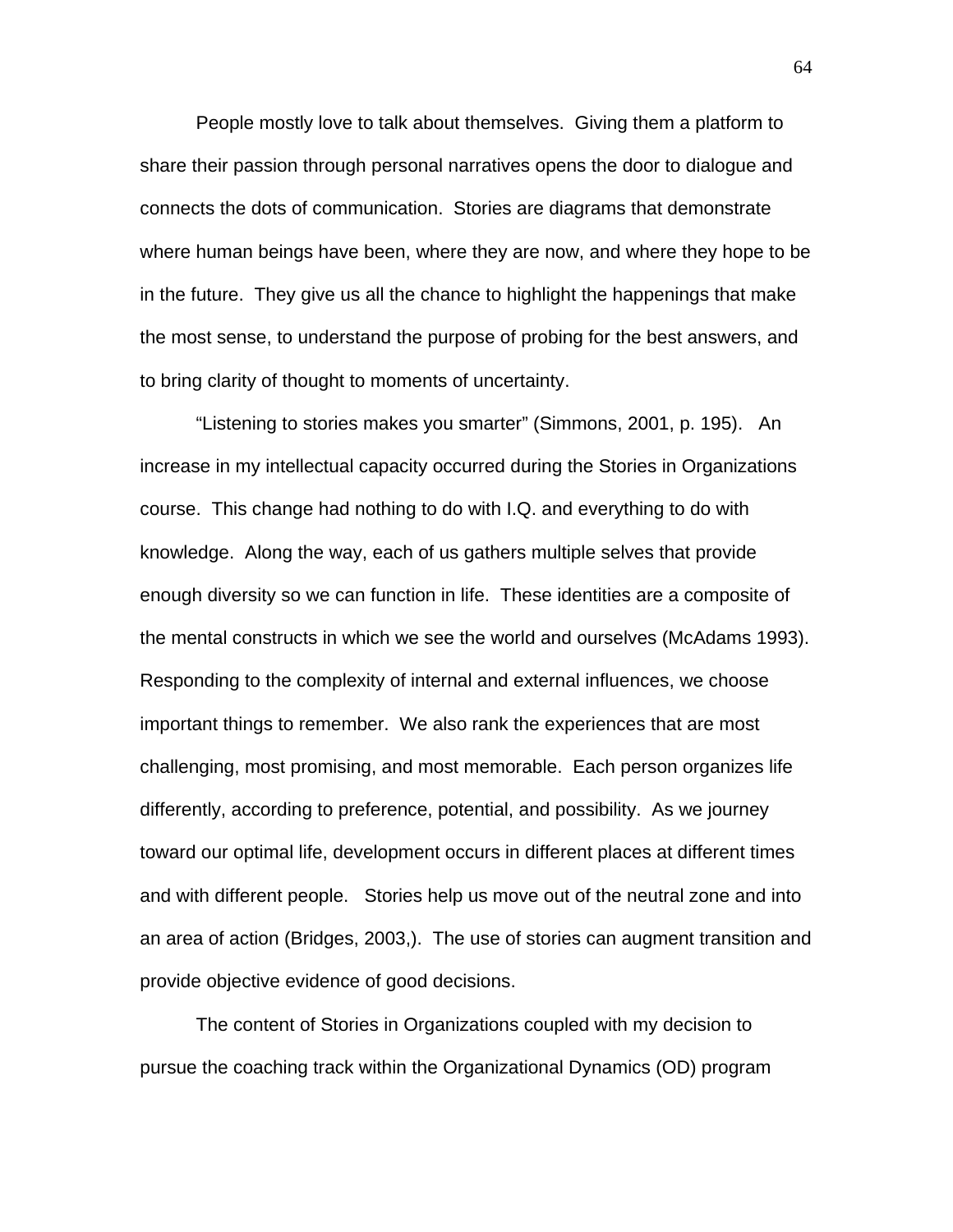simultaneously provided me a parallel between coaching and storytelling. Action-oriented and client-centric, these two activities have a symbiotic relationship. When we listen to someone's story, we validate that person. "Sharing an important story is a bonding experience," and "you never know how much you will learn" (Simmons, 2001, p. 190). Eventually, we can become characters in each other's life chronicles, too.

During the remainder of my tenure in the OD program, stories were the energy that powered my kaleidoscopic journey in the coaching studies concentration. Unique and intriguing at every angle, with each turn, this curriculum has equipped me with the tools to pursue new opportunities with a responsibility that is both monumental and multi-dimensional.

Life's lessons and personal histories are housed in stories, like the ones in Chapters 2 through 6. Through creating those characters, their circumstances, and the choices they made, I have installed the instruments I plan to implement myself in an effecting coaching practice. In addition, I have identified several principles that I believe would be pivotal to the success of that pursuit.

When faced with what sometimes seems an insurmountable array of problematic situations, I will seek solutions. In building strong teams, I will tackle the unthinkable and thrive. Making sound decisions requires that I stand firm in support of the significant. In order to direct my own development, I must confidently step out of the comfort zone. Guiding others to their optimal life, I will honestly acknowledge the potential in every person. As a conscientious coach I will continually recognize the remarkable and remain a resource to my clients.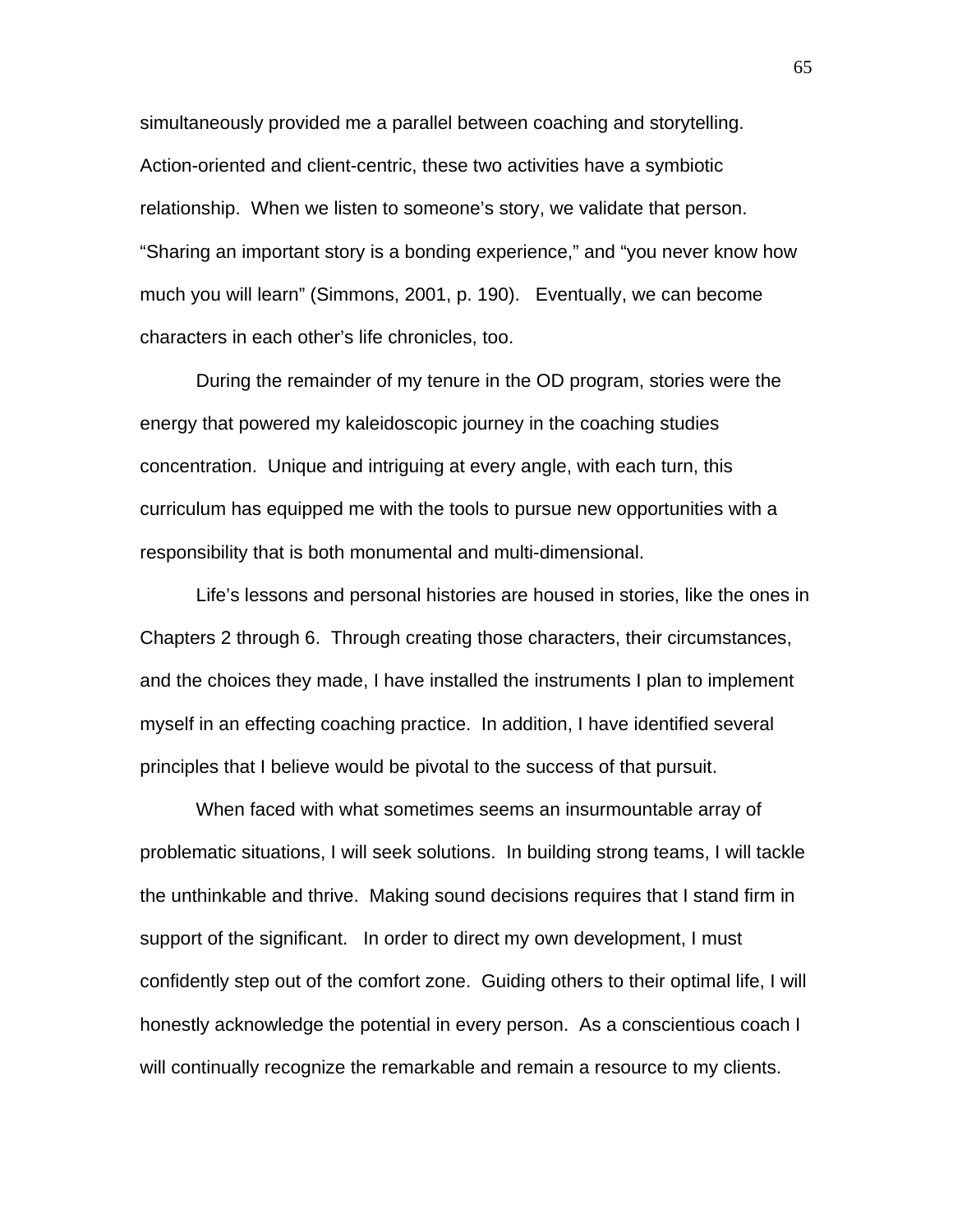To maintain balance in all relationships, I will work to establish equilibrium when nothing appears equal. When necessary, I will carefully stage the time to step up and also the point at which it is appropriate to step away. Navigating through negotiation, I will diffuse dilemmas with sound and strategic designs. Understanding that variety is invaluable, I need to be cognizant of the common and colorful threads of one's personal and professional worlds. Open to observation and subsequent discussion, I will be mindful there is always more to someone than meets the eye. Sensitive to how my client might feel, I will be daring and diplomatic in receiving and delivering data. In an effort to reveal more of myself, I will be more courageous and less certain. Finally, the most meaningful measure I can take on the coaching quest is to embrace everyone's story – which always has the right to be told.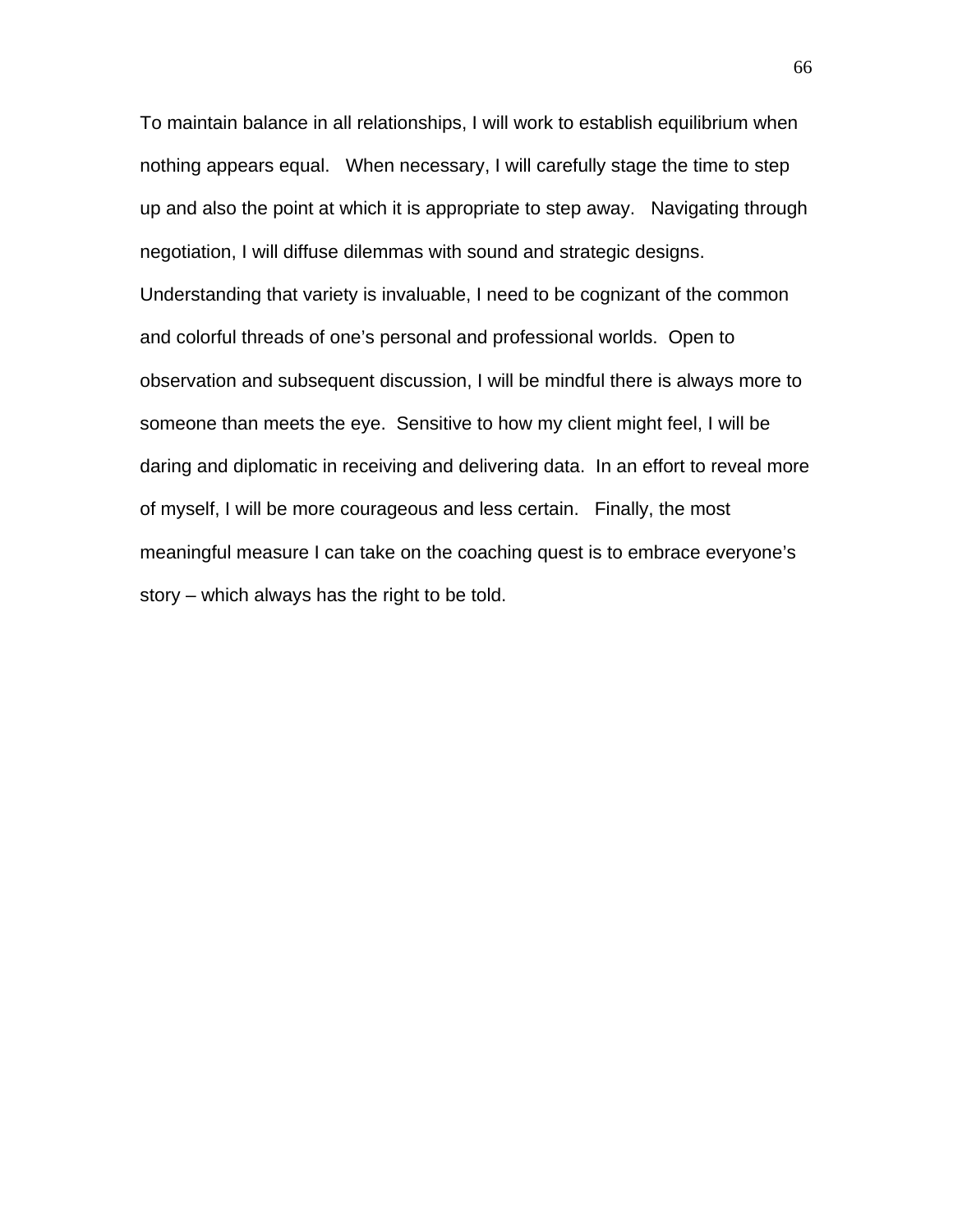#### REFERENCES

Adler, Nancy J. (2002). *From Boston to Beijing: Managing with a World View.* Cincinatti, Ohio: South-Western.

Atkins, Stuart. (2002). *The Name of Your Game*. Los Angeles, California: Bcon LIFO® International, Inc.

Bridges, 2003, William. (1991, 2003). *Managing Transitions.* Cambridge, Massachusetts: Da Capo Press.

Chapman, Tony; Best, Bill; Van Casteren, Paul. (2003). *Executive Coaching*. New York, New York: Palgrave MacMillan.

Denning, Stephen. (2005). *The Leader's Guide to Storytelling*. San Fransisco, California: Jossey-Bass.

Gannon, Martin J. (2004). *Understanding Global Cultures.* Thousand Oaks, California: Sage Publications, Inc.

Goldsmith, Marshall; Lyons, Laurence; Freas, Alyssa. (2000). *Coaching for Leadership.* San Fransisco, California: Jossey-Bass/Pfeiffer.

Hudson, Frederic M. (1999). *The Handbook of Coaching*. New York, New York: Jossey-Bass.

Kheel, Theodore M. (2001). *The Keys to Conflict Resolution*. New York, New York: Four Walls Eight Windows.

Leibling, Mike; Prior, Robin. (2003). *Coaching Made Easy*. Great Britain, UK: Clays Ltd, St. Ives plc.

Lippit, Gordon; Lippit, Ronald. (1986). *The Consulting Process in Action.* San Diego, California: University Associates, Inc.

McAdams, Dan. (1993). *The Stories We Live By*. New York, New York: The Guilford Press.

Napier, Rod; McDaniel, Rich. (2006). *Measuring What Matters*. Mountain View, California: Davies-Black.

Orenstein, Ruth. (2002). Executive Coaching: It's Not Just About the Executive. *Journal of Applied Behavioral Science*, 38(3): 355-374.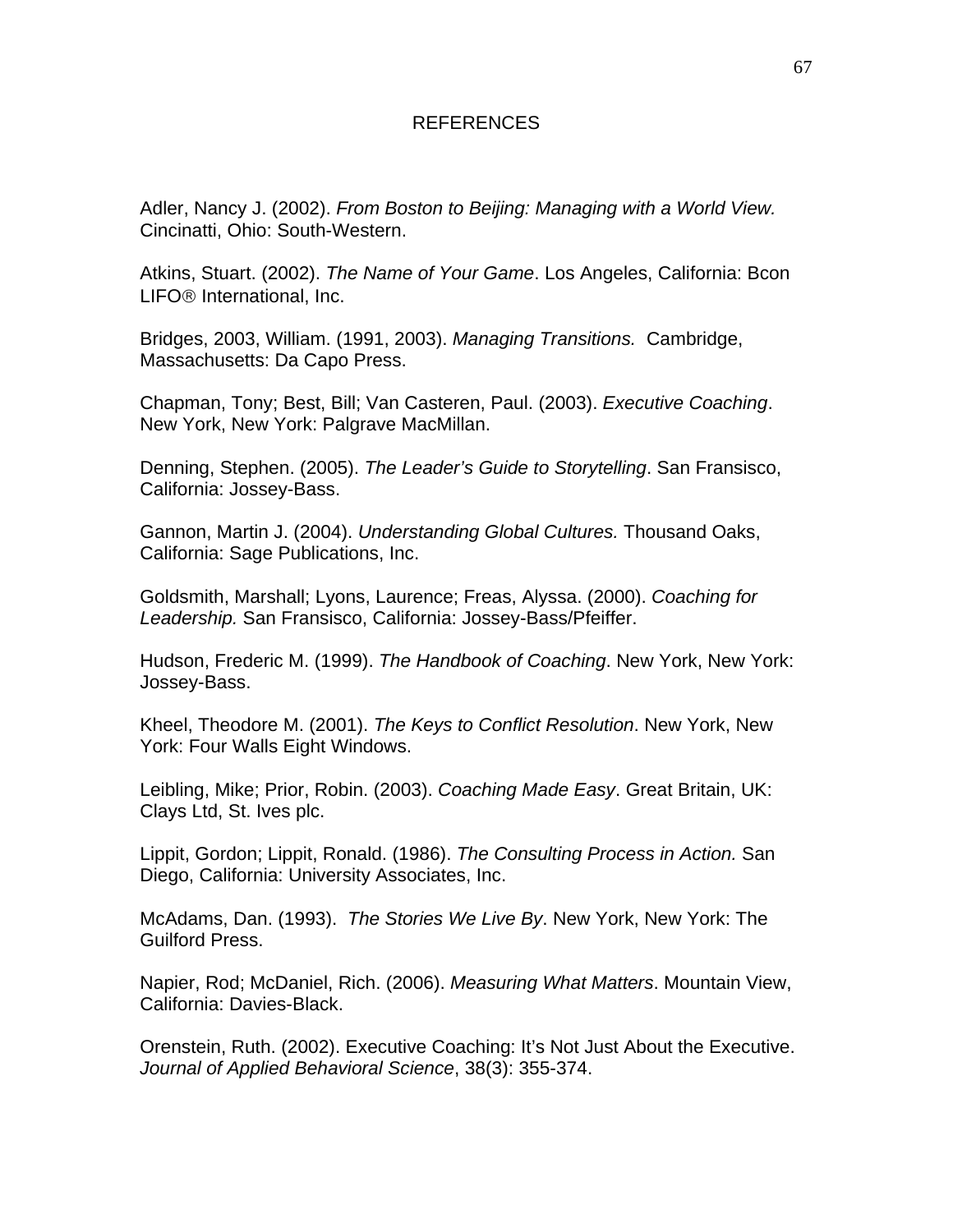Rosinski, Philippe. (2003). *Coaching Across Cultures*. Boston, Massachusetts: Nicholas Brealey Publishing.

Silsbee, Douglas K. (2004). *The Mindful Coach*. Marshall, North Carolina: Ivy River Press.

Simmons, Annette. (2001). T*he Story Factor*. Cambridge, Massachusetts: Perseus Publishing.

Stober, Dianne R.;Grant, Anthony M. (2006). *Evidence Based Coaching.*  Hoboken, New Jersey: John Wiley & Sons, Inc.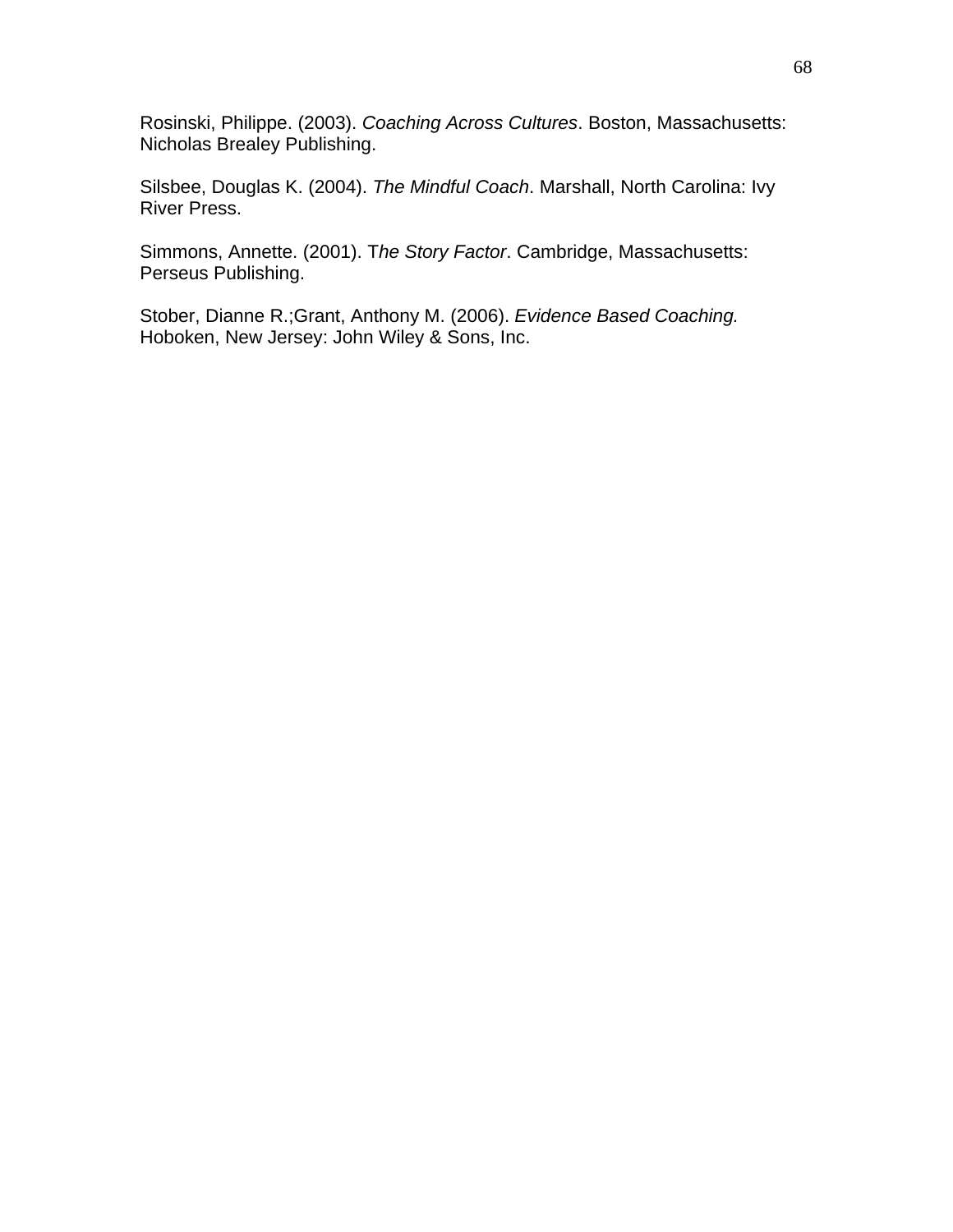#### APPENDIX A

### LIFO – PERSONALITY TYPES

#### SP/GV = Supportive/Giving

Values EXCELLENCE. Goals: Prove Worth, Be Helpful Strengths: Principled, Cooperative, Dedicated, Pursue Excellence

#### AD/DL = Adapting/Dealing

Values HARMONY. Goals: Know People, Get Along, Be Likeable Strengths: Flexible, Harmonious, Tactful, Aware

#### CS/HD = Conserving/Holding

Values REASON. Goals: Be slow! Be sure. Strengths: Systematic, Unified, Maintain the Course, Tenacious

#### CT/TK = Controlling/Taking

Values ACTION. Goals: Be competent, Get Results. Strengths: Persistent, Urging, Initiating, Directing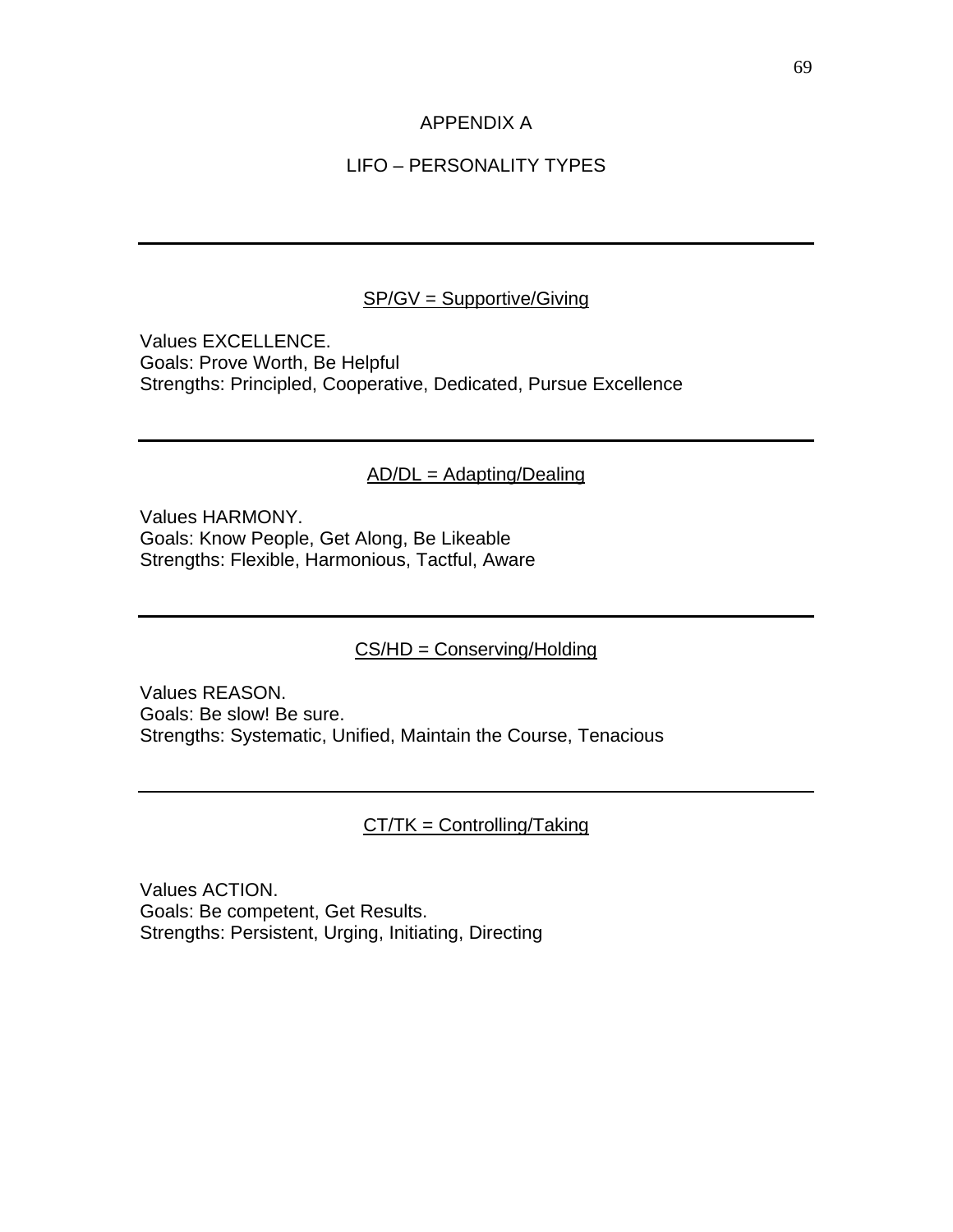#### APPENDIX B

#### JOB ASSESSMENT FORM

| Is this job for me?    |                                                       |  |
|------------------------|-------------------------------------------------------|--|
| DATE:                  |                                                       |  |
| <b>CORPORATION:</b>    |                                                       |  |
| <b>POSITION TITLE:</b> |                                                       |  |
|                        | What do you expect to gain from joining this company? |  |

To what extent does this position meet your career goals? (Please circle).

\_\_\_\_\_\_\_\_\_\_\_\_\_\_\_\_\_\_\_\_\_\_\_\_\_\_\_\_\_\_\_\_\_\_\_\_\_\_\_\_\_\_\_\_\_\_\_\_\_\_\_\_\_\_\_\_\_\_\_\_\_

| Completely |    |  |  |    | Somewhat | Not at all |              |  |
|------------|----|--|--|----|----------|------------|--------------|--|
| 10         | -9 |  |  | 6. | 5        | $\sim$ 4   | $\mathbf{3}$ |  |

How would you rate this overall career opportunity? (Please circle).

| Excellent |    |  |  |    | Average |   |    |  |  |  |
|-----------|----|--|--|----|---------|---|----|--|--|--|
| 10        | -9 |  |  | 6. | 5       | 4 | -3 |  |  |  |

\_\_\_\_\_\_\_\_\_\_\_\_\_\_\_\_\_\_\_\_\_\_\_\_\_\_\_\_\_\_\_\_\_\_\_\_\_\_\_\_\_\_\_\_\_\_\_\_\_\_\_\_\_\_\_\_\_\_\_\_\_\_\_\_

\_\_\_\_\_\_\_\_\_\_\_\_\_\_\_\_\_\_\_\_\_\_\_\_\_\_\_\_\_\_\_\_\_\_\_\_\_\_\_\_\_\_\_\_\_\_\_\_\_\_\_\_\_\_\_\_\_\_\_\_\_\_\_\_

What elements of this position do you find particularly compelling?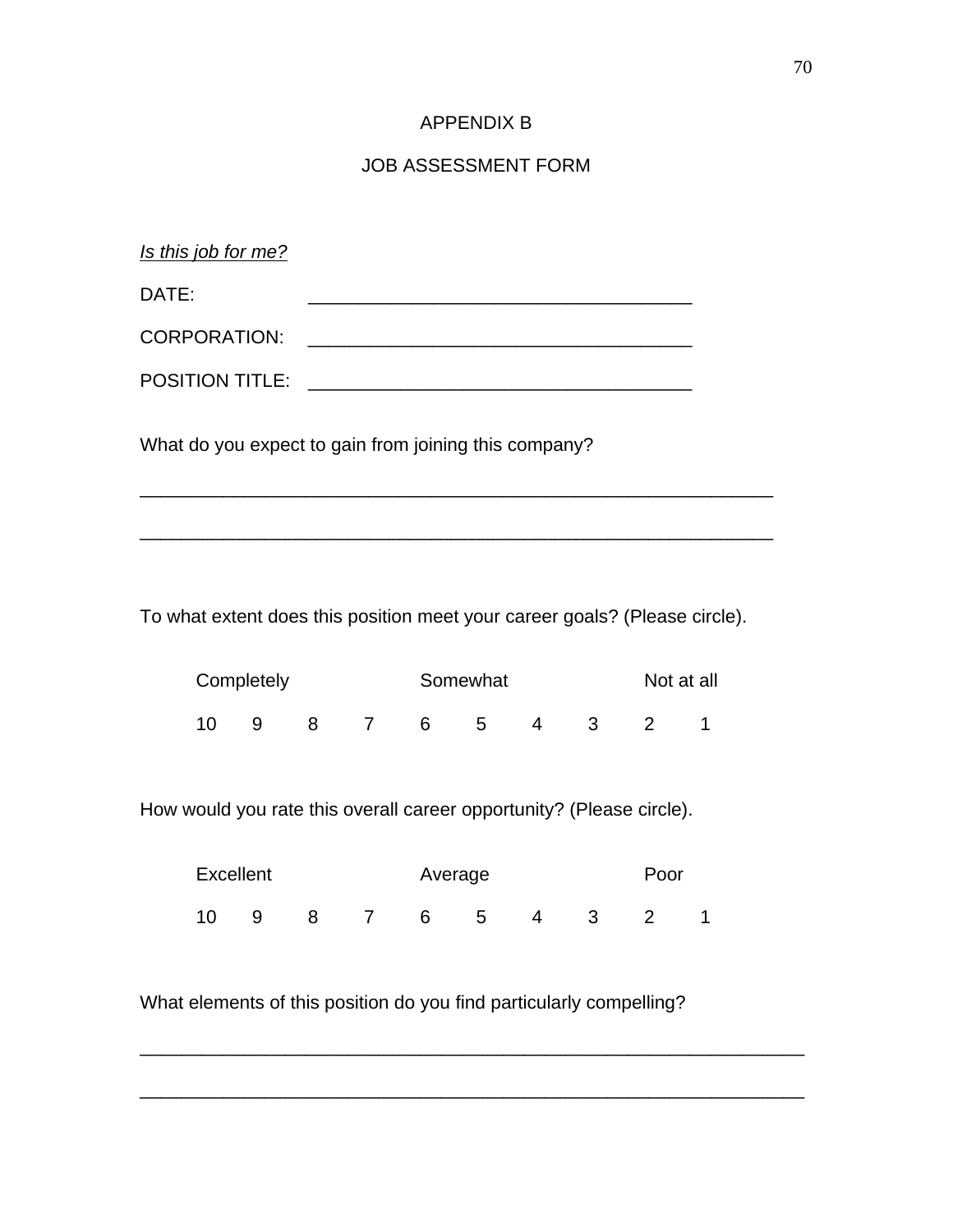What areas of this company/business/industry do you find particularly interesting?

\_\_\_\_\_\_\_\_\_\_\_\_\_\_\_\_\_\_\_\_\_\_\_\_\_\_\_\_\_\_\_\_\_\_\_\_\_\_\_\_\_\_\_\_\_\_\_\_\_\_\_\_\_\_\_\_\_\_\_\_\_\_\_\_

\_\_\_\_\_\_\_\_\_\_\_\_\_\_\_\_\_\_\_\_\_\_\_\_\_\_\_\_\_\_\_\_\_\_\_\_\_\_\_\_\_\_\_\_\_\_\_\_\_\_\_\_\_\_\_\_\_\_\_\_\_\_\_

How would you rate the interviewer(s)? (Please circle).

| <b>Excellent</b>  |  |        |   |                |   |                | Average        |   | Poor |   |
|-------------------|--|--------|---|----------------|---|----------------|----------------|---|------|---|
| KNOWLEDGE 10      |  | 9      | 8 | $\overline{7}$ | 6 | 5              | 4              | 3 | 2    | 1 |
| PREPARATION 10    |  | 9 8    |   | $\overline{7}$ | 6 | 5 <sub>5</sub> | $\overline{4}$ | 3 | 2    |   |
| <b>ENTHUSIASM</b> |  | 10 9 8 |   | $\overline{7}$ | 6 | 5 <sup>5</sup> | $\overline{4}$ | 3 | 2    | 1 |
| INTERACTION 10    |  | 98     |   | $\overline{7}$ | 6 | 5              | 4              | 3 | 2    | 1 |
| Comments          |  |        |   |                |   |                |                |   |      |   |

\_\_\_\_\_\_\_\_\_\_\_\_\_\_\_\_\_\_\_\_\_\_\_\_\_\_\_\_\_\_\_\_\_\_\_\_\_\_\_\_\_\_\_\_\_\_\_\_\_\_\_\_\_\_\_\_\_\_\_\_\_\_\_\_

\_\_\_\_\_\_\_\_\_\_\_\_\_\_\_\_\_\_\_\_\_\_\_\_\_\_\_\_\_\_\_\_\_\_\_\_\_\_\_\_\_\_\_\_\_\_\_\_\_\_\_\_\_\_\_\_\_\_\_\_\_\_\_\_

How would you rate yourself during this interview? (Please circle).

| <b>Excellent</b>   |     |                      |   |                |   |                | Average |   |   |              |
|--------------------|-----|----------------------|---|----------------|---|----------------|---------|---|---|--------------|
| KNOWLEDGE 10 9     |     |                      | 8 | $\overline{7}$ | 6 | 5              | 4       | 3 | 2 |              |
| PREPARATION 10     |     | 9 8                  |   | $\overline{7}$ | 6 | 5 <sup>5</sup> | 4       | 3 | 2 | $\mathbf{1}$ |
| <b>ENTHUSIASM</b>  |     | $10 \quad 9 \quad 8$ |   | $\overline{7}$ | 6 | 5              | 4       | 3 | 2 |              |
| <b>INTERACTION</b> | -10 | - 9                  | 8 | $\overline{7}$ | 6 | 5              | 4       | 3 | 2 | 1            |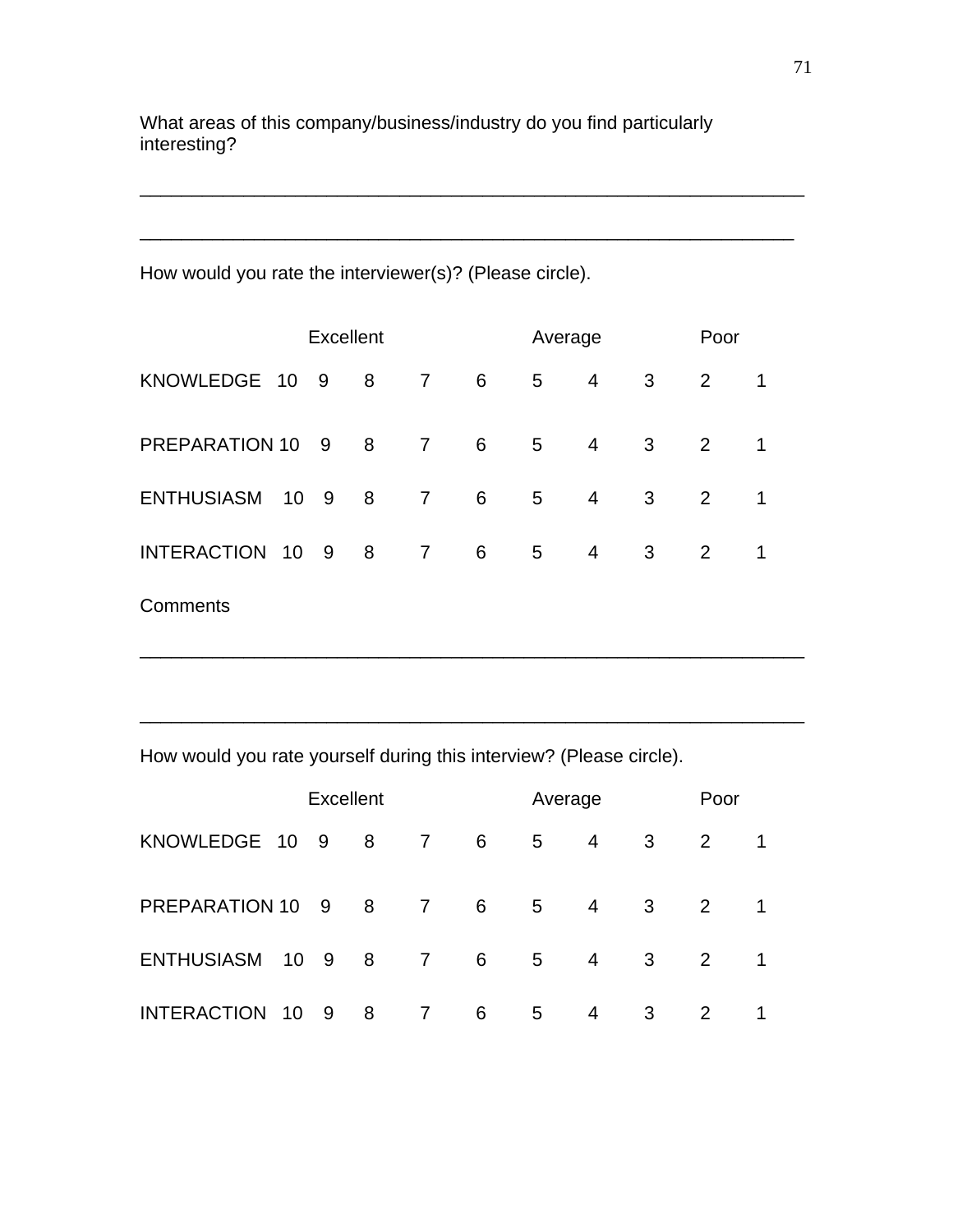What interests you most about this job opportunity?

What concerns do you have about this job opportunity?

List the pros associated with this job opportunity.

List the cons associated with this job opportunity.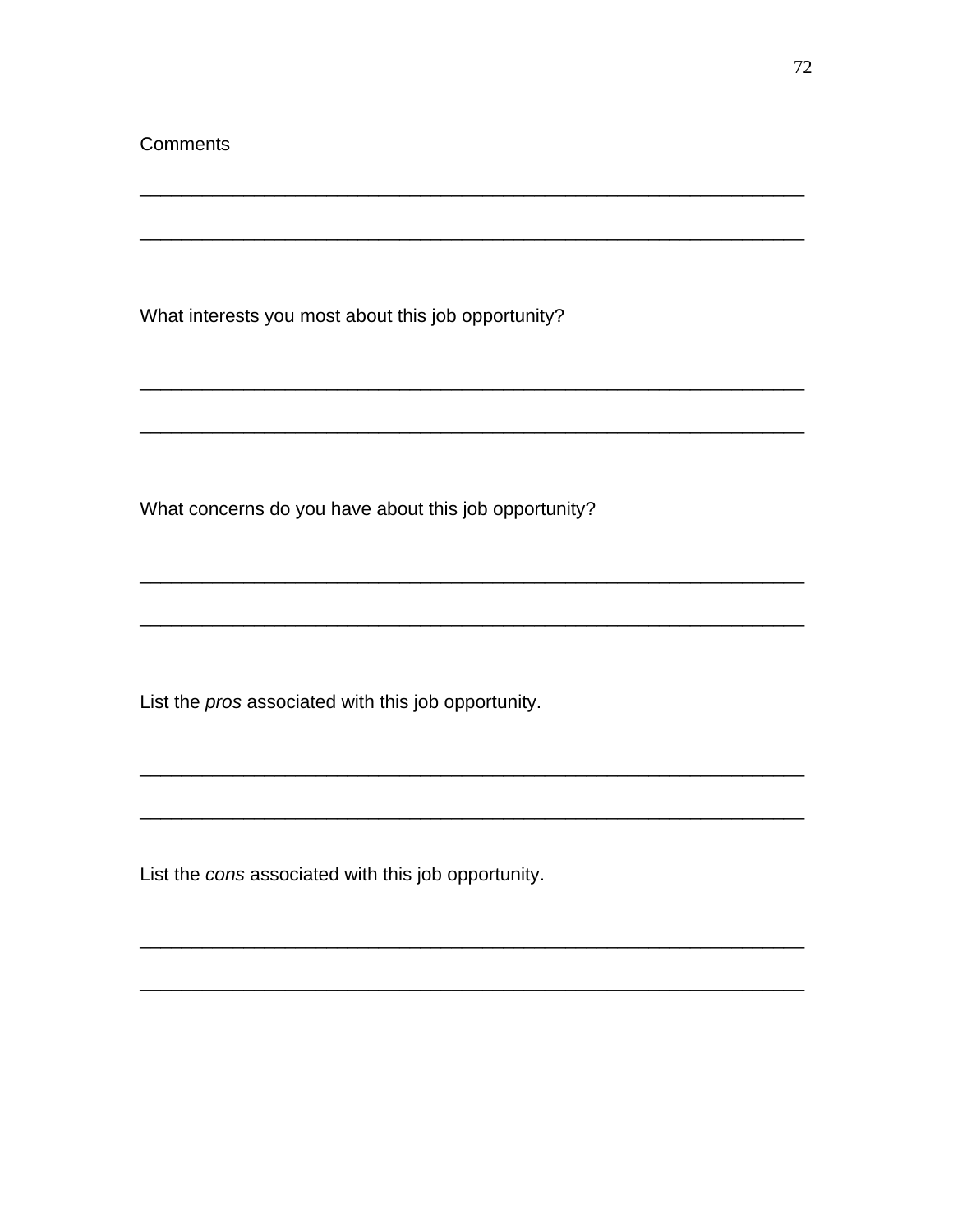| <b>Excellent</b>   |    |        |   |                |     | Average        |                |   |   | Poor |  |
|--------------------|----|--------|---|----------------|-----|----------------|----------------|---|---|------|--|
| KNOWLEDGE 10 9     |    |        | 8 | $\overline{7}$ | 6   | 5              | $\overline{4}$ | 3 | 2 |      |  |
| PREPARATION 10     |    | 98     |   | $\overline{7}$ | - 6 | 5 <sup>5</sup> | $\overline{4}$ | 3 | 2 | 1.   |  |
| <b>ENTHUSIASM</b>  |    | 10 9 8 |   | 7              | 6   | 5 <sup>5</sup> | $\overline{4}$ | 3 | 2 | 1    |  |
| <b>INTERACTION</b> | 10 | - 9    | 8 | $\overline{7}$ | 6   | 5              | 4              | 3 | 2 |      |  |

\_\_\_\_\_\_\_\_\_\_\_\_\_\_\_\_\_\_\_\_\_\_\_\_\_\_\_\_\_\_\_\_\_\_\_\_\_\_\_\_\_\_\_\_\_\_\_\_\_\_\_\_\_\_\_\_\_\_\_\_\_\_\_\_

\_\_\_\_\_\_\_\_\_\_\_\_\_\_\_\_\_\_\_\_\_\_\_\_\_\_\_\_\_\_\_\_\_\_\_\_\_\_\_\_\_\_\_\_\_\_\_\_\_\_\_\_\_\_\_\_\_\_\_\_\_\_\_\_

Overall, how would you rate this job opportunity? (Please circle).

Will you take this job, if offered? Why? Why not?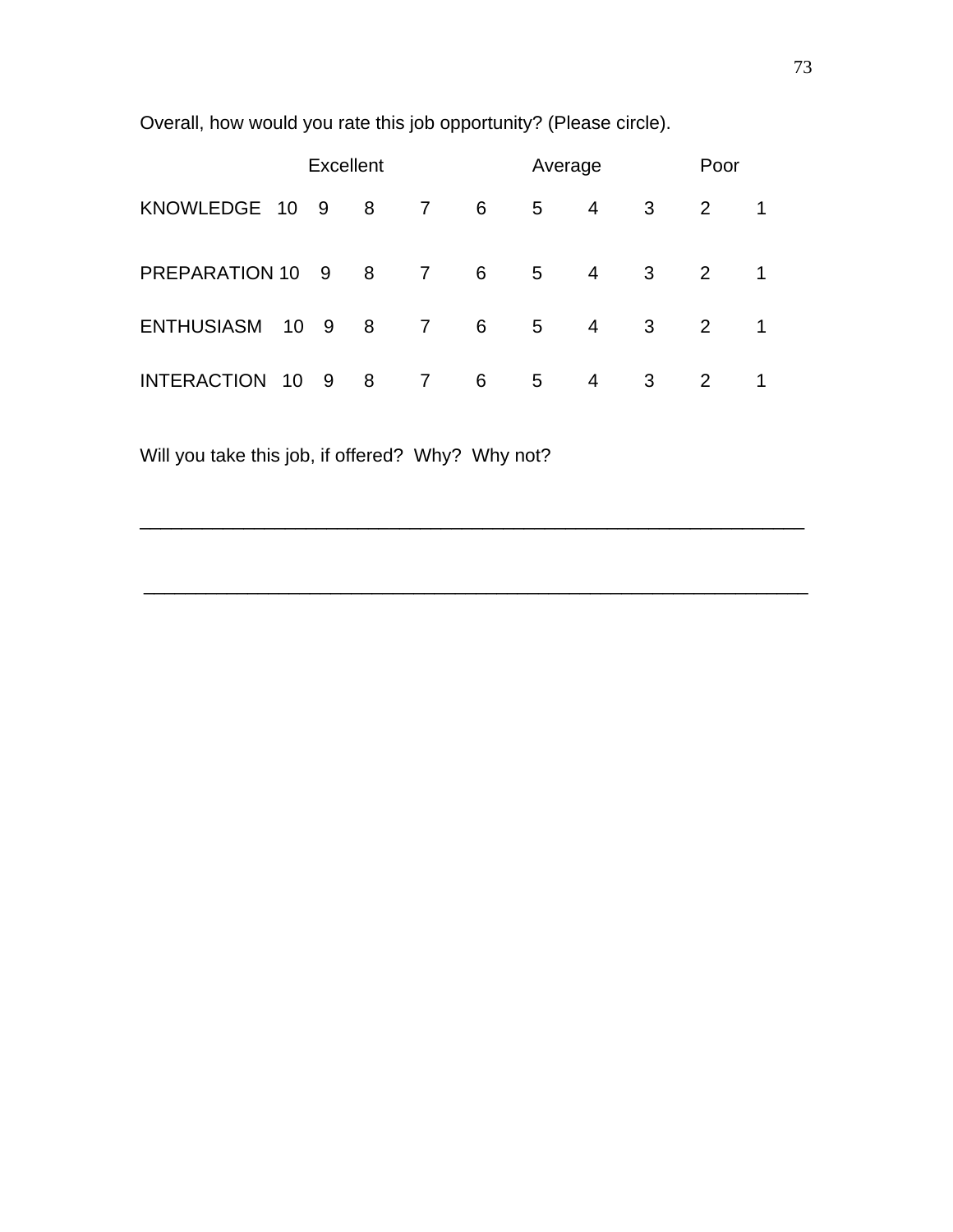## APPENDIX C

THE GROUP MANAGEMENT QUESTIONNAIRE (GMQ)

# The Group Management Questionnaire (GMQ)

Napier, Sanaghan & Roberts

in Napier & McDaniel (2006)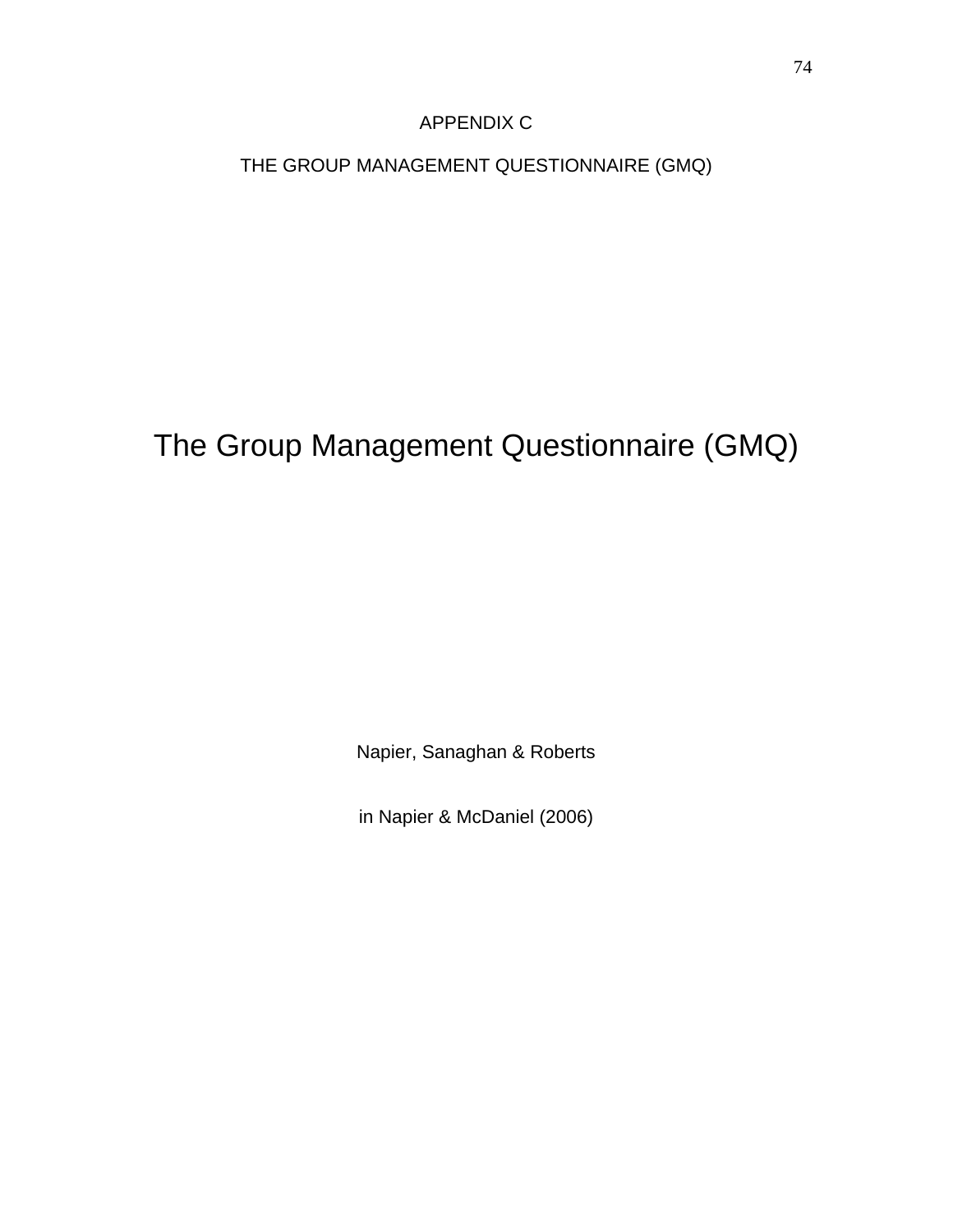#### INSTRUCTIONS

Below you will find 72 statements relating to management and team effectiveness. While it focuses on a wide range of leadership behavior, we are primarily interested in the management process within the group context. Our assumption is that your team meets together on a regular basis and plays a functional role within the organization. This questionnaire will help the leader and the team itself evaluate their effectiveness as a unit in relation to various aspects of the group process. A smoothly functioning group which scores high in most of the elements of this instrument will have become an effective 'team'.

If you mostly agree that a particular statement is representative of how your group operates, place an X on the corresponding number in the Answer Grid. Thus, if you mostly agree with the statement "6, you would place an X on the line above the 6. If you do not agree that this is reflective of what occurs in the group most of the time, you would leave the item blank.

The analysis of data from you and the other group members will lead to some previously known information (though not necessarily addressed). In addition, there will undoubtedly be some new insights which may be useful in moving your group forward. Your responses will be anonymous. Clearly, the value of the exercise rests in the willingness of you and other group members to answer as honestly as possible regarding your perspectives of the group. With this valuable information, the group will have the opportunity to deal with the picture created from the data.

Please attempt to respond to all of the statements. If you are not certain, answer the best you can and move ahead. Because of the large number of statements, no single item will change the overall picture you or others create.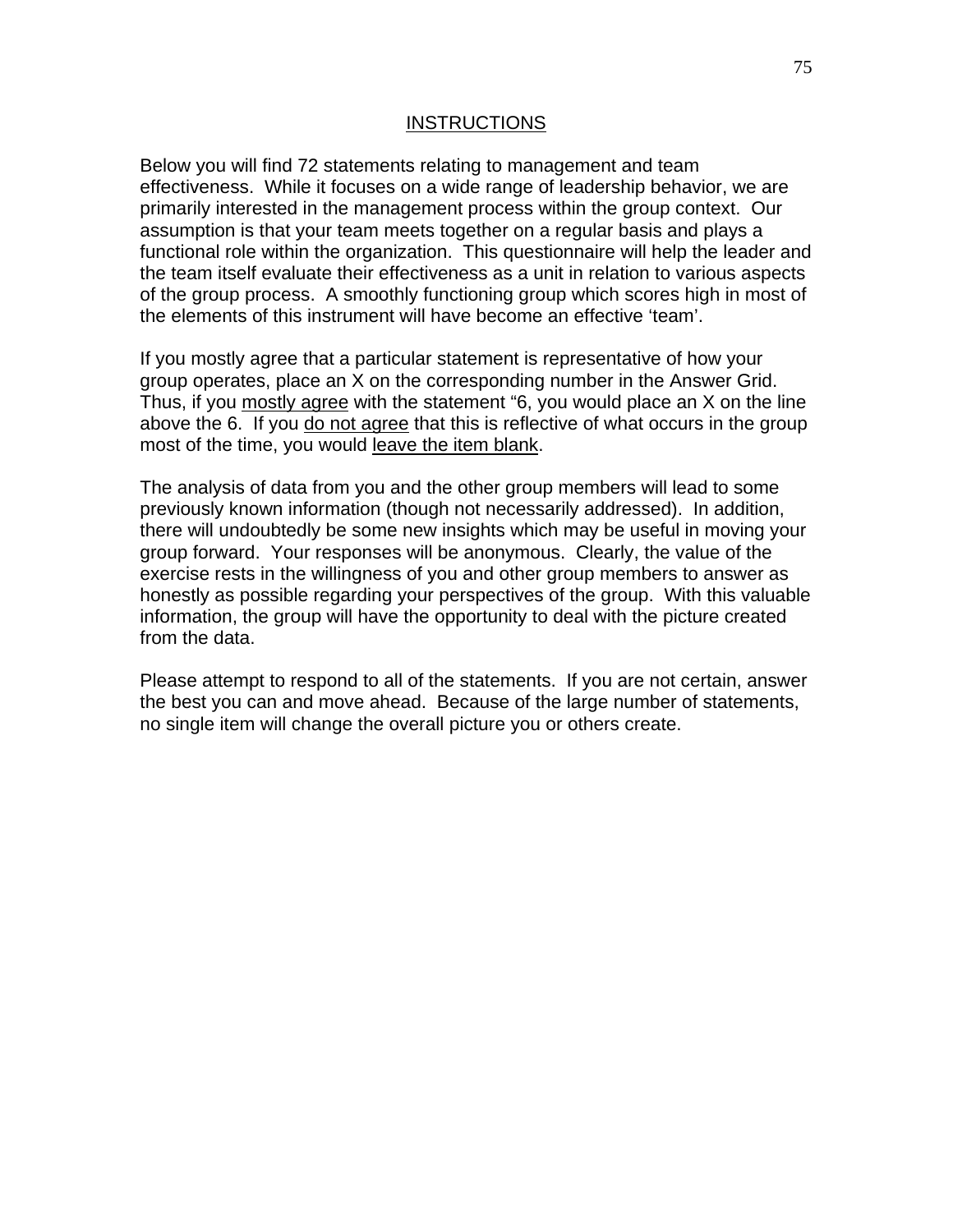- 1. The goals of this group are clear and understood by all its members.
- 2. People in this group are committed to working collaboratively with the other members of the group.
- 3. It appears that we have the skills and resources within this group to deal with difficult interpersonal issues.
- 4. The people in this work group are rewarded appropriately for the work they do.
- 5. Communications/information is openly shared and accessible to all members of this group.
- 6. Individual opinions are solicited regarding the building of meeting agendas for the group.
- 7. When possible, leadership responsibilities are shared among the members of this work group.
- 8. Individuals within the group receive periodic feedback from their supervisor.
- 9. Values agreed to by the group are periodically measured against the actual behaviors used by members within the group.
- 10. Individuals feel free to express both what they feel and think within the group.
- 11. When conflict arises, the group is willing to deal with it in a timely manner.
- 12. Individuals feel affirmed and appreciated for their efforts and contributions.
- 13. Members of the group receive necessary information when they need it.
- 14. Agendas are communicated prior to any meeting with the group.
- 15. The leader or facilitator of the group actively solicits feedback regarding his or her performance in that role.
- 16. Supervision is valued in this organization; we know this because supervisors are provided with the time and incentive to do it well.
- 17. The group or team goals are specific and measurable.
- 18. There is a sense of camaraderie and spirit within the group.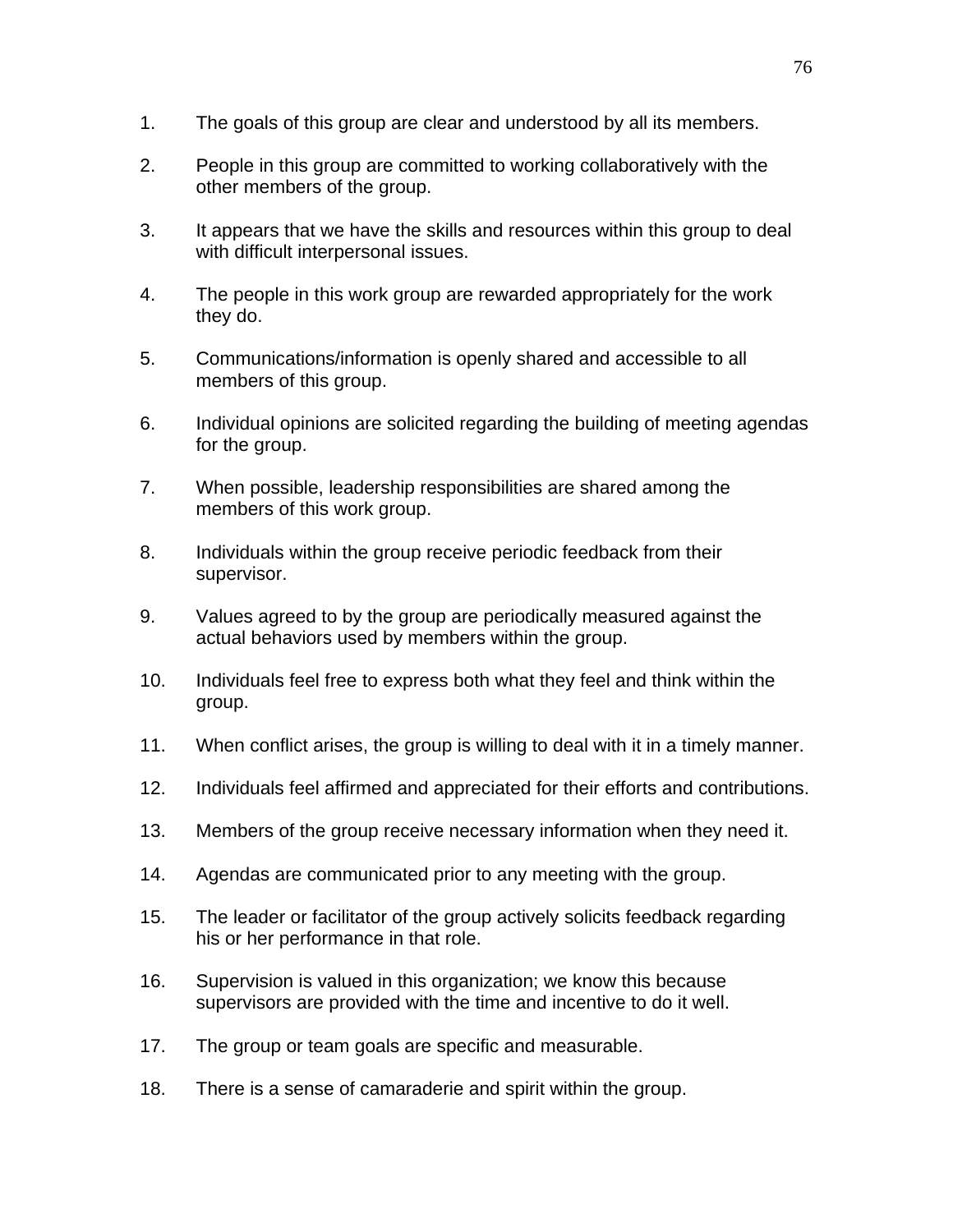- 19. Providing feedback is often seen as an essential part of conflict resolution.
- 20. People feel appreciated because all group members are informed of the accomplishments of one another.
- 21. Lines of communication and information are clear within the group.
- 22. There is consistent monitoring and follow-up of commitments made during meetings of the group.
- 23. The roles and authority of the various group members are clear.
- 24. Individuals are provided the time and encouragement necessary to develop new skills and professional interests.
- 25. There is a high degree of participation and, thus, ownership in the group's goals.
- 26. Individuals feel free to give honest feedback to other group members regarding what they do well and areas of needed improvement.
- 27. Most of the group members believe that conflict can be a constructive and necessary aspect of ongoing group development.
- 28. Both group and individual accomplishments are recognized and celebrated as a natural part of the life of the group.
- 29. Leaders of the organization respond to the concerns and questions of individual group members in a timely manner.
- 30. Meetings are evaluated and the information is used to improve the design and functioning of future meetings.
- 31. The leader has the ability to assess the different needs of individuals within the group and to intervene appropriately in a constructive and supportive manner based on this information.
- 32. Individuals receive in-depth evaluations of their performance which are based upon mutually established goals and measurable outcomes.
- 33. There is a high degree of commitment to the completion of the goals of the group.
- 34. People in the group feel heard by one another.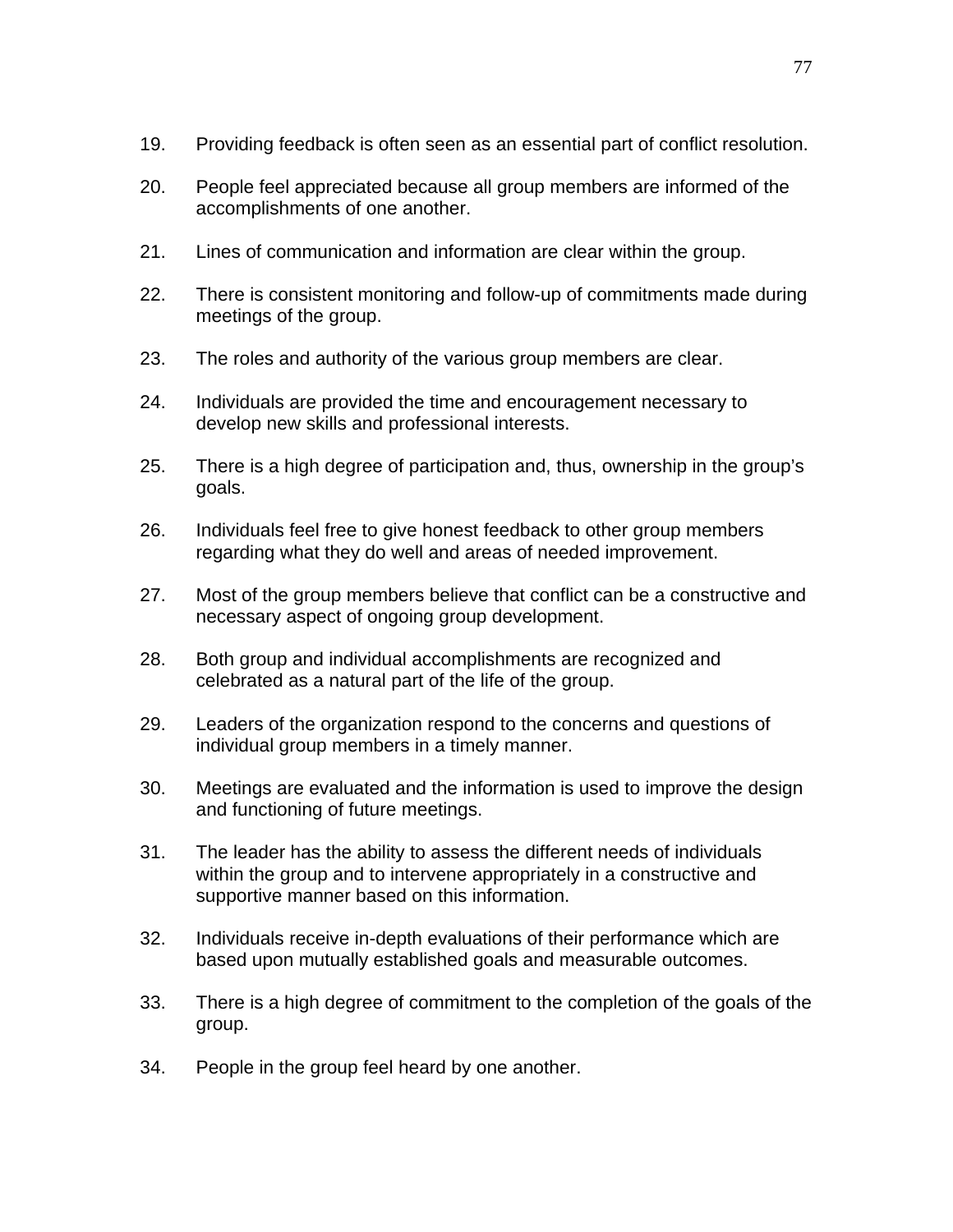- 35. Differences in style and background are perceived as valuable assets during conflict situations.
- 36. Rewards are clearly related to the accomplishment of individual goals.
- 37. Individuals temporarily absent from the group are informed and kept up to date.
- 38. Meetings are "designed" effectively in advance of the session so participant resources are well utilized and time is used effectively.
- 39. The leader is a skilled facilitator with the ability to move the group forward and create changes as needed.
- 40. Work delegated to individuals challenges them and readies them for greater responsibility.
- 41. Progress toward group goals is evaluated on a regular basis.
- 42. Supporting and helping one another are valued as essential behaviors of all members of the team.
- 43. When conflict arises among group members, there is the belief that a fair resolution will be reached.
- 44. Rewards are perceived as being fairly distributed among group members.
- 45. Communication between this and other groups is effective.
- 46. People involved in meetings believe they contribute to the success of the meeting.
- 47. Group members believe they have the opportunity to influence both the tone and direction of the group.
- 48. Performance reviews are based on self reports, data from people influenced by the individual, and observations and experiences of the supervisor.
- 49. The goals of the group are a reflection of the values and the vision of the group.
- 50. Humor is used positively rather than as a put down that minimizes others.
- 51. Seeking data is often a means of creating an objective reality base in conflict situations.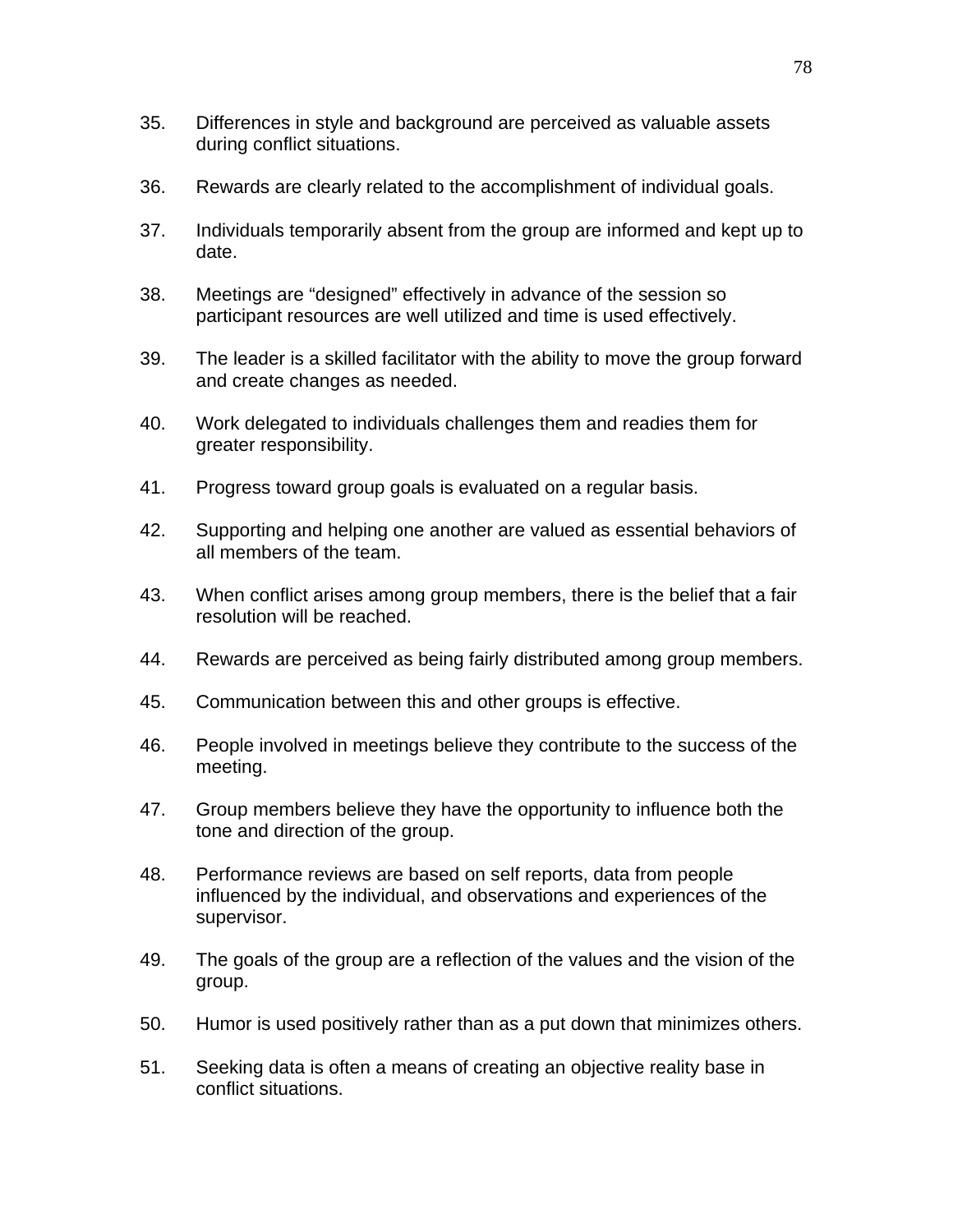- 52. People in the group tend to feel appreciated for the work they do rather than taken for granted.
- 53. Written communication is clear and used appropriately (not too much, not too little).
- 54. Having humor, fun and celebration in meetings is natural and occurs frequently.
- 55. Members of the group believe they have the ability to influence those decisions which impact them.
- 56. Supervisors take the time to support and coach individuals.
- 57. The mission of the group is perceived as dynamic and open to the changing needs of the workplace.
- 58. There is a high level of trust among the members of the group.
- 59. A key norm in the group is 'dealing' with difficult feedback or information up front rather than letting it fester.
- 60. Opportunities for advancement and special perks are seen as open to those qualified.
- 61. Lines of communication are open and fluid, with information and feedback being continually solicited and used.
- 62. The group has the ability to adjust meeting agendas to address the changing priorities of the group.
- 63. Individuals given positions of leadership are supported in clarifying their roles, authority and expected levels of responsibility.
- 64. Supervision is developmentally focused; there are opportunities for professional and personal growth.
- 65. The visioning process of this group creates a shared picture of the future; its direction and priorities.
- 66. Most often mistakes are treated as sources of learning rather than as signs of failure with blame attached.
- 67. During conflict the group is often able to break old patterns and reframe the situation to move to resolution.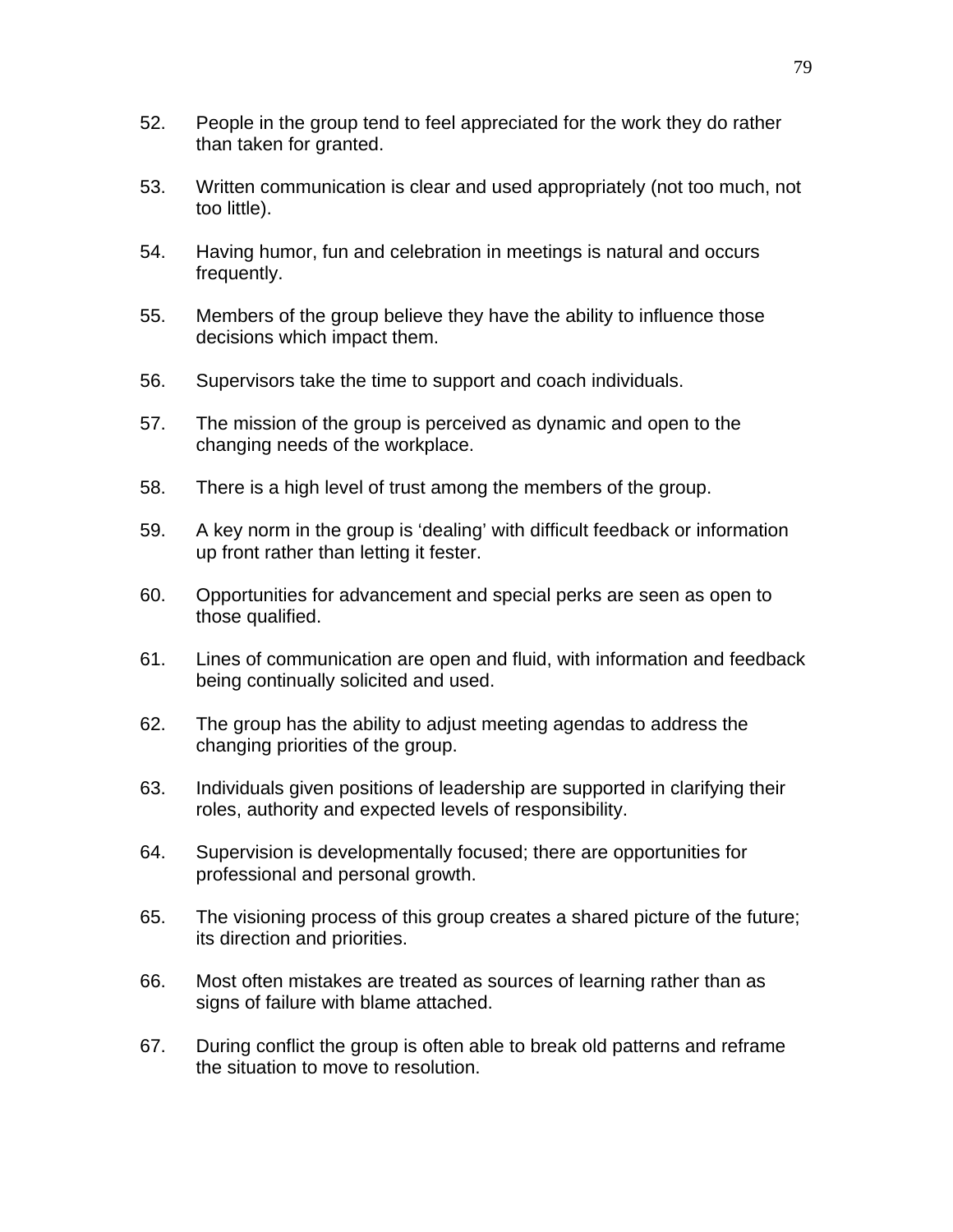- 68. Simple signs of appreciation and acknowledgement, such as "thank yous" are common.
- 69. When people have problems with another individual they communicate directly with that person rather than taking their concern underground.
- 70. Meetings of the group are rarely boring since each agenda item is treated as a unique event and carries with it an appropriate strategy.
- 71. Leaders are seen diagnosing individuals, their group or the larger system to make changes necessary for organizational effectiveness.
- 72. Periodically supervisors are reviewed by their direct reports, peers, and bosses in relation to their supervisory effectiveness.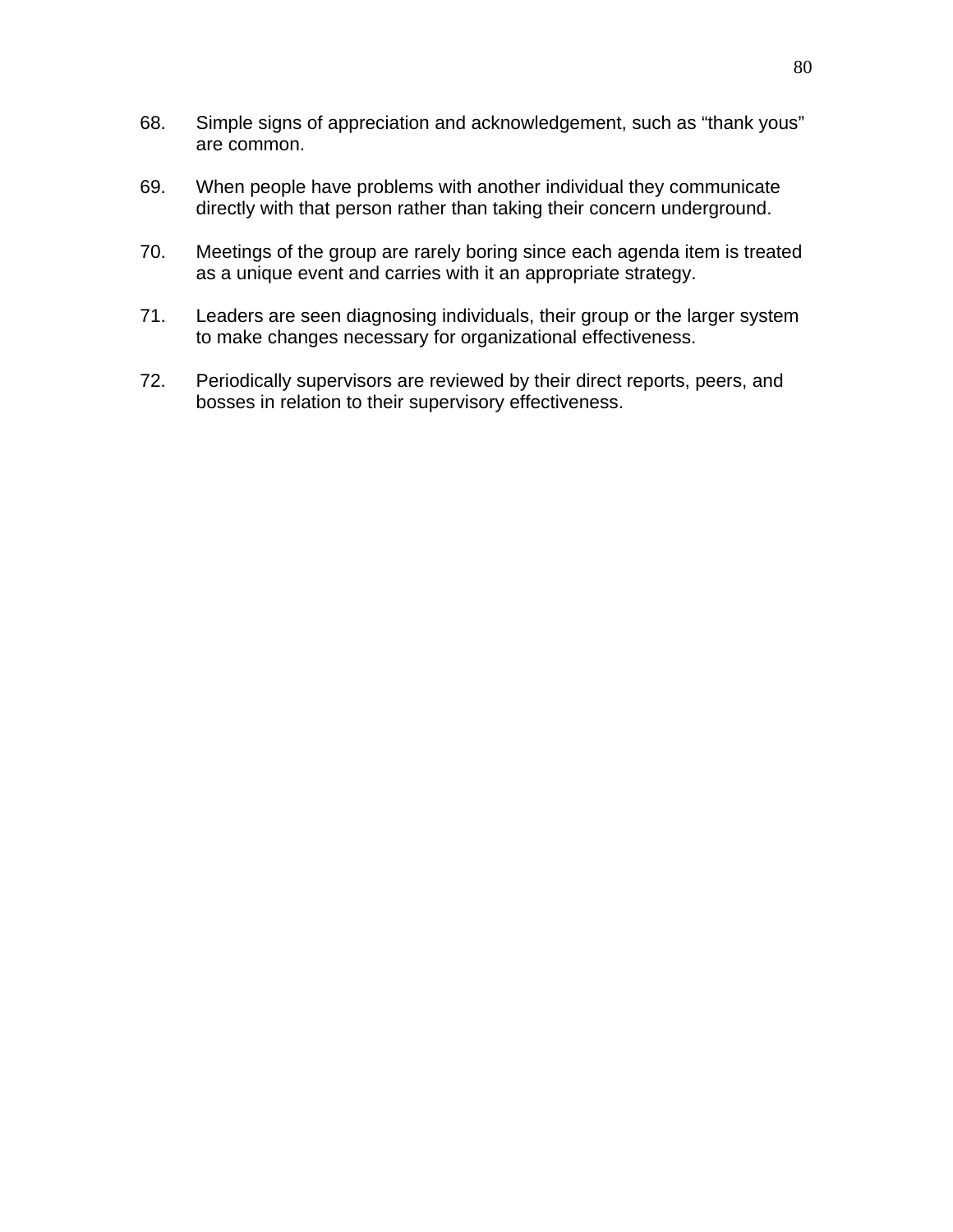Each number in the answer grid corresponds to a statement in the following pages. If you MOSTLY AGREE to a statement as it relates to your particular work group, place an X over the number in the grid. If you do not mostly agree, leave the number in the grid blank. Working from left to right, please respond to each question.

Again, marking an X means you mostly agree that a particular statement reflects the way in which your group currently operates.

| 1  | $\overline{2}$ | 3  | 4  | 5  | 6  | 7  | 8  |
|----|----------------|----|----|----|----|----|----|
| 9  | 10             | 11 | 12 | 13 | 14 | 15 | 16 |
| 17 | 18             | 19 | 20 | 21 | 22 | 23 | 24 |
| 25 | 26             | 27 | 28 | 29 | 30 | 31 | 32 |
| 33 | 34             | 35 | 36 | 37 | 38 | 39 | 40 |
| 41 | 42             | 43 | 44 | 45 | 46 | 47 | 48 |
| 49 | 50             | 51 | 52 | 53 | 54 | 55 | 56 |
| 57 | 58             | 59 | 60 | 61 | 62 | 63 | 64 |
| 65 | 66             | 67 | 68 | 69 | 70 | 71 | 72 |